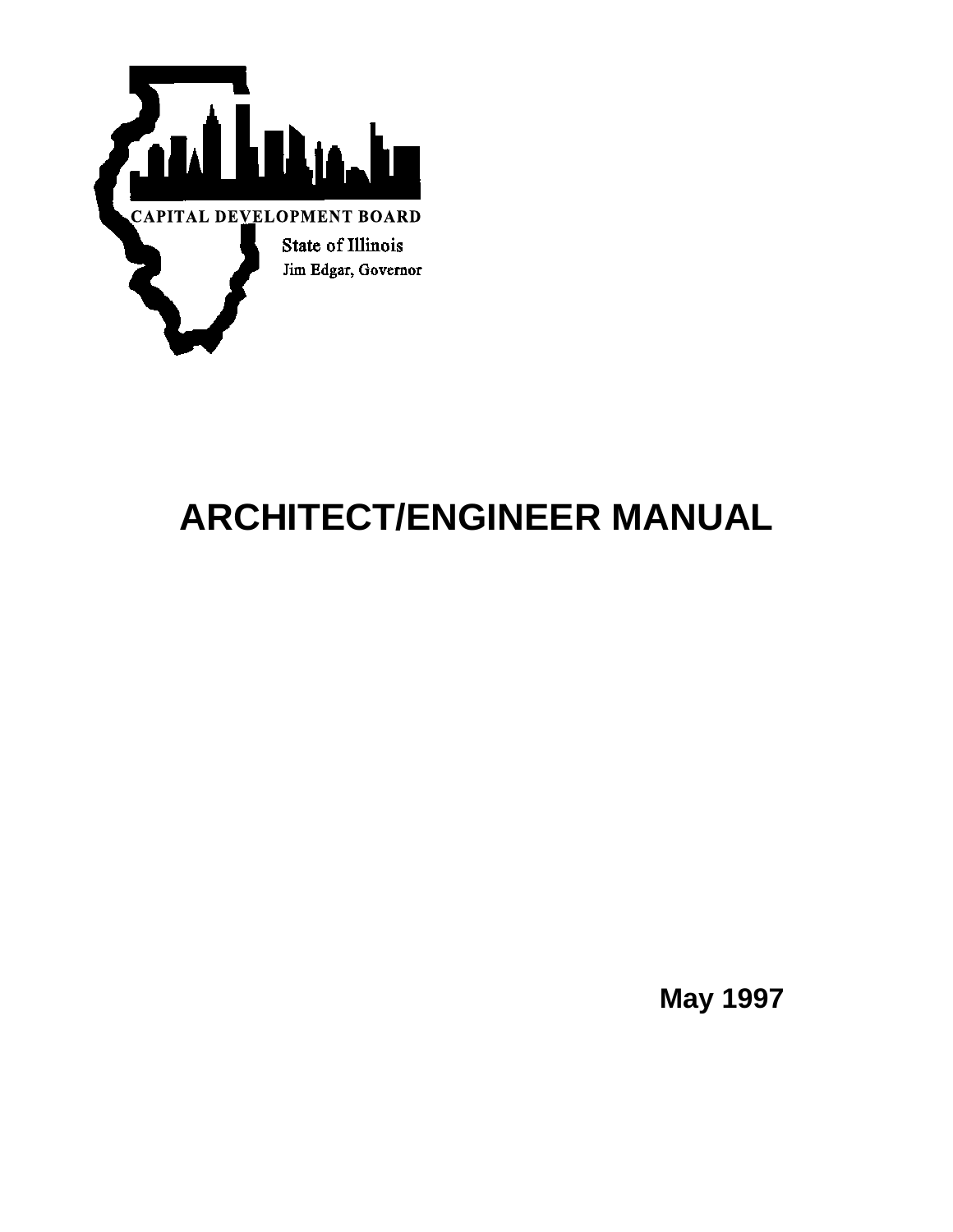### **MEMBERS OF THE CAPITAL DEVELOPMENT BOARD**

George Fleischli, Chairman Bernard B. Birger, Vice Chairman/Secretary Robert B. Oxtoby Dennis Gannon Roland C. Harris Raymond Mota Joby H. Berman

Sam McGaw, Executive Director

TDD No.: 217/524-4449

Capital Development Board Capital Development Board 3rd Floor, Wm. G. Stratton Building Suite 14-600, James R. Thompson Center 401 South Spring Street 100 West Randolph Street Springfield, Illinois 62706 Chicago, Illinois 60601 217/782-2864 312/814-6000 Fax No.: 217/782-8625 Fax No.: 312/814-2041

> Printed by the Authority of the State of Illinois 2500 05/97 Printing Order Number 55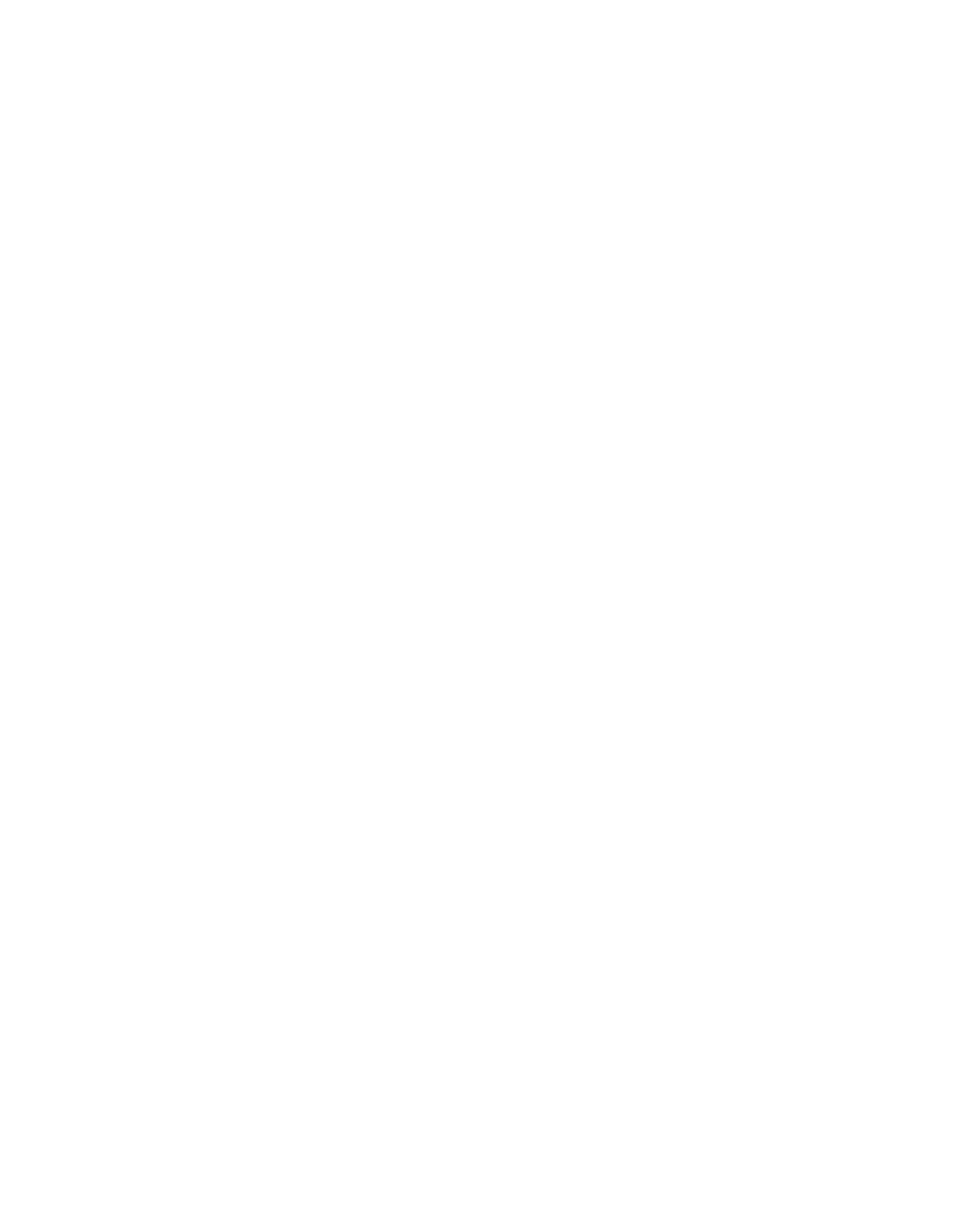## **TABLE OF CONTENTS**

| <b>ARTICLE 1</b> |                                                    |
|------------------|----------------------------------------------------|
| 1.1              |                                                    |
| 1.2              | $\mathbf{1}$                                       |
| 1.3              | $\mathbf 1$                                        |
| 1.4              |                                                    |
| 1.5              | $\mathbf 1$                                        |
| 1.6              | $\mathbf 1$                                        |
| 1.7<br>1.8       | $\mathbf 1$<br>Coordinating Contractor.<br>1       |
| 1.9              | $\mathbf 1$                                        |
| 1.10             | $\mathbf 1$                                        |
| 1.11             | 1                                                  |
| 1.12             |                                                    |
| 1.13             |                                                    |
|                  |                                                    |
| <b>ARTICLE 2</b> | A/E'S RIGHTS AND RESPONSIBILITIES 2                |
| 2.1              |                                                    |
| 2.2              |                                                    |
| 2.3              | Project Codes, Standards and Regulations. 2        |
| 2.4              |                                                    |
| 2.5<br>2.6       |                                                    |
| 2.7              |                                                    |
| 2.8              | <b>Contractor Performance Evaluation.</b> 2        |
| 2.9              | $\overline{2}$                                     |
| 2.10             | $\overline{2}$                                     |
| 2.11             | 3                                                  |
|                  |                                                    |
| <b>ARTICLE 3</b> | CDB RIGHTS AND RESPONSIBILITIES 3                  |
| 3.1              |                                                    |
| 3.2              |                                                    |
| 3.3              | 3                                                  |
| 3.4              | Error/Omission Change Order Policy. 3              |
| 3.5              | <b>Ownership, Dissemination and Publication of</b> |
| 3.6              | A/E Performance Evaluations. 3                     |
|                  |                                                    |
| <b>ARTICLE 4</b> | COMPENSATION AND PAYMENT 3                         |
| 4.1              | 3                                                  |
| 4.2              | 3                                                  |
| 4.3              | Design Phase Compensation.  4                      |
| 4.4              | <b>Construction Phase Compensation.</b> 4          |
| 4.5              | On-Site Representative Compensation. 4             |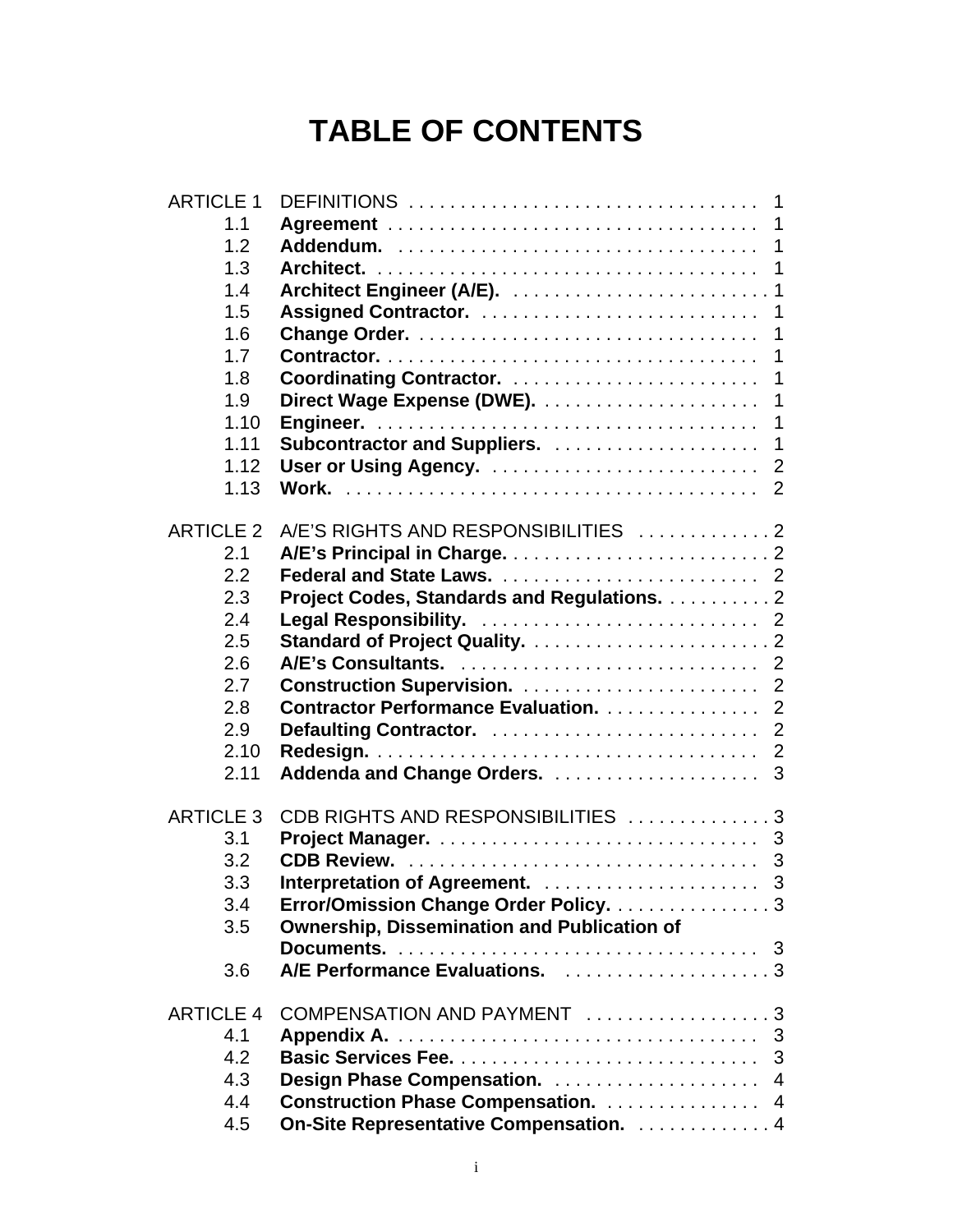| 4.6<br>4.7<br>4.8<br>4.9<br>4.10<br>4.11                                                                                        | Reimbursable Expenses.  4<br><b>Construction Administration Fee.</b> 4<br>5                                                                                                                                                                                                                                    |
|---------------------------------------------------------------------------------------------------------------------------------|----------------------------------------------------------------------------------------------------------------------------------------------------------------------------------------------------------------------------------------------------------------------------------------------------------------|
| <b>ARTICLE 5</b><br>5.1<br>5.2<br>5.3<br>5.4<br>5.5<br>5.6<br>5.7<br>5.8<br>5.9<br>5.10<br>5.11<br>5.12                         | INSURANCE REQUIREMENTS 5<br>A/E's Duty to Maintain Insurance. 5<br>Acceptability of Insurance Companies.  6<br>Unacceptable Performance of an Insurance Company. 6<br>General Liability Insurance Requirements. 8<br>Worker's Compensation Requirements. 8<br>Professional Liability Insurance Requirements. 8 |
| <b>ARTICLE 6</b><br>6.1<br>6.2<br>6.3                                                                                           | TERMINATION AND SUSPENSION OF THE AGREEMENT9<br>9<br>9                                                                                                                                                                                                                                                         |
| <b>ARTICLE 7</b><br>7.1<br>7.2<br>7.3<br>7.4<br>7.5<br>7.6<br>7.7<br>7.8<br>7.9<br>7.10<br>7.11<br>7.12<br>7.13<br>7.14<br>7.15 | GENERAL PROVISIONS 9<br>9<br>Severability of Clauses.<br>9<br>9<br>9<br>9<br>Work of other Consultants and Contractors. 10<br>10<br>10<br>10<br>10<br>10<br>Confidentiality.<br>10<br>Cooperation with CDB's Consultants. 10                                                                                   |
| <b>ARTICLE 8</b><br>8.1<br>8.2                                                                                                  | ALTERNATIVE DISPUTE RESOLUTION (ADR) 10<br>General.<br>10<br>A/E Shall Carry Out the Services.  11                                                                                                                                                                                                             |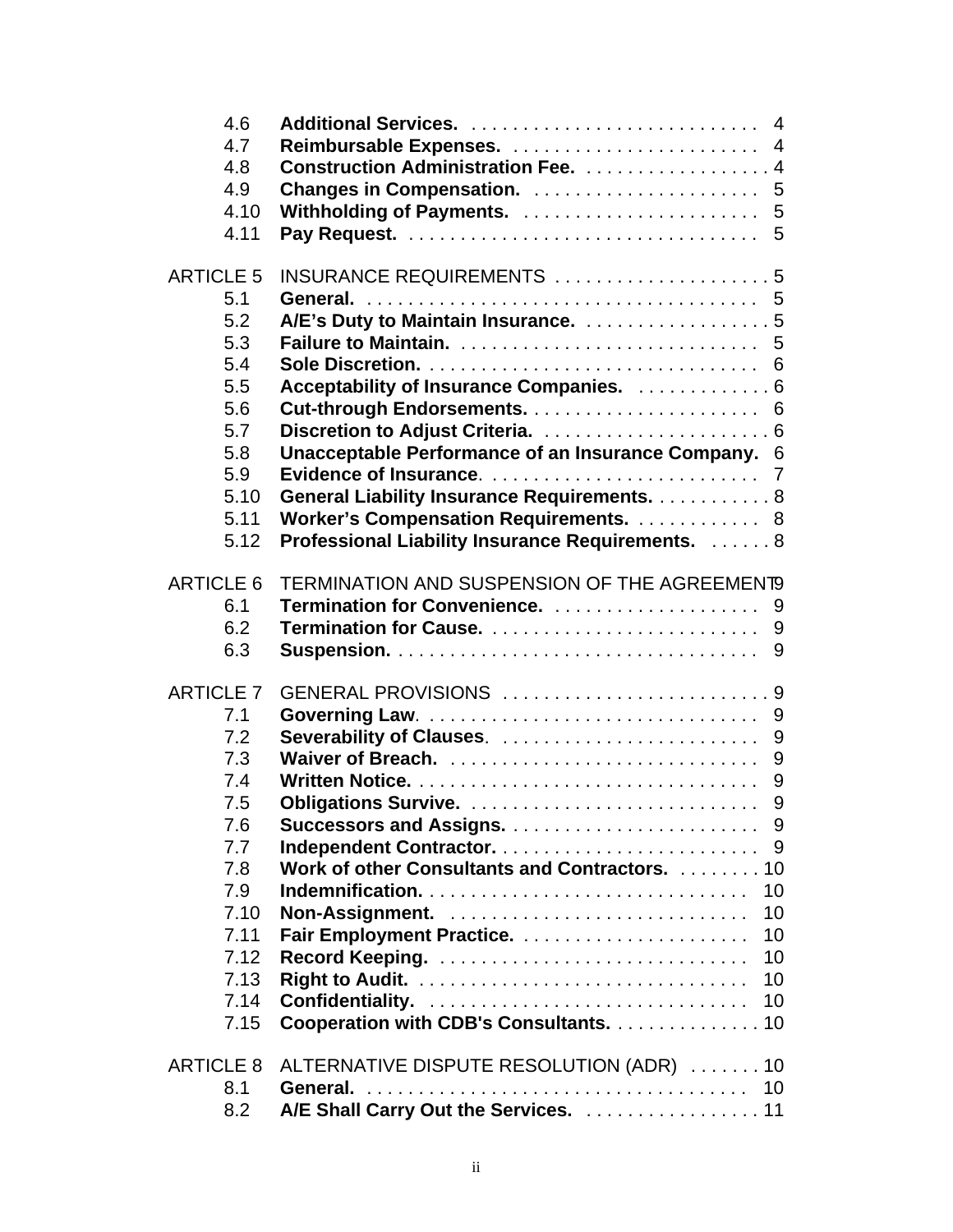| <b>ARTICLE 9</b><br>9.1<br>9.2<br>9.3<br>9.4<br>9.5<br>9.6<br>9.7<br>9.8 | STATUTORY REQUIREMENTS 11<br><b>Archaeological and Paleontological Resources</b><br>Steel Products Procurement Act.  13                                                                                                      | 11<br>12<br>12                         |
|--------------------------------------------------------------------------|------------------------------------------------------------------------------------------------------------------------------------------------------------------------------------------------------------------------------|----------------------------------------|
| 10.1<br>10.2<br>10.3                                                     | ARTICLE 10 GENERAL SERVICES  14                                                                                                                                                                                              | 14<br>14<br>14                         |
| 11.1<br>11.2<br>11.3<br>11.4                                             | ARTICLE 11 PROJECT BUDGET AND ESTIMATING  14<br>Alternate Bids                                                                                                                                                               | 14<br>15<br>15<br>15                   |
| 12.1<br>12.2<br>12.3<br>12.4<br>12.5<br>12.6                             | ARTICLE 12 PROGRAMMING, PROGRAM ANALYSIS, AND DESIGN                                                                                                                                                                         | 15<br>15<br>16<br>16<br>16<br>17<br>18 |
| 13.1<br>13.2<br>13.3<br>13.4<br>13.5<br>13.6<br>13.7<br>13.8<br>13.9     | ARTICLE 13 BIDDING DOCUMENTS PREPARATION  18<br>Division of the Work<br>Competitive Product Selection. 19<br>Alternates.<br><b>Construction Administration Fee (CAF).</b> 20<br>13.11 Application of Professional Seals.  23 | 18<br>18<br>20<br>20<br>20<br>21<br>22 |
| 14.1                                                                     | ARTICLE 14 DESIGN CRITERIA AND GUIDELINES  23                                                                                                                                                                                | 23                                     |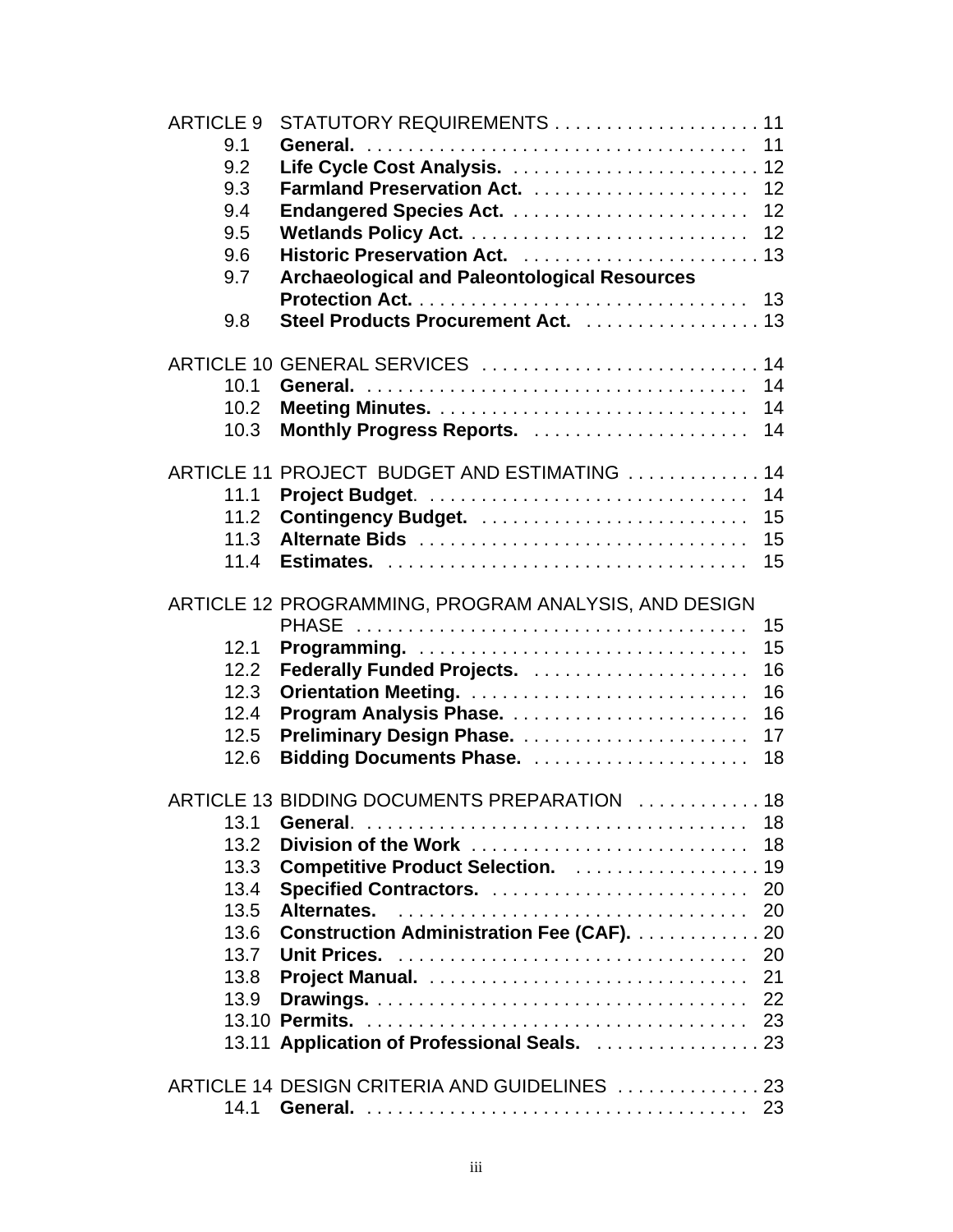| 14.2<br>14.3<br>14.4<br>14.5<br>14.6<br>14.7                 | Architectural                                                                                                                                                                                                                                     | 24<br>24<br>25<br>26<br>27<br>29       |
|--------------------------------------------------------------|---------------------------------------------------------------------------------------------------------------------------------------------------------------------------------------------------------------------------------------------------|----------------------------------------|
| 15.1<br>15.2                                                 | ARTICLE 15 CDB REVIEW OF DESIGN 32                                                                                                                                                                                                                | 32<br>32                               |
| 16.1<br>16.2<br>16.3<br>16.4<br>16.5<br>16.6<br>16.7<br>16.8 | Addenda.                                                                                                                                                                                                                                          | 33<br>33<br>34<br>34<br>35<br>35<br>36 |
| 17.1<br>17.2<br>17.3                                         | ARTICLE 17 AWARDING OF CONSTRUCTION CONTRACTS 36<br>General.                                                                                                                                                                                      | 36<br>36                               |
| 18.1<br>18.2<br>18.3<br>18.4<br>18.5<br>18.6                 | ARTICLE 18 CONSTRUCTION PHASE 36<br>General.<br><b>Contractor and Tradesmen Licensing. </b><br>Contractor's Work with Own Forces. 37                                                                                                              | 36<br>37<br>37                         |
| 18.7<br>18.8<br>18.9                                         | <b>Contractor Submittals / Shop Drawings, Product Data,</b><br>Contractor's Schedule of Values. 38<br>18.10 Contractor Payment and Progress/Pay Meetings. 38<br>18.11 Contractor Stored Materials.  38<br>18.15 Contractors' Record Drawings.  39 |                                        |
| 19.1                                                         |                                                                                                                                                                                                                                                   |                                        |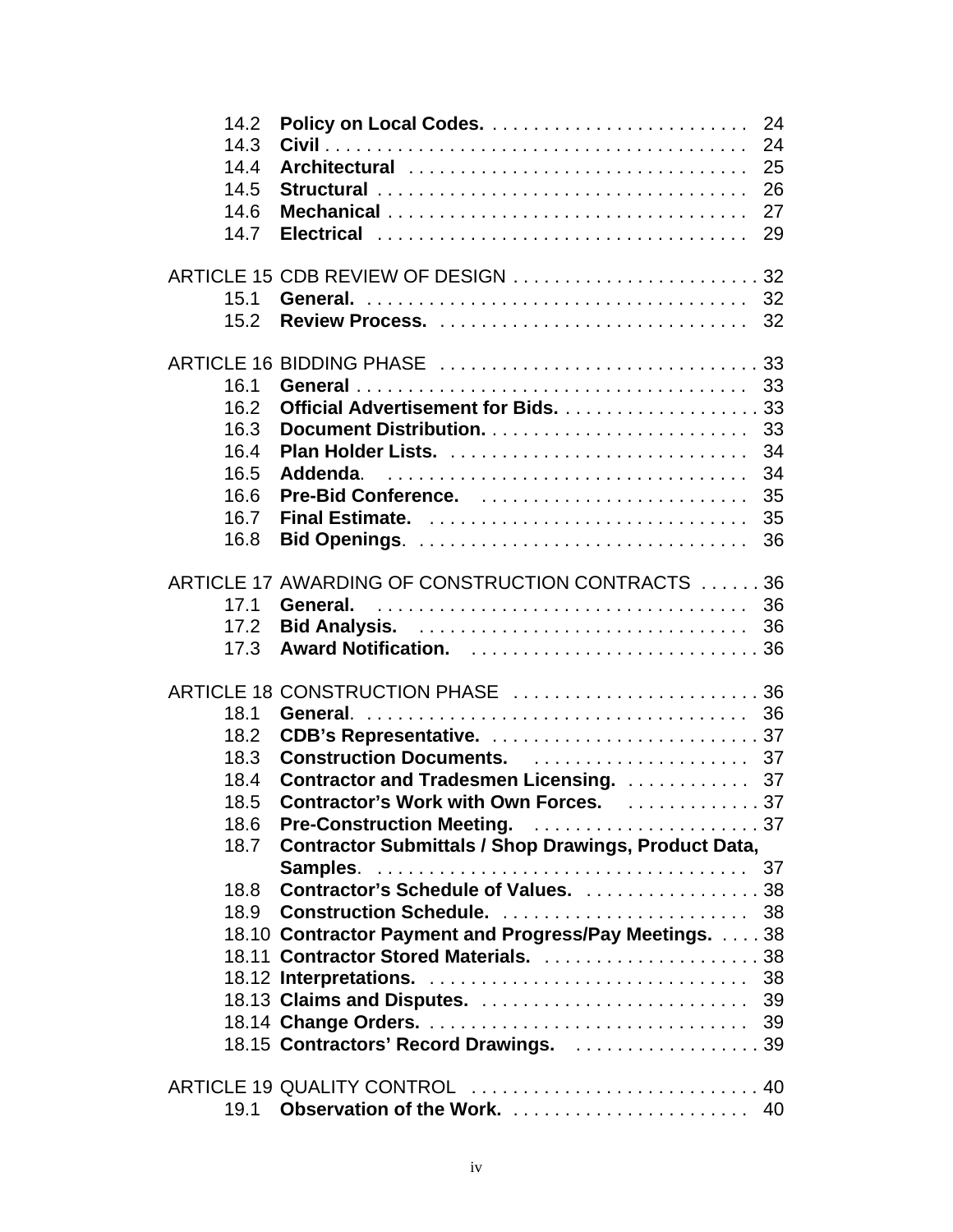| 19.2<br>19.3<br>19.4                                                 | Construction Testing.<br>41                                                                                                                                                                                                                                                                                                      |
|----------------------------------------------------------------------|----------------------------------------------------------------------------------------------------------------------------------------------------------------------------------------------------------------------------------------------------------------------------------------------------------------------------------|
| 20.1<br>20.2                                                         | ARTICLE 20 PERFORMANCE TESTING, START-UP AND TRAINING 41<br>General.<br>41<br>Using Agency Training.<br>41                                                                                                                                                                                                                       |
| 21.1<br>21.2<br>21.3<br>21.4<br>21.5<br>21.6<br>21.7<br>21.8<br>21.9 | ARTICLE 21 PROJECT CLOSEOUT PHASE  41<br>Guarantees, Warranties and Bonds. 41<br>Materials and Equipment.  42<br>Notification and Preliminary Inspection. 42<br><b>Substantial Completion Inspection Meeting.</b> 42<br>Notification and Final Inspection.  42<br>21.11 Nine Month Inspection.  43<br>21.13 Final Payment.<br>44 |
|                                                                      | 45<br>47                                                                                                                                                                                                                                                                                                                         |
|                                                                      | 49<br>51<br>53<br>55<br>57<br>59                                                                                                                                                                                                                                                                                                 |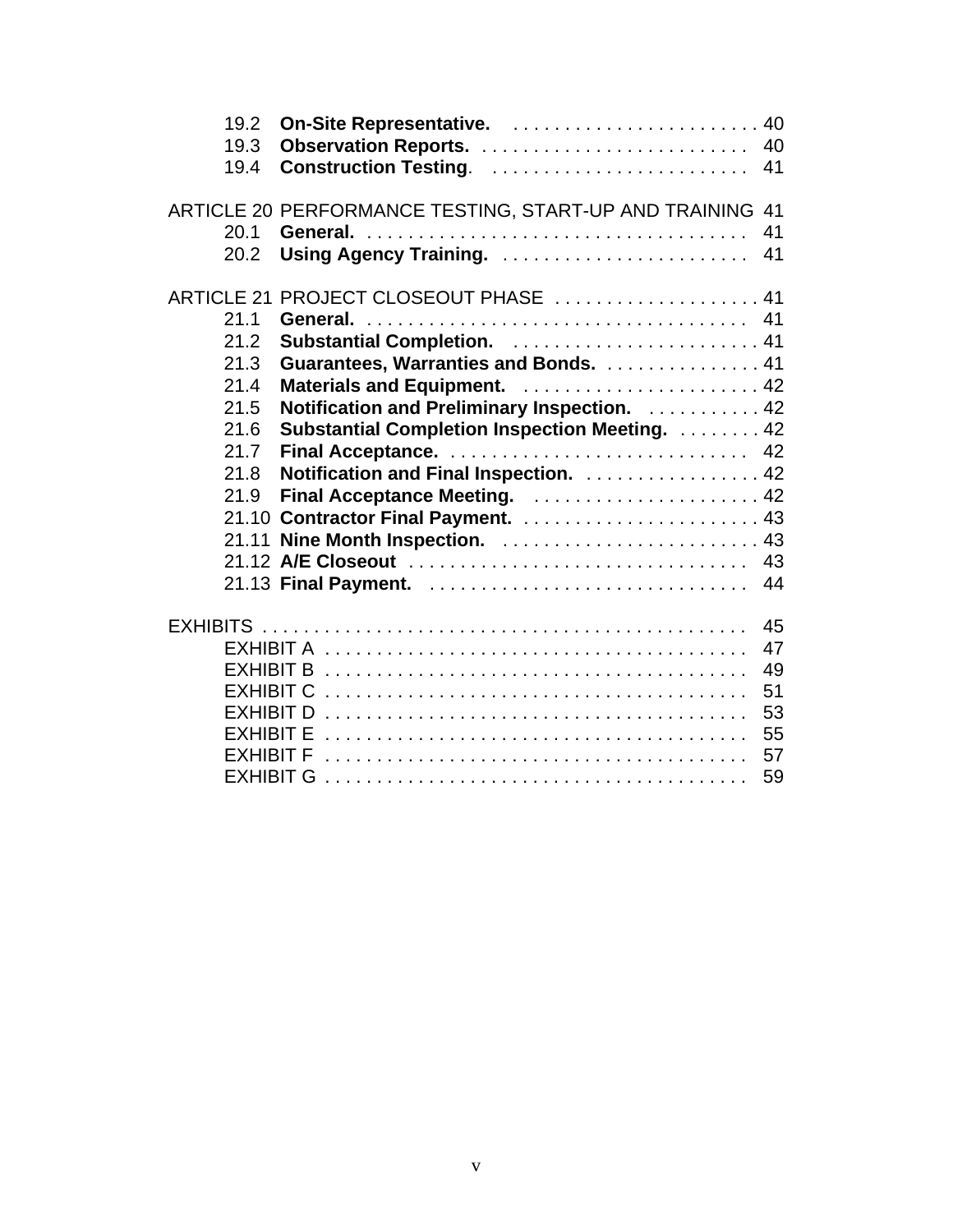#### **ARCHITECT/ENGINEER MANUAL**

#### **STANDARD CONDITIONS OF THE PROFESSIONAL SERVICES AGREEMENT**

#### **ARTICLE 1 DEFINITIONS**

#### 1.1 **Agreement** means:

- A. Professional Services Agreement and Appendices
- B. Architect/Engineer Manual
- C. Standard Documents for Construction
- D. Program Statement and/or Scope of Work Attachment
- E. Any Approved Modifications to the Agreement
- 1.2 **Addendum.** A supplement to the bidding documents, issued prior to the bid opening, for the purpose of clarifying, correcting or otherwise changing the bidding documents previously issued.
- 1.3 **Architect.** Architect means a person who is licensed as an architect by the Department of Professional Regulation, State of Illinois.
- 1.4 **Architect Engineer (A/E).** The Architect/Engineer (A/E) is the firm that prepares the bidding documents and has certain construction phase duties under contract to CDB. For certain projects, CDB may use staff to prepare the bidding documents and will act as the A/E.
- 1.5 **Assigned Contractor.** An assigned contractor is a contractor who has been assigned to the coordinating contractor for the limited purposes of scheduling and coordination of the work. This assignment is limited and CDB retains certain rights of the contract.
- 1.6 **Change Order.** A change order is a written change in a contract term, other than as specifically provided for in the contract, which authorizes an addition, deletion or revision in the work or necessitates any increase or decrease in the cost of the contract or the time to completion.
- 1.7 **Contractor.** The contractor is any individual, firm, partnership, corporation, joint venture or other entity who has entered into a prime construction contract with CDB.
- 1.8 **Coordinating Contractor.** The designated contractor for the project to whom CDB may assign limited administration of the other contracts.
- 1.9 **Direct Wage Expense (DWE).** Actual hourly wages paid employees, exclusive of statutory and fringe benefits, personal and/or performance/profit bonuses.
- 1.10 **Engineer.** Engineer means a person who is licensed as a professional engineer or a structural engineer by the Department of Professional Regulation, State of Illinois.
- 1.11 **Subcontractor and Suppliers.** A subcontractor is any individual, firm, partnership, corporation, joint venture, or other entity, other than the contractor, who furnishes any goods or services of any kind under a subcontract entered into with a construction contract with CDB's prime contractors. This legal definition shall govern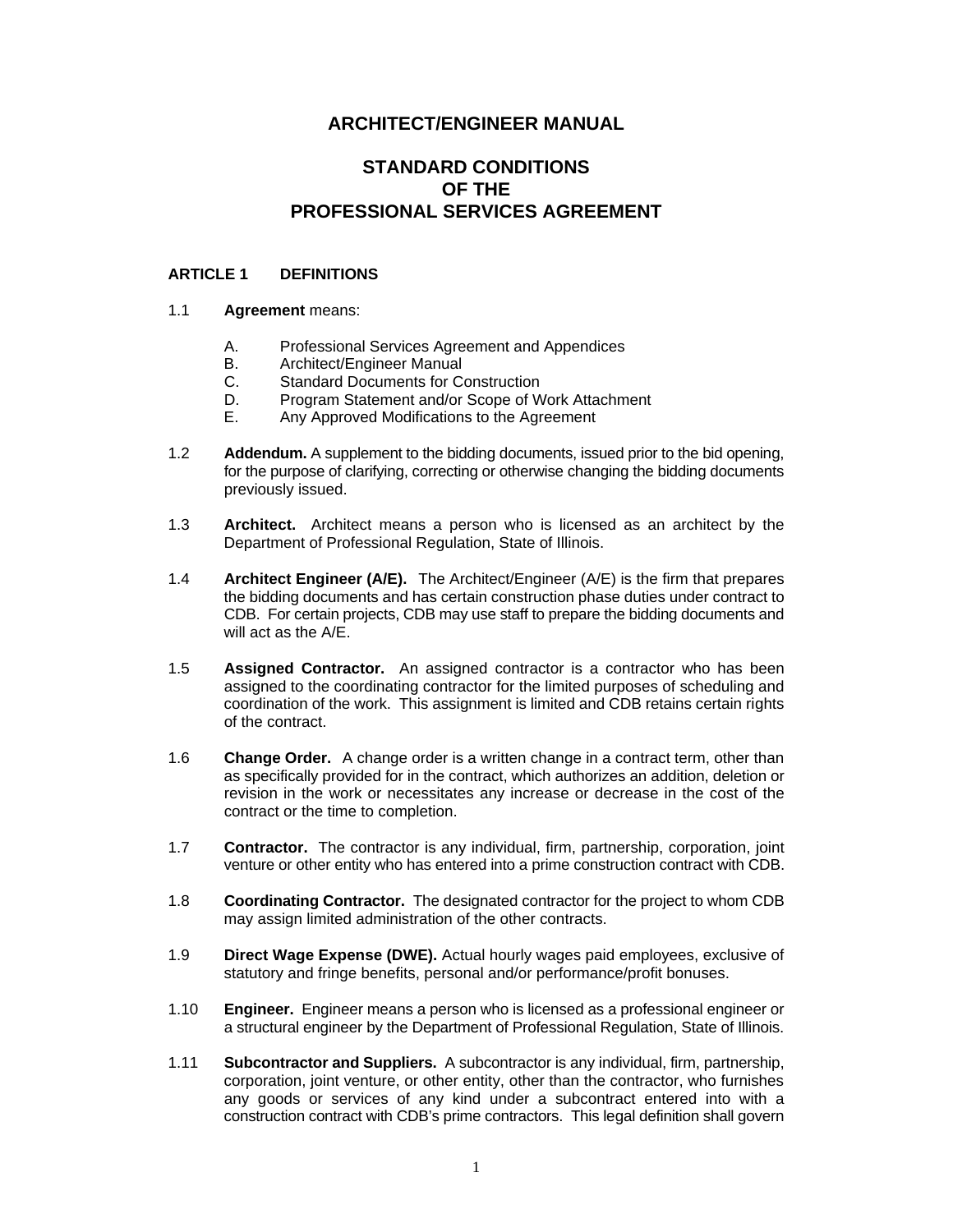in general, but various contract Articles herein shall distinguish between a subcontractor and a supplier. In those cases, a subcontractor is a business entity that has responsibility for a portion of the work that includes onsite installation labor. Suppliers are business entities that furnish only goods produced off site which will be incorporated into the work by others. The clause on change orders and others makes such a distinction.

- 1.12 **User or Using Agency.** State agency or governmental entity benefitting from the project improvement that will occupy and/or operate the facility, equipment, etc.
- 1.13 **Work.** The work comprises the complete construction required by the contract documents and includes all labor necessary to produce such construction, and all materials and equipment incorporated or to be incorporated in such construction.

#### **ARTICLE 2 A/E'S RIGHTS AND RESPONSIBILITIES**

- 2.1 **A/E's Principal in Charge.** The A/E shall designate a principal in charge for the agreement. CDB shall address all questions and concerns about this agreement and the A/E's performance of its duties of the agreement to the A/E's principal in charge.
- 2.2 **Federal and State Laws.** All applicable Federal and State laws and the rules and regulations of all authorities having jurisdiction over the design of the project shall apply to the agreement throughout, and they will be deemed to be included in the contract the same as though written therein in full.
- 2.3 **Project Codes, Standards and Regulations.** The A/E shall prepare the bidding documents in accordance with all applicable codes, standards and regulations.
- 2.4 **Legal Responsibility.** Not withstanding any other provision herein, the A/E shall perform all of its services in conformity with the standards of reasonable care and skill of the profession. The A/E shall be responsible for the performance of persons retained by the A/E and states that its consultants, subcontractors, agents, employees and officers shall possess the experience, knowledge and character to properly perform their duties.
- 2.5 **Standard of Project Quality.** It is the policy of CDB to provide its client agencies with projects that maximize program features and minimize maintenance requirements. The A/E shall exercise professional expertise and judgment in establishing a standard of quality appropriate for each project. The A/E shall establish the standard early in the design process for review by the using agency and CDB. The A/E is cautioned to avoid specifying products which are not known by the A/E to be effective.
- 2.6 **A/E's Consultants.** The A/E shall employ all consultants necessary for the performance of the services herein described and be contractually responsible for them. Professional and testing consultants shall be prequalified in their respective professions with CDB. The A/E shall complete and submit Appendix B listing all consultants to be used on the project.
- 2.7 **Construction Supervision.** The A/E shall not be responsible for construction means, methods, techniques, sequences, procedures, supervision or for safety precautions and programs in conjunction with the project or work thereon.
- 2.8 **Contractor Performance Evaluation.** The A/E will, at the completion of construction and as determined by the CDB Project Manager (PM), participate in the evaluation of the contractor's performance. The A/E may also prepare interim evaluations as necessary.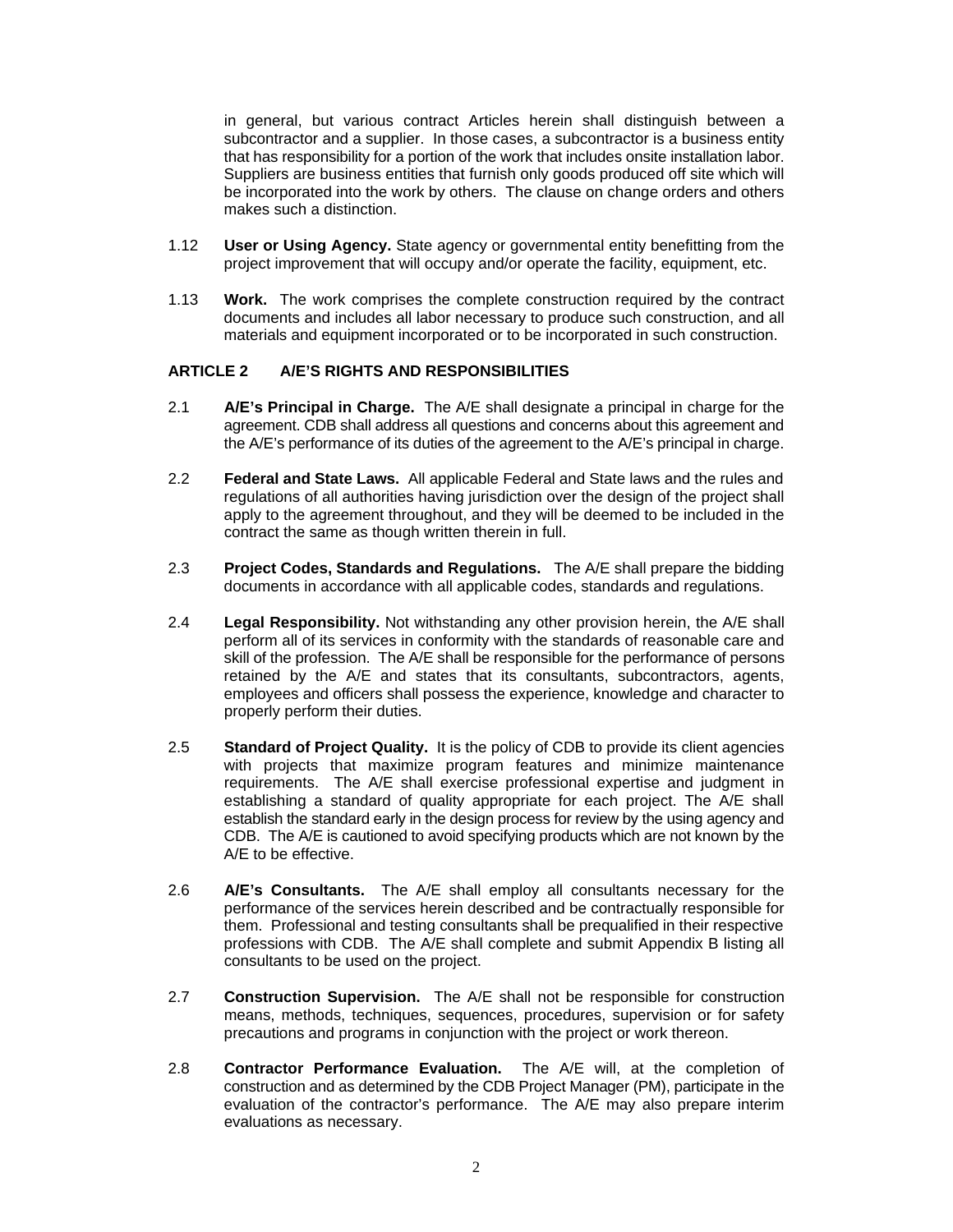- 2.9 **Defaulting Contractor.** The A/E, in the event of default by any contractor, agrees to work in concert with CDB and the surety for the defaulted contractor to ensure completion of the contract. The A/E may be entitled to additional compensation for services provided in assisting CDB in completion of the defaulted contract.
- 2.10 **Redesign.** Should the lowest responsible competitive proposal or bid obtained on any contract be in excess of the final detailed statement of probable construction costs, CDB may request the A/E, in consultation with CDB, to redesign the project within the statement of probable construction costs at no additional compensation. However, should CDB elect not to redesign, the A/E shall not lose its right to compensation in accordance with Article 6.
- 2.11 **Addenda and Change Orders.** Upon notice or discovery, the A/E shall perform necessary professional services including issuance of addenda to the bidding documents and change orders to the contract documents, to correct or revise errors, omissions, or ambiguities, without additional compensation.

#### **ARTICLE 3 CDB RIGHTS AND RESPONSIBILITIES**

- 3.1 **Project Manager.**
	- A. CDB will designate a PM for the project who shall be CDB's primary representative in the administration of this agreement. The A/E will report to the PM.
	- B. The CDB PM shall be the liaison between the A/E and the using agency. All correspondence between the A/E and the using agency shall be communicated to the PM. All correspondence related to the project shall include the project title and CDB's project number.
- 3.2 **CDB Review.** CDB shall have the right to review and approve the A/E's submittal of the respective phases of design services for conformance with the provisions of this agreement and to require a written response to all questions raised regarding such services. CDB's review and any approval of the A/E's submittal does not relieve the A/E of its responsibilities.
- 3.3 **Interpretation of Agreement.** CDB shall have the authority to determine questions of fact that arise in relation to the interpretation of this agreement and the A/E's performance hereunder. However, such determinations, except terminations of the contract, are subject to alternative dispute resolution (ADR) as described herein. Unless the parties agree otherwise, such determinations and/or mediation procedures shall not be cause for delay of the performance of this agreement. The A/E shall proceed diligently with the performance of this agreement and in accordance with CDB's decision whether or not the A/E or anyone else has an active claim pending. Continuation of the performance of this agreement shall not be construed as a waiver of any rights accruing to the A/E.
- 3.4 **Error/Omission Change Order Policy.** By policy, CDB reserves the right to recover from the A/E all or a portion of the costs associated with change orders issued to correct errors or work omitted in the construction documents prepared by the A/E. Consequential damages, including any delay of work or damages incurred by other parties due to errors and omissions may be included in the recovery. The current policy is available from CDB.
- 3.5 **Ownership, Dissemination and Publication of Documents.** The drawings, specifications, reports, renderings, models, electronic media and all such other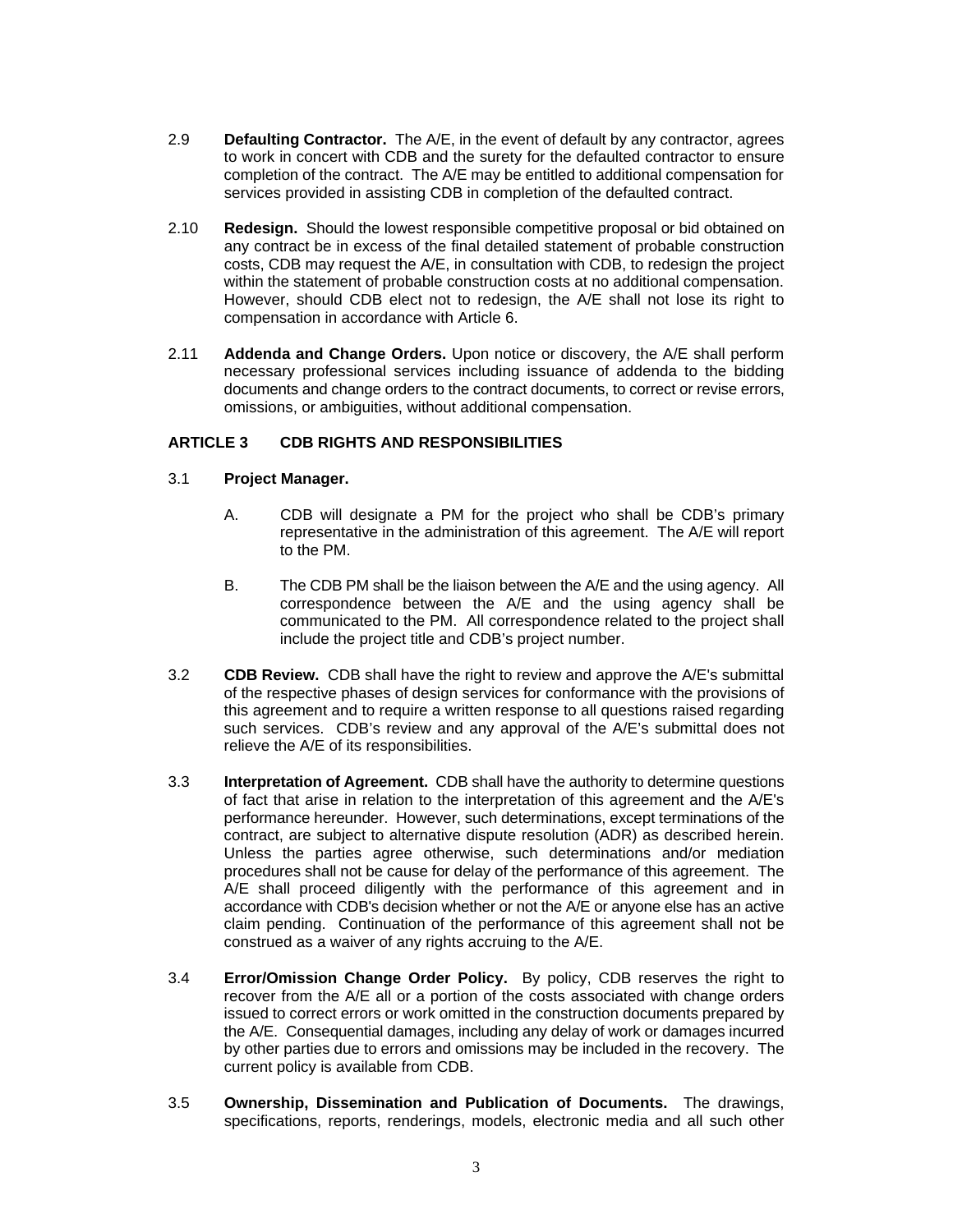documents to be prepared and furnished by the A/E pursuant to this agreement, including the copyrights, shall be the property of CDB. All documents listed above may be issued for informational purposes without additional compensation to the A/E.

3.6 **A/E Performance Evaluations.** CDB will evaluate the performance of the A/E at the completion of the design and construction phases or as deemed appropriate. CDB may also request the using agency or contractors to evaluate the A/E. The A/E has the right to review and respond to its performance evaluations.

#### **ARTICLE 4 COMPENSATION AND PAYMENT**

- 4.1 **Appendix A.** An attachment to the agreement that delineates the compensation to the A/E for the various services agreed upon and establishes the project schedule.
- 4.2 **Basic Services Fee.** As compensation for design phase and construction phase services under the agreement, the A/E shall receive a basic services fee as set forth in Appendix A.
- 4.3 **Design Phase Compensation.** The design phase fee is for design and bidding services through the award of construction contracts. The portion of the basic services fee payable for each level of design phase services is set forth in Appendix A. Progress payments shall be paid to the A/E upon successful completion of each level of design and bidding phase as set forth in Appendix A. Progress payments proportional to the percentage of completion of services may be made monthly. A/E shall submit evidence of services completed to be eligible for payment.
- 4.4 **Construction Phase Compensation.** The portion of basic services fee for construction phase services is set forth in Appendix A. Progress payments will be paid to the A/E in installments proportional to the percentage of construction completed.
- 4.5 **On-Site Representative Compensation.** Appendix A indicates the allowance for on-site compensation. A/E must provide evidence of site visit to receive compensation as set-forth herein. See Paragraph 19.3. Should the A/E anticipate a need for additional on-site compensation, a written request for said expenses shall be submitted to CDB for review. All changes to the agreement shall be by written modification duly executed by the contracting parties.
	- A. The A/E shall be reimbursed the actual direct wage expense (DWE) of the approved on-site representative times the overhead and profit multiplier indicated in Appendix A. Proof of the on-site representative's DWE shall be submitted with the applicable pay requests.
	- B. Full-time, on-site representatives (5 days/week) shall not be reimbursed for travel time. Part-time on-site representatives may bill up to a maximum of three hours per day of actual travel time to and from the project site at their DWE rate times the overhead and profit multiplier indicated in Appendix A.
- 4.6 **Additional Services.** The A/E shall provide additional services germane to the agreement when authorized by CDB in writing. Compensation, as agreed to and set forth in such authorization, will be based on a negotiated lump sum fee. Payment for additional services shall be made upon completion of the services or as otherwise agreed upon in writing with CDB.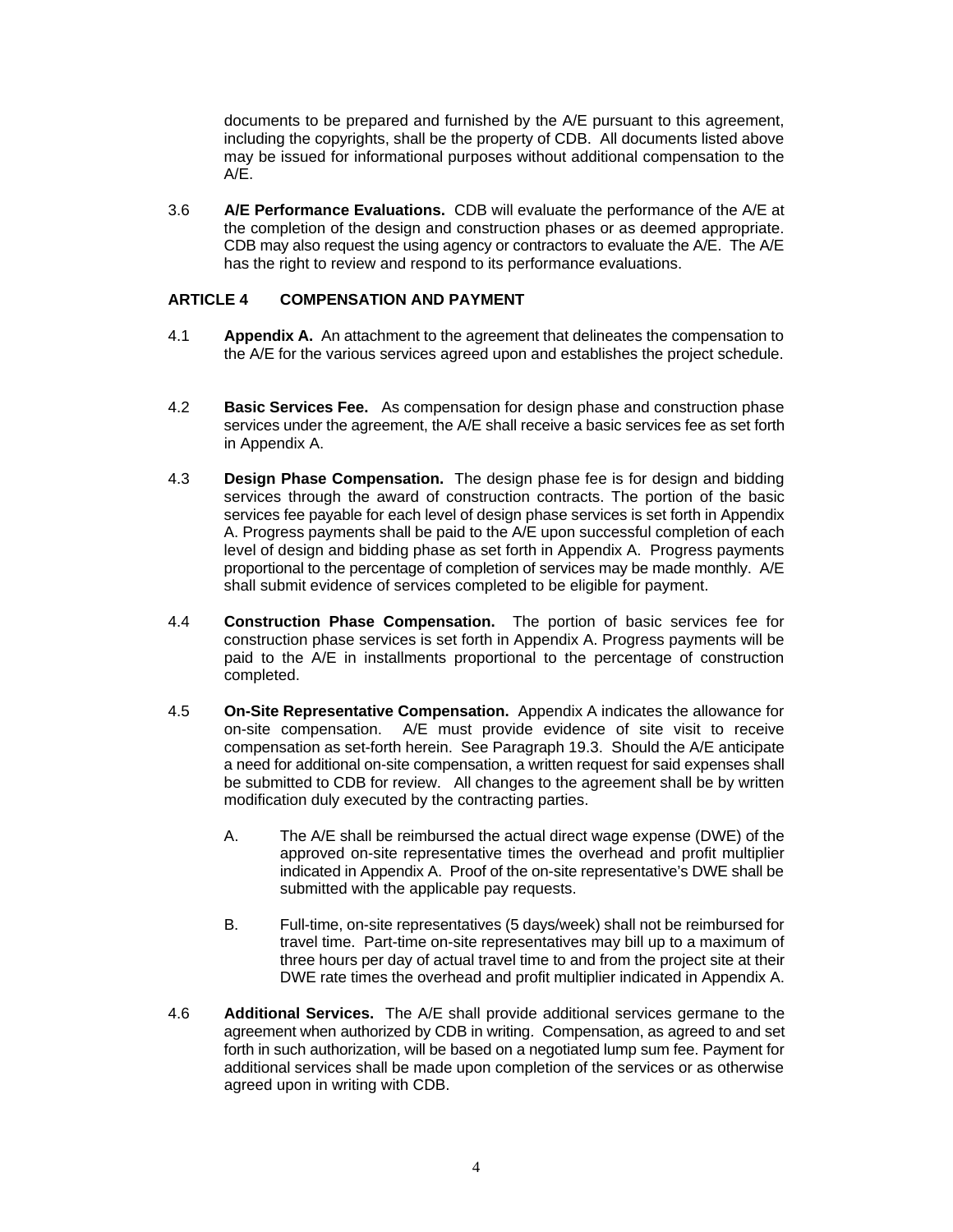- A. At CDB's option, compensation may be based on a negotiated not-to exceed fee payable at DWE times the overhead and profit multiplier rate shown on Appendix A. Evidence of DWE and time expended shall be furnished to receive payment.
- B. Change orders which alter the project scope shall, with prior approval of the PM, be prepared and processed as additional services.
- 4.7 **Reimbursable Expenses.** The A/E shall be reimbursed for actual costs of reimbursable services as set forth in Appendix A. Unless approved in writing by CDB, no mark-up will be allowed. The expense of administering subcontracts shall be considered a basic service. Should the A/E anticipate a need for additional reimbursable expenses, a written request for said expenses shall be submitted to CDB for review. The A/E shall provide evidence of an authorized expense when requesting any reimbursement. All changes to the agreement shall be by written modification duly executed by the contracting parties.
- 4.8 **Construction Administration Fee.** The Construction Administration Fee (CAF) is one and one half percent (1.5%) of the basic services fee plus all additional services fees rounded up to the next hundred dollars as shown on Appendix A. The full amount of this Fee shall be invoiced by the A/E on the initial progress payment request. Prior to the approval of the second progress payment request and no later than 20 calendar days after receipt of the warrant for the initial payment request, the A/E shall direct to the Office of Fiscal Management of CDB, a check or money order made payable to CDB in the amount of the CAF. Additional CAF imposed as a result of an increase of basic services and/or additional services fees shall be invoiced in the first subsequent pay request and paid to CDB as stated above.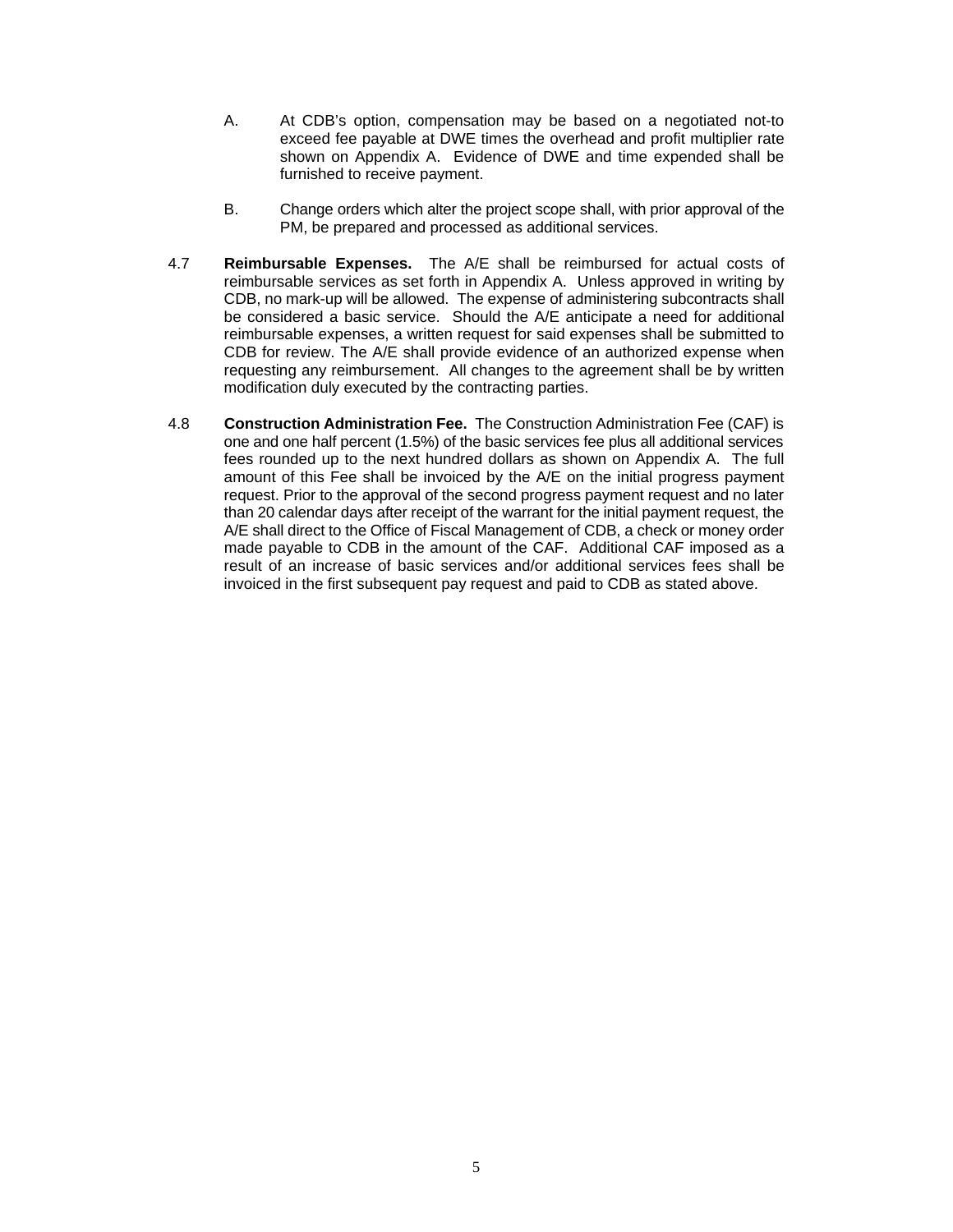- 4.9 **Changes in Compensation.** Should CDB elect to change the project scope to the extent that services to be performed by the A/E are substantially altered, then CDB and the A/E will negotiate an equitable adjustment in the A/E's compensation. All changes to the agreement shall be by written modification duly executed by the contracting parties.
	- A. Changes to design requested or approved by CDB in the preparation of the bidding documents may be compensable as additional services if the requested change adds services or requires revisions to previously accepted documents.

#### 4.10 **Withholding of Payments.**

- A. CDB may withhold payments, in whole or in part, for a material breach of the contract, including but not limited to, the A/E's failure to perform services or meet the schedule, design errors or omissions, failure to pay consultants and failure to adhere to terms of this agreement.
- B. Pursuant to 15 ILCS 405/10.05, CDB reserves the right to withhold payments as a set off when the A/E is liable to CDB in connection with any contract, past or present, that the A/E has performed for CDB. When payments are withheld, CDB will notify the A/E in writing.
- 4.11 **Pay Request.** A/E requests for compensation shall be in accordance with Appendix A of the agreement and as described in this section. A complete application for payment shall consist of the following:
	- A. State of Illinois Invoice-Voucher (Exhibit A)
	- B. A/E PRB Pay Request Breakdown (Exhibit B)
	- C. On-Site Representative Summary (Exhibit C), DWE verification ie payroll register, pay stubs, when applicable
	- D. Copies of Invoices for Reimbursable Items
	- E. Evidence of receipt of payment of previous invoices from consultants
	- F. Proof of payment of previously submitted reimbursable invoices

#### **ARTICLE 5 INSURANCE REQUIREMENTS**

- 5.1 **General.** The A/E shall purchase and maintain insurance coverage as set forth herein for the life of the agreement. CDB shall determine the acceptability of the A/E's insurance carriers as of the time of contract execution. Subsequent to execution, if the A/E chooses to change carriers, CDB approval is required. Subsequent to execution, if CDB requires the A/E to change carriers due to an erroneous acceptability determination, the additional cost of the change shall be borne by CDB. If an insurance company is determined to be unacceptable under paragraph 5.8 herein, during the life of the agreement, CDB shall not require the A/E to change companies for that reason.
- 5.2 **A/E's Duty to Maintain Insurance.** The A/E shall have the duty to confirm that the terms of all insurance comply with the agreement. No action or failure to act on the part of CDB shall constitute a waiver of any requirement.
- 5.3 **Failure to Maintain.** If CDB determines at any time that the insurance does not meet the requirements, this shall constitute a material breach of the agreement and CDB shall provide prompt notice to the A/E and, in its sole discretion, may take any one or more of the following measures to protect itself and the public from the effect of the A/E's breach.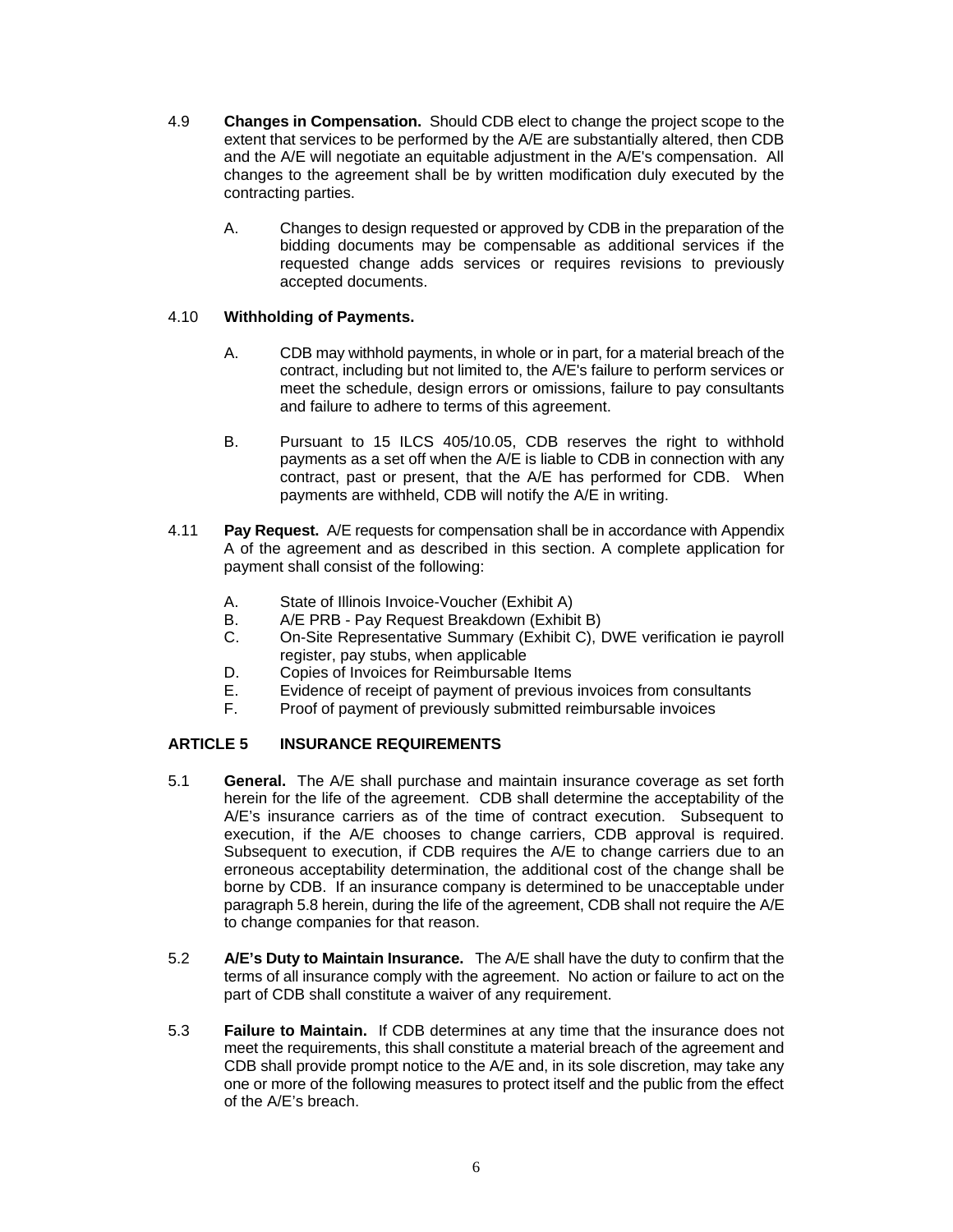- A. Order the A/E to cease all operations until the proper insurance shall be procured and made fully effective. The cost of any such interruption of the performance of this agreement and any delays resulting therefrom, shall be borne by the A/E and may be paid out of contract funds in the hands of the CDB, which are due or to become due to the A/E.
- B. In the exercise of any of its rights as declared herein, CDB does not waive any of its other rights provided in the agreement documents.
- C. Should it become necessary to make a claim on the A/E's insurance policies and it is discovered that the insurance policies do not meet the CDB insurance requirements set forth in the contract documents, the A/E shall be liable for all claims to the extent they would have been covered by the insurance policies had they been in compliance with CDB requirements.
- 5.4 **Sole Discretion.** CDB shall exercise sole discretion to determine acceptability of insurance.
- 5.5 **Acceptability of Insurance Companies.** Insurance that conforms to Paragraphs 5.10, 5.11 and 5.12 shall be acceptable to CDB when issued by an insurance company that meets all of the following standards:
	- A. Has a current Best's rating of any level of "B+" or better and has a current Best's financial class of "VI" or higher.
	- B. Does not have an unacceptable record of improper conduct or financial problems with the Illinois Department of Insurance.
	- C. Does not have a history of unacceptable performance related to CDB claims.
	- D. Neither the firm, nor any of its officers or owners, shall have been convicted of a felony, unless more than one year has passed since the completion of the felony sentence, and further, the firm is not disqualified from bidding on public works projects by reason of any consent decree or order imposing sanctions upon the company arising out of a civil or criminal action brought against the firm or any of its officers or owners.
- 5.6 **Cut-through Endorsements.** Policies with a 100% cut-through endorsement giving all claimants a direct right of recovery, against a reinsurer that meets the criteria of Paragraph 5.5 when the primary insurer fails or is unable to pay for any reason, shall be acceptable provided that a proper endorsement and reinsurance treaty is submitted.

#### 5.7 **Discretion to Adjust Criteria.**

- A. Acceptability criteria set out in Paragraph 5.5 shall constitute minimum requirements unless waived prior to executing the agreement by CDB in extraordinary cases that include but are not limited to the following:
	- 1. Insurance that meets the requirements is not available due to market changes or the nature of the project.
	- 2. Characteristics of the construction project justify less stringent requirements.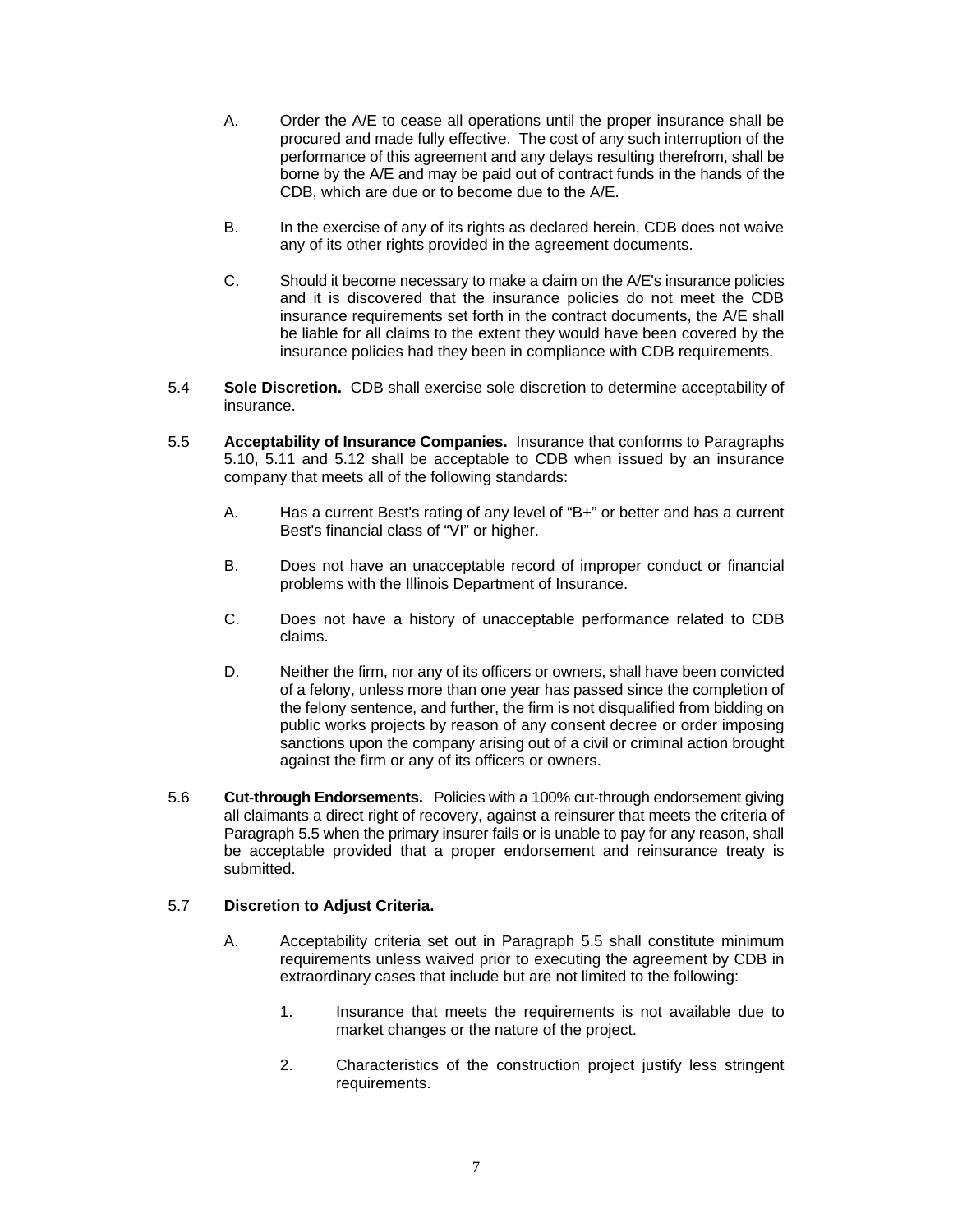- 3. Available insurance, although not in technical compliance with the requirements, is determined to be as reliable as insurance in technical compliance.
- 4. Substitution of a non-diminishing irrevocable bank letter of credit, on contracts under \$100,000, as authorized by the Public Construction Bond Act (30 ILCS 550/1).
- B. CDB may set more stringent criteria for insurance when determined to be justified by the nature of the construction project.
- C. CDB may require wrap up insurance when required by the nature of the project.
- 5.8 **Unacceptable Performance of an Insurance Company.** Unacceptable performance of an insurance company, related to CDB claims, may consist of one or more of the following:
	- A. Failure to abide by the requirements of the agreement and herein.
	- B. Failure to respond to CDB communications within a reasonable time.
	- C. Failure to acknowledge receipt of a claim within 30 calendar days.
	- D. Failure to investigate and respond to a claim within 60 calendar days.
	- E. Failure to pay meritorious claims on a timely basis.
	- F. Failure to properly utilize CDB procedures and forms as may be required.
	- G. Failure to work cooperatively and in good faith with CDB.
	- H. Failure to provide CDB with requested documentation within a reasonable time, including but not limited to, insurance policies, inspection reports, certificates, binders, and general correspondence.

#### 5.9 **Evidence of Insurance**.

- A. The A/E shall file with CDB evidence of complete coverage of all insurance required with the original signature of the insurance company's authorized agent. Fax copies will be accepted, provided CDB receives the original within seven (7) calendar days. The following are acceptable evidence of insurance:
	- 1. A binder or certificate of insurance accompanied by endorsements as set out below, or
	- 2. The complete insurance policy, including all required endorsements.
- B. Endorsements shall be required on each policy, which state each of the following:
	- 1. That "The coverage and limits conform to the minimums required by the professional services agreement." Any exception or deviation shall be brought to the attention of CDB for a ruling on acceptability.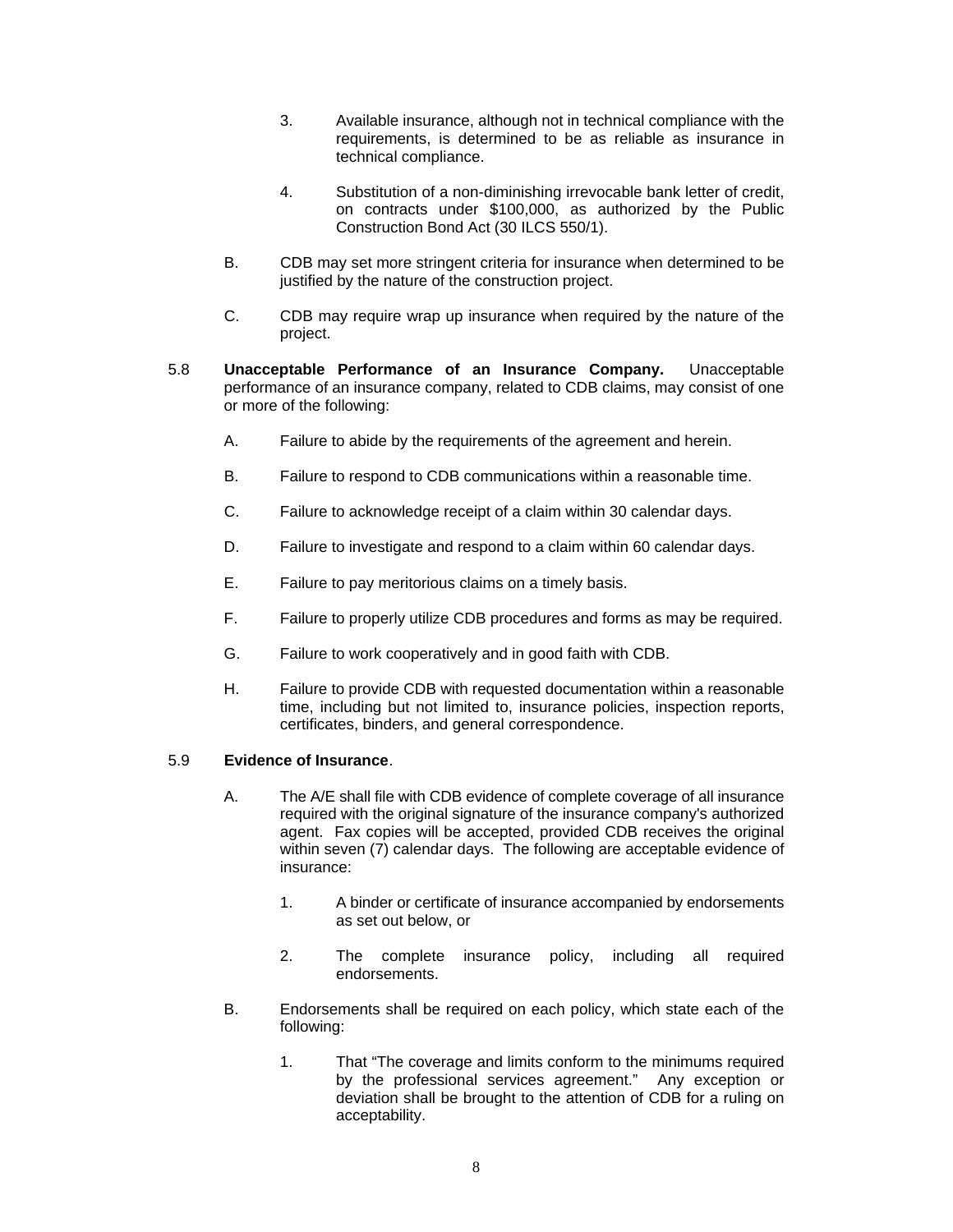- 2. The CDB project number and CDB contract number of the project covered by the policy.
- 3. That the company agrees to timely provide complete copies of policies upon request by CDB.
- 4. That the policy will not be canceled, changed or altered until at least ten (10) calendar days prior written notice has been given to the A/E and CDB, unless the same is stated in a policy provision.
- 5. That CDB, its officers and employees, and the using agency, its officers and employees are included as additional named insureds for occurrences arising, in whole or in part, out of the work and operations performed. This endorsement does not apply to Worker's Compensation and Professional Liability policies.
- C. The agreement will not be executed until acceptable evidence of coverage is on file with CDB. The A/E shall, at its own expense and delay, cease operations if the insurance required is terminated or reduced below the required amounts of coverage. CDB may stop payment to the A/E if the insurance required is terminated or reduced below the required amounts of coverage. In no event shall any failure of CDB to receive policies or certificates or to demand receipt be construed as a waiver of the A/E's obligation to obtain and keep in force the required insurance and to provide the required evidence of insurance.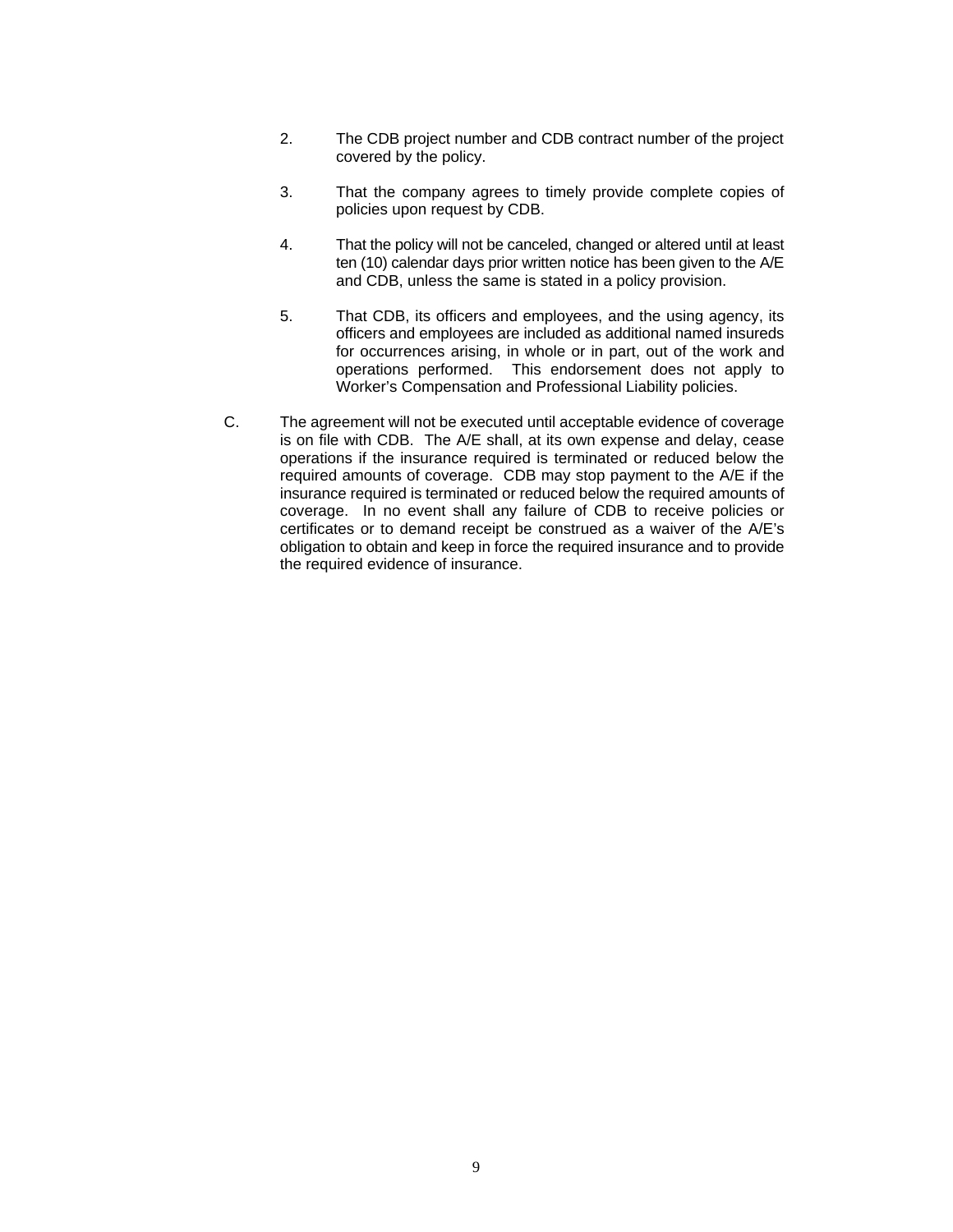#### 5.10 **General Liability Insurance Requirements.**

#### A. **Comprehensive Automobile Liability.**

- 1. The policy shall cover owned, non-owned and hired vehicles.
	- (a) \$1,000,000 Bodily Injury and Property Damage Liability Limit Each Occurrence
- B. **Commercial General Liability.** Include coverage for premises and operations, broad form property damage, products completed operations, independent contractor's personal injury liability, and contractual obligations. Coverage shall not be excluded because of the A/E's negligence.
	- 1. The general aggregate limit shall be endorsed on a per project basis.
		- (a) \$1,000,000 Bodily Injury Per Person
		- (b) \$1,000,000 Bodily Injury Aggregate Limit
		- (c) \$ 500,000 Property Damage per Occurrence
		- (d) \$1,000,000 Property Damage Aggregate Limit
		- (e) \$1,000,000 Combined Single Limit Coverage for bodily injury and property damage per occurrence and, in the same aggregate limit, will be accepted in lieu of the separate limits specified above.
- C. **Umbrella or Excess of Loss Coverage.** If the limits specified in Paragraphs 5.10.A and 5.10.B are not met, an Umbrella or Excess Liability policy of not less than \$1,000,000 for any one occurrence and subject to the same aggregate over the Comprehensive Automobile Liability and Commercial/Comprehensive General Liability coverages is acceptable.

#### 5.11 **Worker's Compensation Requirements.**

- A. **Statutory Requirement.** Worker's compensation shall be provided in accordance with the provisions of the Illinois Worker's Compensation Act, as amended. Notwithstanding the rating and financial size categories stated in this article, coverage may be provided by a group self-insurer authorized in Section 4(a) of the Act and approved pursuant to the rules of the Illinois Department of Insurance.
- B. The A/E may use a Self-Insured Plan for Worker's Compensation Insurance if the plan is approved by the State of Illinois. For approval, the A/E shall obtain a certificate from the Illinois Industrial Commission, Office of Self-Insurance Administration, Springfield office.
- C. Employers Liability
	- (a) Each accident \$500,000
	- (b) Disease-policy limit \$500,000
	- (c) Disease-each employee \$500,000
- D. The worker's compensation insurance carrier, or self insurance service agency where applicable, shall certify that to the best of its knowledge, the A/E has properly reported wage and workforce data and made premium payments in compliance with Illinois rates and worker classifications.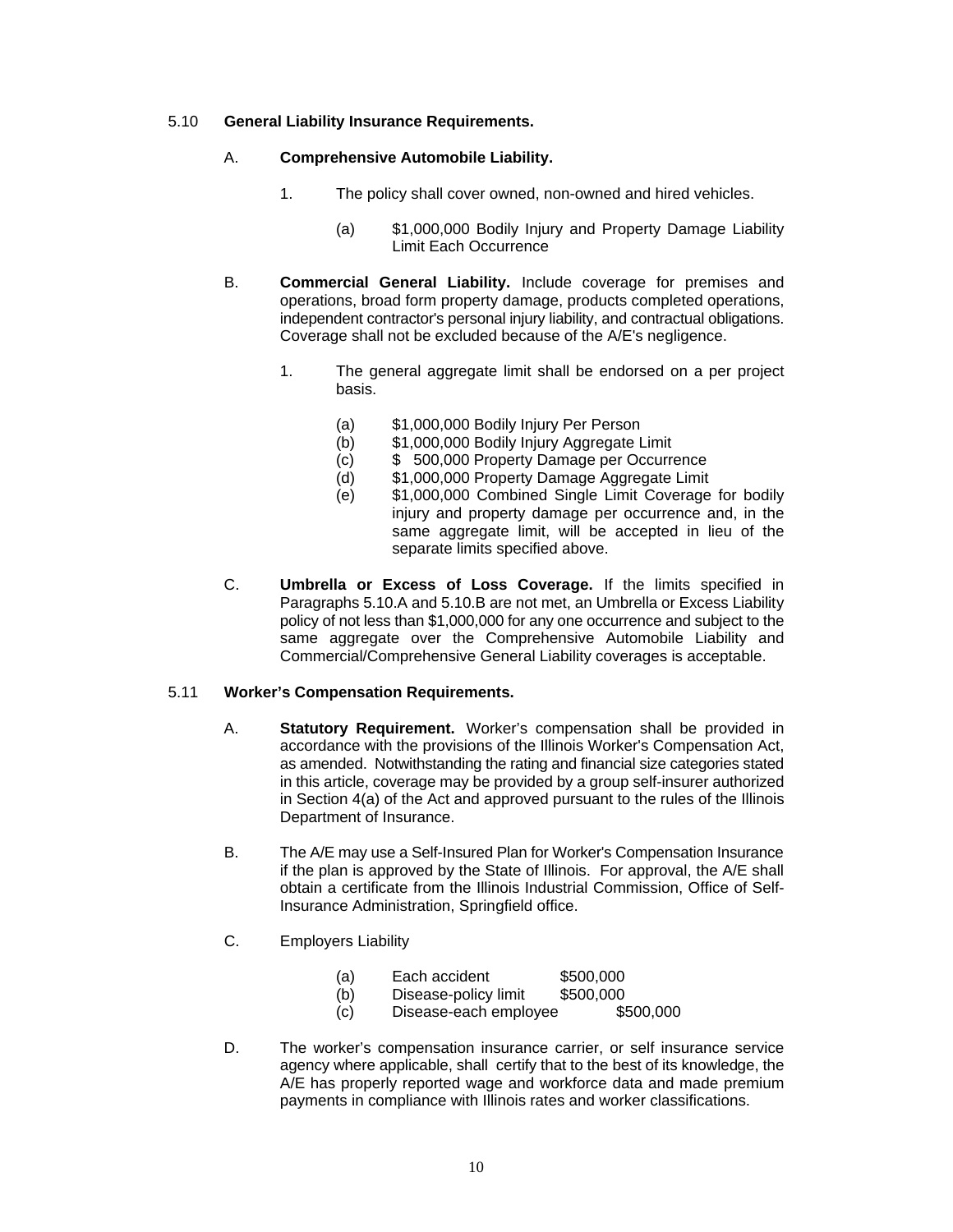- 5.12 **Professional Liability Insurance Requirements.** Professional liability insurance shall cover the A/E against claims the A/E may become obligated to pay arising out of the performance of the A/E under the agreement and caused by any error or omission of the A/E or of any person employed by the A/E, or any others for whom the A/E is liable. The minimum required coverage is stated in the agreement.The limit amount of the insurance shall be on a per claim basis.
	- A. Damage claims of contractors, subcontractors, material suppliers and the using agency, as well as the claims of the CDB shall be included in the coverage contemplated herein.

#### **ARTICLE 6 TERMINATION AND SUSPENSION OF THE AGREEMENT**

- 6.1 **Termination for Convenience.** CDB may terminate this agreement on 15 calendar days written notice to the A/E for the best interest of the State of Illinois. The A/E shall deliver to CDB all drawings, specifications, reports, models, electronic media and all such other documents to be prepared and furnished by the A/E in the performance of services under this agreement, whether complete or in progress. The A/E shall be compensated for services performed prior to the termination date plus any reimbursable expenses then due and other reasonable and unavoidable non-labor costs.
- 6.2 **Termination for Cause.** If the A/E fails to perform any of its obligations under this agreement, CDB may, after seven (7) calendar days written notice during which period the A/E fails to perform such obligations, terminate the agreement. This shall be without prejudice to any other remedy CDB may have. CDB may deduct from the payments then or thereafter, due the A/E, the cost of correcting such deficiencies with a completing A/E and, including but not limited to, the cost of additional A/E services made necessary by such failure to perform. CDB may take possession of any jobsite facilities, records, etc. and use same to the full extent they could have been used by the A/E. If CDB's expenses in completing the agreement exceed the unpaid balance or the agreement sum, the A/E shall pay the difference to CDB.
	- A. Should CDB terminate the A/E after bidding and prior to completion of the project, CDB shall not waive any claim it may have as a result of errors or omissions, except that the terminated A/E shall not be liable for any changes to the documents made by another A/E contracted by CDB to complete the project.
- 6.3 **Suspension.** CDB may suspend this agreement upon written notice for a maximum period of 12 months after which time the agreement will be subject to renegotiation. The A/E shall be paid for services performed prior to the suspension plus any reimbursable expenses then due.

#### **ARTICLE 7 GENERAL PROVISIONS**

- 7.1 **Governing Law**. This agreement shall be governed by the laws of the State of Illinois.
- 7.2 **Severability of Clauses**. It is agreed that the illegality or invalidity of any term or clause of this agreement shall not affect the validity of the remainder of this agreement, and the agreement shall remain in full force and effect as if such illegal or invalid term or clause were not contained herein.
- 7.3 **Waiver of Breach.** The waiver by either party of any breach of this agreement shall not constitute a waiver as to any other breach.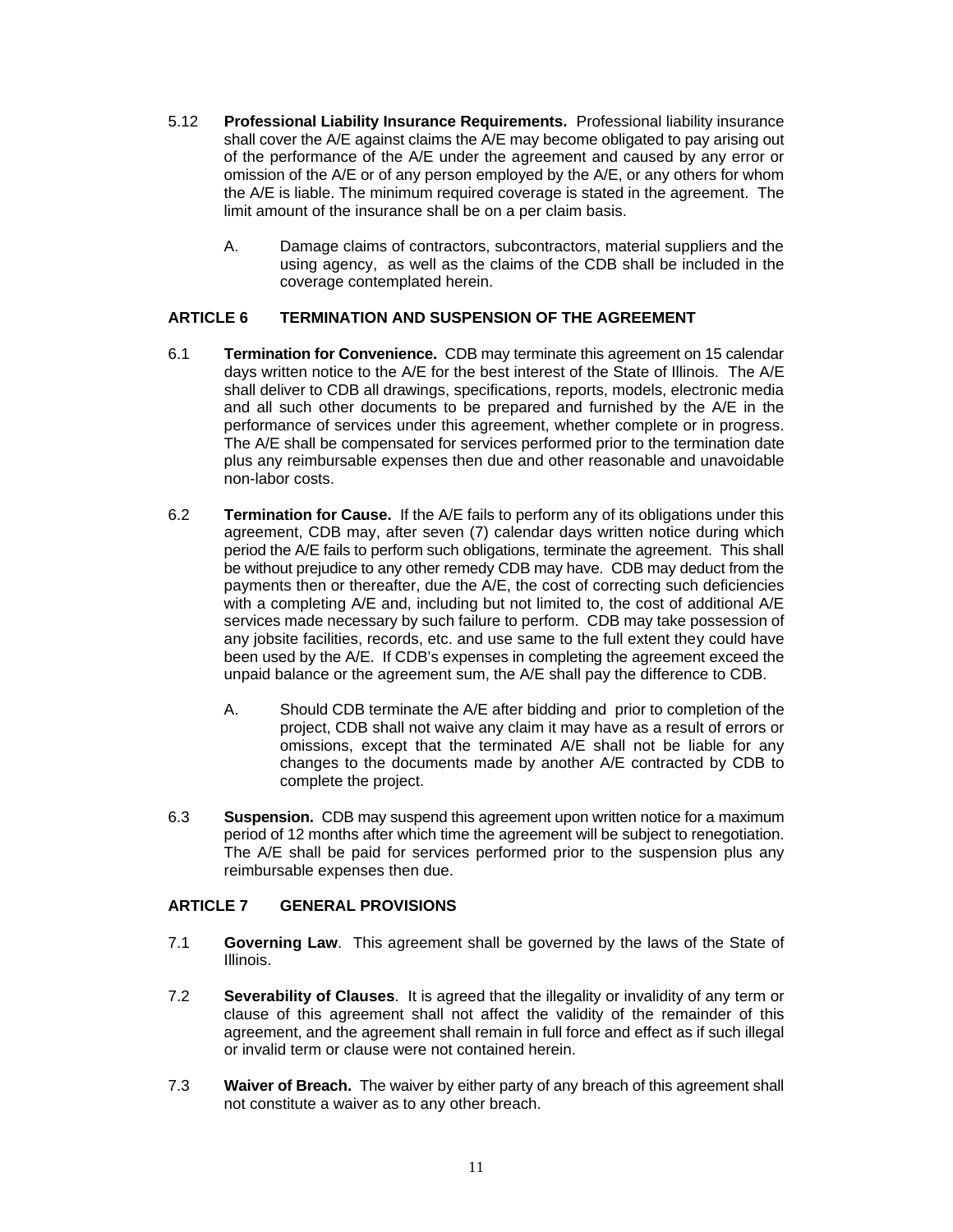- 7.4 **Written Notice.** Written notice shall be deemed to have been duly served if delivered in person to the individual or member of the firm or to an officer of the corporation for whom it was intended, or if delivered at or sent by certified mail, return receipt requested, to the last known business address of the recipient.
- 7.5 **Obligations Survive.** The obligations or duties imposed upon the A/E under the agreement shall survive any termination or closeout of the agreement.
- 7.6 **Successors and Assigns.** CDB and the A/E each binds itself, its partners, successors and assigns and legal representative to other party hereto and the partners, successors, assigns and legal representative of such other party in respect to all covenants, agreements and obligations contained herein.
- 7.7 **Independent Contractor.** The A/E is an independent contractor and in providing its services under this agreement shall not represent to any third party that its authority is greater than that granted to it under the terms of the agreement.
- 7.8 **Work of other Consultants and Contractors.** CDB reserves the right to execute other contracts in connection with the project.
- 7.9 **Indemnification.** The A/E hereby agrees to indemnify, keep and save harmless, CDB, the using agency and the State of Illinois and their respective board members, officers, agents and employees, in both individual and official capacities, against all suits, claims, damages, losses and expenses, including attorneys' fees which are the result of an error, omission or negligent act of the A/E or any of its employees or agents arising out of or resulting from the performance of service under this agreement, except where such is due to the active negligence of the party seeking to be indemnified. This provision is applicable to the full extent as allowed by the laws of the State of Illinois and not beyond any extent which would render this provision void or unenforceable.
- 7.10 **Non-Assignment.** The A/E acknowledges that CDB is induced to enter into this agreement by, among other things, the professional qualifications of the A/E. The A/E agrees that neither this agreement nor any right or obligations hereunder may be assigned in whole or in part to another firm, without the prior written approval of CDB. However, if this agreement is awarded to a Minority or Female Business Enterprise, contract proceeds may be assigned to secure financing necessary to enable performance of the agreement.
- 7.11 **Fair Employment Practice.** The A/E agrees in performing this agreement to comply with all statutory employment requirements, including, but not limited to, the provisions of the "Illinois Human Rights Act" (775 ILCS 5/1-101 et seq.) and "An Act to prohibit discrimination and intimidation on account of race, creed, color, sex or national origin in employment under contracts for public buildings or public works" (775 ILCS 10/1 et seq.).
- 7.12 **Record Keeping.** In accordance with 30 ILCS 505/6(I), the A/E shall maintain, for a minimum of five (5) years after the completion of the agreement, adequate books, records, and supporting documents to verify the amounts, receipts, and uses of all disbursements of funds passing in conjunction with the agreement. These records shall be available for the review and audit by the Auditor General. The A/E agrees to cooperate fully with any such audit and shall provide full access to all relevant materials. Failure to maintain the records required by this provision shall establish a presumption in favor of the State for the recovery of any funds paid by the State under the agreement for which adequate records are not available, through some fault of the A/E, to support their purported disbursement.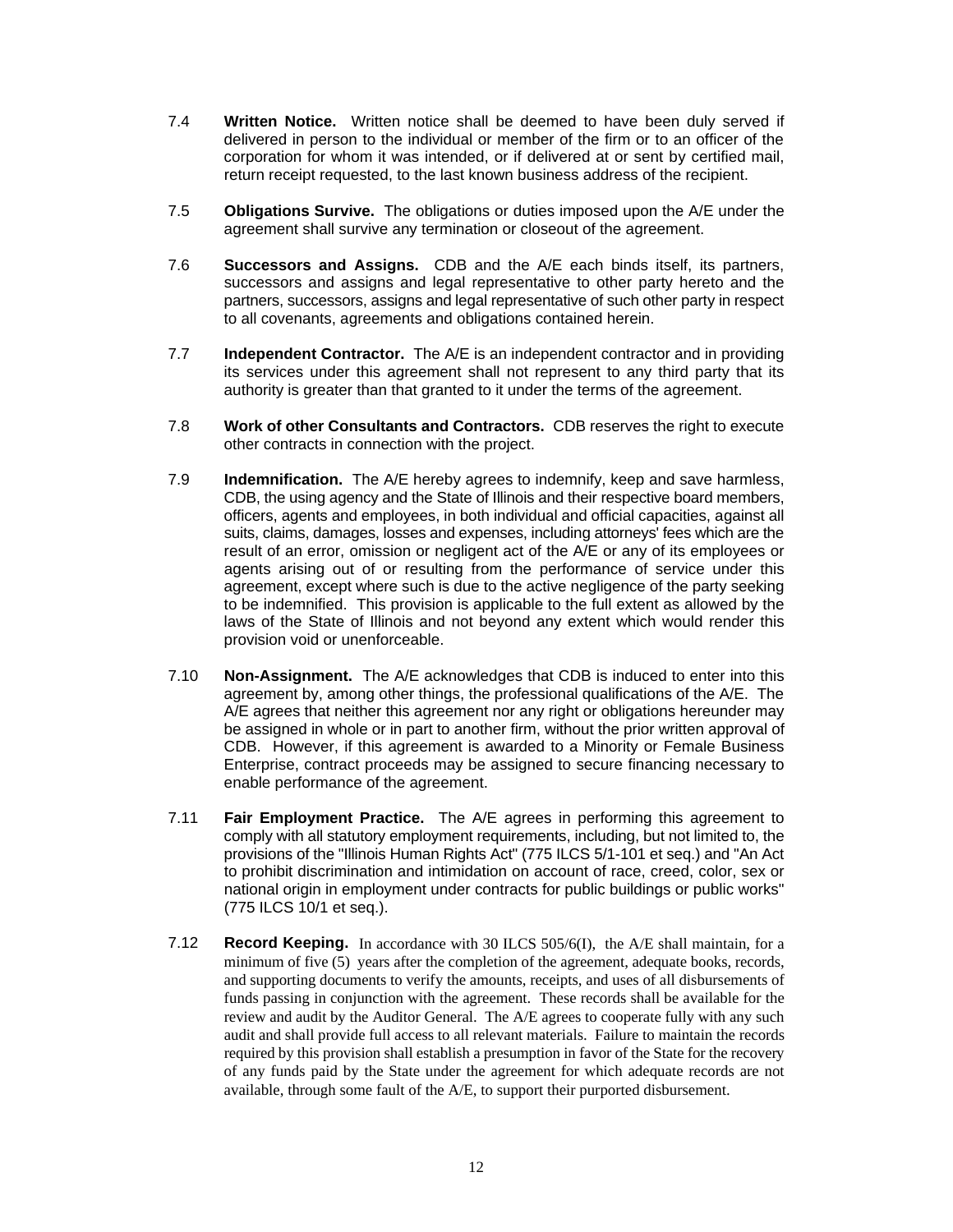- 7.13 **Right to Audit.** CDB shall have the right to have access to and audit all of the A/E's records, books, correspondence, instructions, drawings, receipts, vouchers, memoranda and similar data relating to this contract throughout the term and for a period of five years after payment. In addition, CDB or its authorized representative shall have access to the A/E's facilities and shall be provided adequate and appropriate work space, in order to conduct audits in compliance with this article.
- 7.14 **Confidentiality.** The A/E shall keep all information concerning the project confidential, except for communications incident to completion of the project between the CDB, the A/E, using agency, and the assigned contractors, and their independent subcontractors, suppliers, and subconsultants, and except for publicity approved by CDB and communications in connection with filings with governmental bodies having jurisdiction over the design and construction of the project.
- 7.15 **Cooperation with CDB's Consultants.** The A/E agrees to cooperate with any consultant retained by CDB, but the A/E shall not be contractually responsible for such consultants.

#### **ARTICLE 8 ALTERNATIVE DISPUTE RESOLUTION (ADR)**

- 8.1 **General.** Except as otherwise provided below, in the event of disputes or conflicts between the contracting parties, CDB will solely resolve the matter and its decision will prevail unless otherwise removed to the Court of Claims or a court of competent jurisdiction. Not withstanding any other provisions, CDB shall retain all rights under the sections titled CDB Rights and Responsibilities and A/E Suspension contained herein.
	- A. In the event any dispute or claim, related to construction or the contracts, should arise between any of the parties to this agreement, each party agrees to exercise good faith efforts to resolve the matter fairly, amicably and in a timely manner. The parties shall consider litigation as a last resort, to be employed only when ADR methods fail. To this end, the parties agree to take affirmative steps to communicate effectively, to keep lines of communication open and to handle all disputes in a reasonable and businesslike manner, which may include the use of a dispute resolution board.
	- B. Each party to any dispute under \$50,000 agrees, upon the request of any other party to the dispute, to submit the matter to mediation. The parties shall first confer informally with one another to attempt to resolve the dispute. The mediator shall be a person the parties agree is unbiased and qualified to understand the dispute and make the determinations that are required.
	- C. Each party to any dispute over \$50,000 agrees, upon the request of any other party to the dispute, to submit the matter to ADR, in a form to be determined by agreement of the parties. The parties shall first confer informally with one another to attempt to resolve the dispute. In the event that the assistance of an unbiased neutral is required, the parties shall meet and come to an agreement as to what form the ADR should take and who the unbiased neutral should be. Forms of ADR that may be utilized include, but not limited to, mediation and mini trials. Formal arbitration is prohibited. The unbiased neutral may be a professional mediator, an attorney, an architect, an engineer, a board composed of two (2) or more qualified persons, or any person(s) the parties agree is unbiased and qualified to understand the dispute and make the determinations that may be required.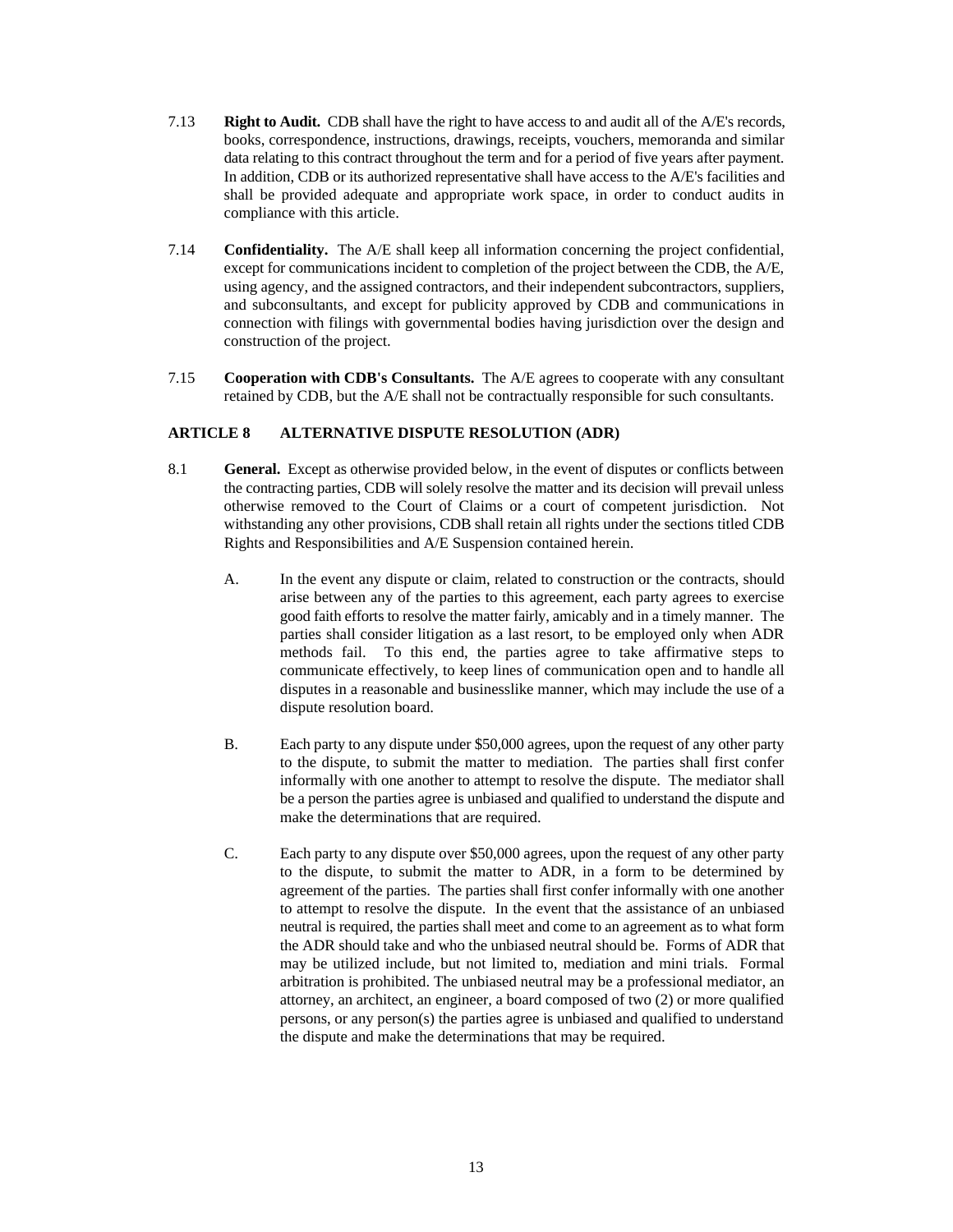- D. When ADR is utilized, regardless of the dollar value of the dispute, each party agrees to have in attendance at the mediation (or whatever method is utilized), a person with actual authority to resolve the dispute. In some instances, where approval of CDB's Board is required, CDB personnel shall be exempt from the requirement, but shall notify the other parties at the earliest possible time when it is apparent that Board approval will be required for ultimate resolution.
- E. Parties to the project who do not have a direct contract with CDB may, by agreement, be parties to the ADR. Persons who have a stake in the dispute but who are not parties may be included in the ADR by consent of the parties. When disputes arise between only persons involved in the project who are not parties to an ADR agreement with CDB on the project, the parties agree to encourage and facilitate the use of ADR when possible.
- F. The A/E and the contractors agree that ADR is a condition precedent to the filing of a Court of Claims action or other administrative proceeding seeking economic recovery from the State of Illinois in an amount greater than \$50,000.
- G. When ADR is utilized, the parties included in the process agree to equally share the cost of same or as mutually agreed to in writing by all parties.
- H. Any and all written agreements for mediation or other method of ADR, must be agreed to by all contractual parties to the dispute and shall be incorporated in the agreement.
- 8.2 **A/E Shall Carry Out the Services.** Decisions by CDB and/or mediation procedures above shall not be cause for delay of the work. The A/E shall proceed diligently with the performance of this agreement and in accordance with CDB's decision whether or not the A/E or anyone else has an active claim pending. Continuation of the performance of this agreement shall not be construed as a waiver of any rights accruing to the A/E.

#### **ARTICLE 9 STATUTORY REQUIREMENTS**

- 9.1 **General.** The following are statutory requirements that may impact the project. This list is not exclusive. The A/E shall comply with all State and Federal requirements governing the design of the project and its contract. This section lists some of those requirements that are unique to State projects.
	- A. CDB will make every attempt to note these requirements in the project program or scope statements when they can be anticipated. The cost impact of these requirements will also be included whenever possible.
	- B. When the requirements are not noted, the A/E, in cooperation with CDB, shall review the project and determine if any of the statutory requirements apply. If a statutory requirement impacts the project, the A/E shall determine the funding impact to the project and advise the PM in the A/E's initial review of the project budget.
- 9.2 **Life Cycle Cost Analysis.** Public Act 80-430 amended the Capital Development Board Act and requires CDB "To prepare, or cause to be prepared, general plans, drawings and estimates, including the life-cycle cost estimate of energy systems, for public buildings and improvement to be erected for any State agency." A/Es are required to prepare life cycle cost estimates for the energy consuming systems proposed to be improved or constructed new.
	- A. CDB shall establish the parameters for all life cycle cost estimates to be prepared. These include the life of the study, the "discount rate or cost of capital", escalation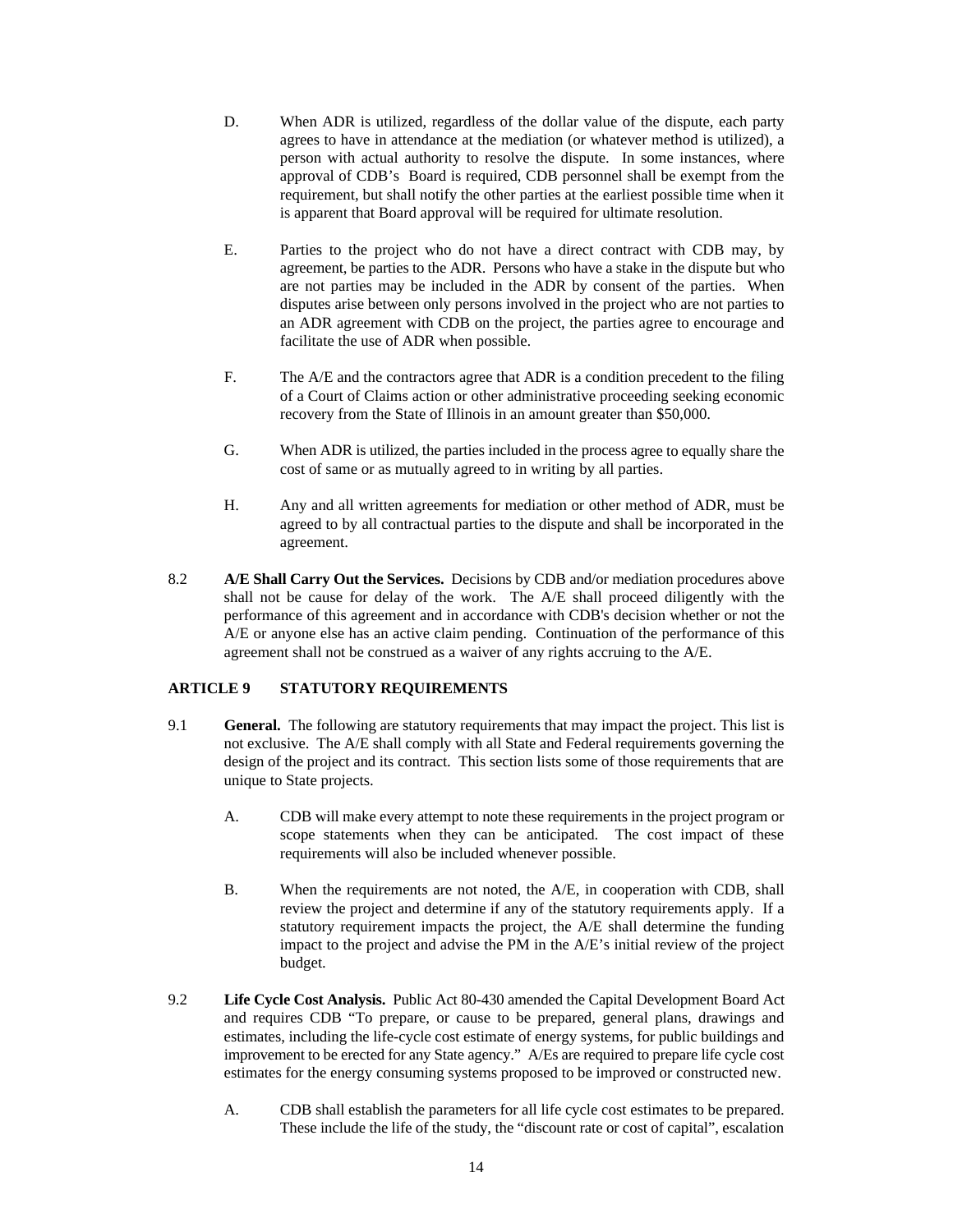rates by category, bond financing repayment schedule, etc. The life cycle cost estimates shall be prepared in accordance with CDB's latest revision of its Life Cycle Cost Analysis Manual unless another computation model is approved by CDB.

- B. The preparation of life cycle cost estimates is considered part of the basic services of the agreement.
- 9.3 **Farmland Preservation Act.** The Farmland Preservation Act, 505 ILCS /1 et seq., seeks to "minimize the conversion of prime farmland that results from the direct or indirect effects of State programs..." In compliance with that act, CDB has adopted a Agricultural Land Preservation Policy and a working agreement with the Department of Agriculture.
	- A. No State funds may be committed for land acquisition or construction unless it is provided for in an exception in CDB's working agreement with the Department of Agriculture or until a study of the agricultural impact has been completed by the Department of Agriculture.
	- B. If required, CDB shall notify the Dept. of Agriculture if the proposed project will lead to conversion of farmland to nonagricultural purposes. The A/E may be directed to mitigate the conversion to greatest extent possible. This policy does not affect the agreement and any effort involved is considered part of the basic services.
- 9.4 **Endangered Species Act.** The Illinois Endangered Species Protection Act, 520 ILCS 10/1 et seq., provides protection for the State's threatened or endangered flora and fauna. It is the public policy that all agencies, through a consultation process with the Department of Natural Resources, determine whether any action funded by CDB is "likely to jeopardize the continued existence of Illinois listed endangered and threatened species or are likely to result in the destruction or adverse modification of the designated essential habitat of such species.....". CDB may request the A/E to prepare or cause to be prepared a determination of the project impact on any endangered flora and fauna at the site. This study would be an additional service under the agreement.
- 9.5 **Wetlands Policy Act.** The Interagency Wetlands Policy Act of 1989, 20 ILCS 830 /1et seq., requires State agencies to avoid impacting wetlands. If impacts are unavoidable, compensation is required. This Act is administered by the Department of Natural Resources through administrative rules that the department has and may promulgate.
	- A. Any CDB project having an adverse impact to a wetland is subject to compliance with this act and the associated administrative rules. No project impacting a wetland shall commence without review and approval of the compensation plan by the Department of Natural Resources.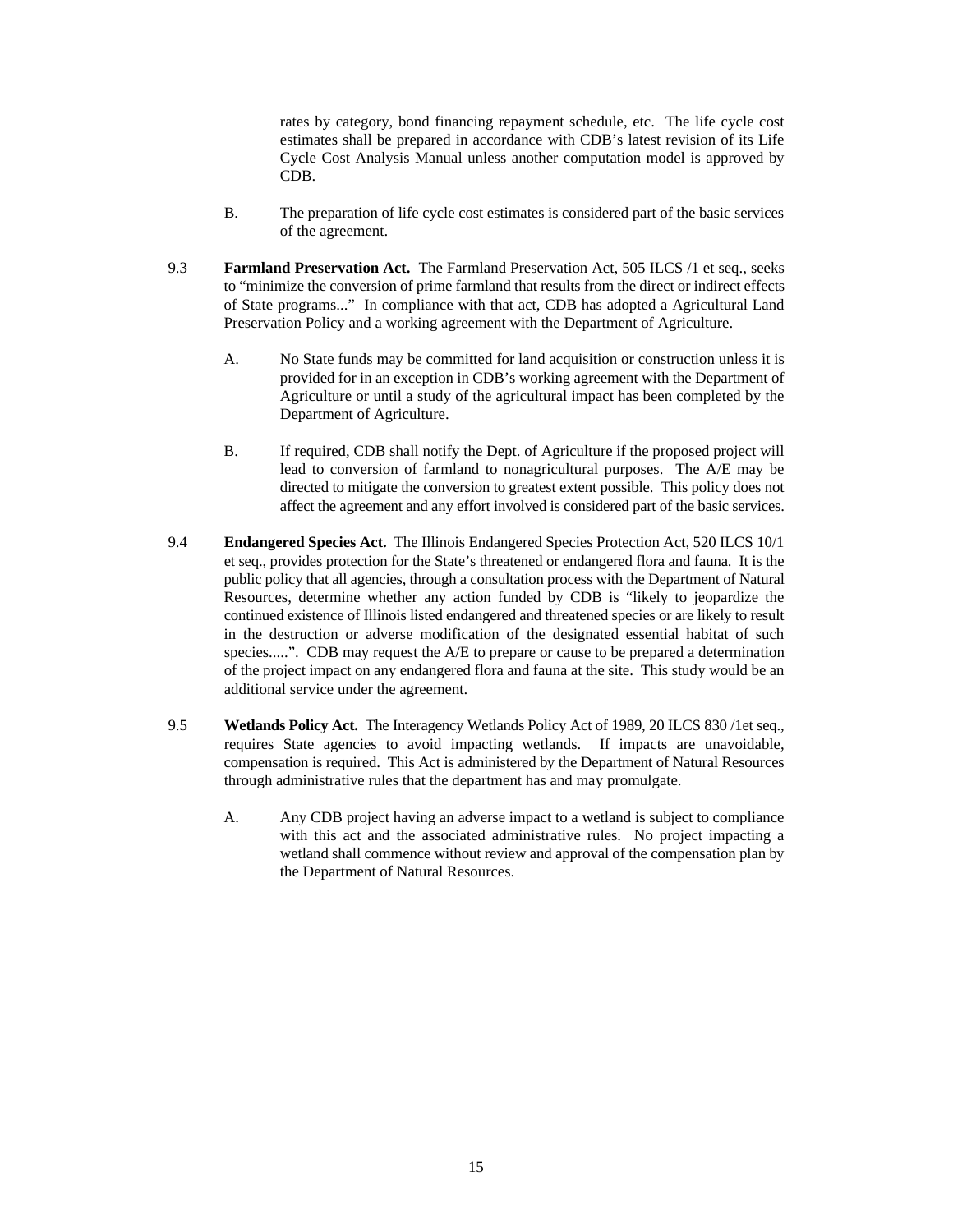- B. The A/E shall prepare, or cause to be prepared, a wetland impact determination according to the administrative rules. In addition to the project identifying information, the A/E shall provide the alternative actions considered and the justification for the selected alternative that may or is likely to adversly impact a wetland.
- C. The A/E may be requested to prepare a wetlands compensation plan when the wetland determination which adversely impacts a wetland is approved. This plan must be developed in cooperation with the using agency and CDB.
- D. If the project impacts a wetland, both the determination and the compensation plans must be approved by the Department of Natural Resources prior to commencement of the design.
- E. The preparation of a wetland determination and compensation plan is an additional service to the agreement.
- 9.6 **Historic Preservation Act.** The Historic Preservation Act, 20 ILCS 3410/9, states that "Public funds administered by State agencies shall not be used in projects which will have an adverse economic or environmental impact on a Registered Illinois Historic Place unless in the opinion of the Director (Historic Preservation Agency):
	- 1. the project is necessary to provide an important public service or benefit
	- 2. the project cannot be carried out practically so as to avoid the adverse effect and
	- 3. the adverse effect is minimized to the maximum extent feasible."
	- A. A historic place includes real property where any significant improvements are at least 40 years old or any aboriginal mound, fort earthwork, village, location, burial ground, historic or prehistoric ruin, mine case or other location which is or may be the source of important archeological data. A Registered Illinois Historic Place means any historic place placed on the registry.
	- B. CDB may request the A/E to prepare or cause to be prepared an impact statement of the project on a Historic Place. This would be an additional service to the agreement.
- 9.7 **Archaeological and Paleontological Resources Protection Act.** The Archaeological and Paleontological Resources Protection Act, 20 ILCS 3435, regulates the exploring, excavating, and surveying of all such resources on public land through the Historic Preservation Agency (HPA). Resources are defined as any significant material remains or localities of past human life or activities. A permit from the HPA is required before disturbance, exploration, excavation or collection of any resources protected by this act is commenced.
	- A. CDB may request the A/E to prepare, or cause to be prepared, an application for a permit from HPA when CDB believes that significant archaeological or paleontological resources exist on a project site. CDB may also request the A/E or its consultant to explore, survey, and collect information on the resources on the site. This would be an additional service to the agreement.
	- B. If during the life of the project, archaeological or paleontological resources are unexpectedly discovered on the project site, the A/E shall issue directives to protect the resources and advise CDB immediately of the findings.

#### 9.8 **Steel Products Procurement Act.**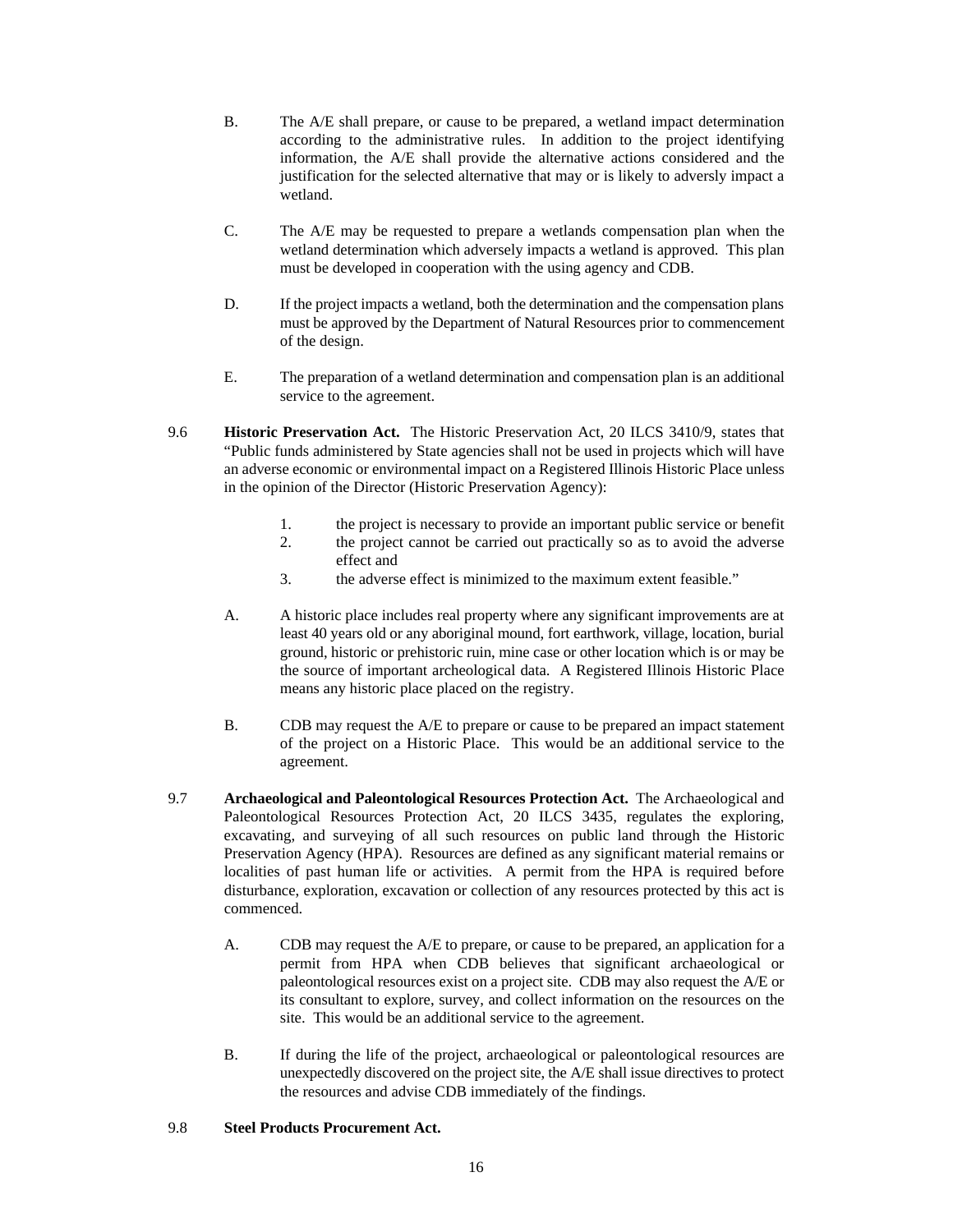- A. The Steel Products Procurement Act, 30 ILCS 565, requires that all contracts for the construction, reconstruction, or improvement of public works contain a provision that steel products used or supplied by the contract or a subcontract thereto, shall be manufactured or produced in the United States. Steel products means "products rolled, formed, shaped, drawn, extruded, forged, cast, fabricated, or otherwise similarly processed or process by a combination of two or more such operations, from steel made in the United States by open hearth, basic oxygen, electric furnaces."
- B. The exceptions to the Act are:
	- 1. Where the expenditure is less than \$500.
	- 2. Where the Executive Director of CDB certifies in writing that:
		- (a) The specified product can not be manufactured or produced in sufficient quantity to meet the project needs.
		- (b) The specified product can not be manufactured or produced in necessary time to meet the project needs.
		- (c) Obtaining the product would increase the cost of the contract by more than 10 percent.
	- 3. When the application of the Act is not within the public interest10%.
- C. The A/E shall select products for inclusion in the project specifications that meet the requirements of the Act.
- D. The Act provides that CDB may not authorize payment to any contractor in violation of the Act.

#### **ARTICLE 10 GENERAL SERVICES**

- 10.1 **General.** The A/E shall provide the services indicated herein in accordance with the terms and conditions of the agreement.
- 10.2 **Meeting Minutes.** The A/E shall record minutes of all meetings held throughout the course of the project and distribute copies to participants and the project team within seven (7) calendar days.
- 10.3 **Monthly Progress Reports.** The A/E shall submit monthly progress reports of design/construction activities to the CDB PM. Failure to submit monthly reports may result in delay to A/E's progress payments. The report shall include:
	- A. Activities completed and items pending since last report;
	- B. Projected progress;
	- C. Comparison of schedule and actual progress; and,
	- D. Decisions or information required.

#### **ARTICLE 11 PROJECT BUDGET AND ESTIMATING**

#### 11.1 **Project Budget**.

A. The project budget is the total funding available for the project. Any changes to the project budget will be issued in writing by the PM. The project construction budget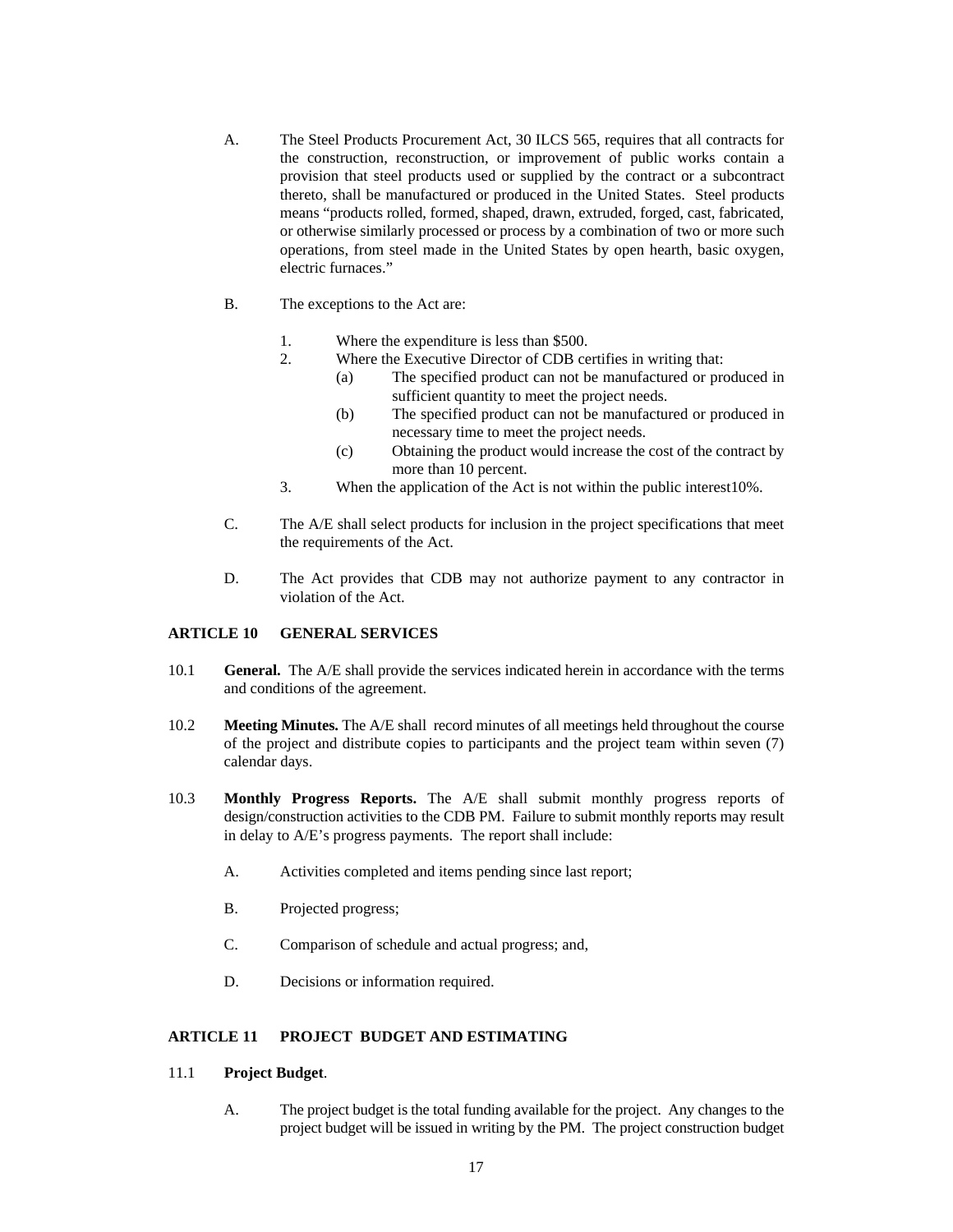indicated on Appendix A, is the balance of funds available for construction after subtracting the value of the A/E Agreement and any miscellaneous items required by state statute or CDB policy. The A/E shall design the project using 90 percent of the project construction budget for the base bid work unless otherwise authorized in writing by CDB as described in Paragraph 11.2.

- B. The A/E shall use the Proposed Project Cost Budget form, Exhibit D, to show the distribution of the project costs. The PM shall furnish the A/E any miscellaneous costs deducted from the project budget for inclusion on this form. This form is to be used as a summary of project costs and updated and submitted with each design review phase. This form does not satisfy the requirement of a detailed construction cost estimate as described herein.
- 11.2 **Contingency Budget.** Ten percent of the project construction budget shall be set aside for the project contingency. When appropriate, CDB may permit the base bid to be designed up to 95 percent of the project construction budget for selected projects. The A/E shall make all requests to exceed the 90 percent threshold in writing to the PM and include appropriate documentation, including a detailed estimate. Evaluation of such request shall be at the Unit Manager level and the A/E shall be notified in writing of the result.
- 11.3 **Alternate Bids.** The A/E shall prepare the bidding documents to include all elements of the work. When the base bid design clearly exceeds the available funding, the A/E shall evaluate the components of the design and move any portion not essential to the function of the project to an alternate bid. All alternate bids shall be clearly identified on the Proposed Project Cost Budget form.
	- A. Alternate bids are intended to complete the original scope of work design.
	- B. Alternate bids shall be developed in manageable dollar values. No more than three alternates shall be provided unless otherwise approved by CDB.
	- C. When the base bid design fully accomplishes the scope of work, alternate bids that enhance the base bid may be eligible for additional service compensation.
	- D. CDB may negotiate an adjustment to the construction phase services fee for services not rendered as a result of not awarding any alternate.
- 11.4 **Estimates.** Estimates of probable construction costs shall be prepared at each stage of the project design phase. The A/E shall submit these estimates with each review submittal. These estimates shall be prepared in greater detail as the design progresses.
	- A. At program analysis, the estimate may be presented as scope items and their anticipated cost. Parameter based estimating is acceptable at this phase. For example:

| Install fire detection system | \$5.00 per bldg gsf |  |
|-------------------------------|---------------------|--|
| Replace bituminous paving     | $$15.00$ per sy     |  |
| paving                        |                     |  |

B. At the intermediate phases of the design, estimates can be based on components of the work. Components costs as illustrated in R.S. MEANS Square Foot Costs or Assemblies Cost Data manuals is the level of detail required at these stages of design development. For example:

| Roofing, built-up tar and gravel | $$1.65$ per sf of roof |
|----------------------------------|------------------------|
| $2-1/2$ inch bituminous overlay  | \$4.50 per sy paving   |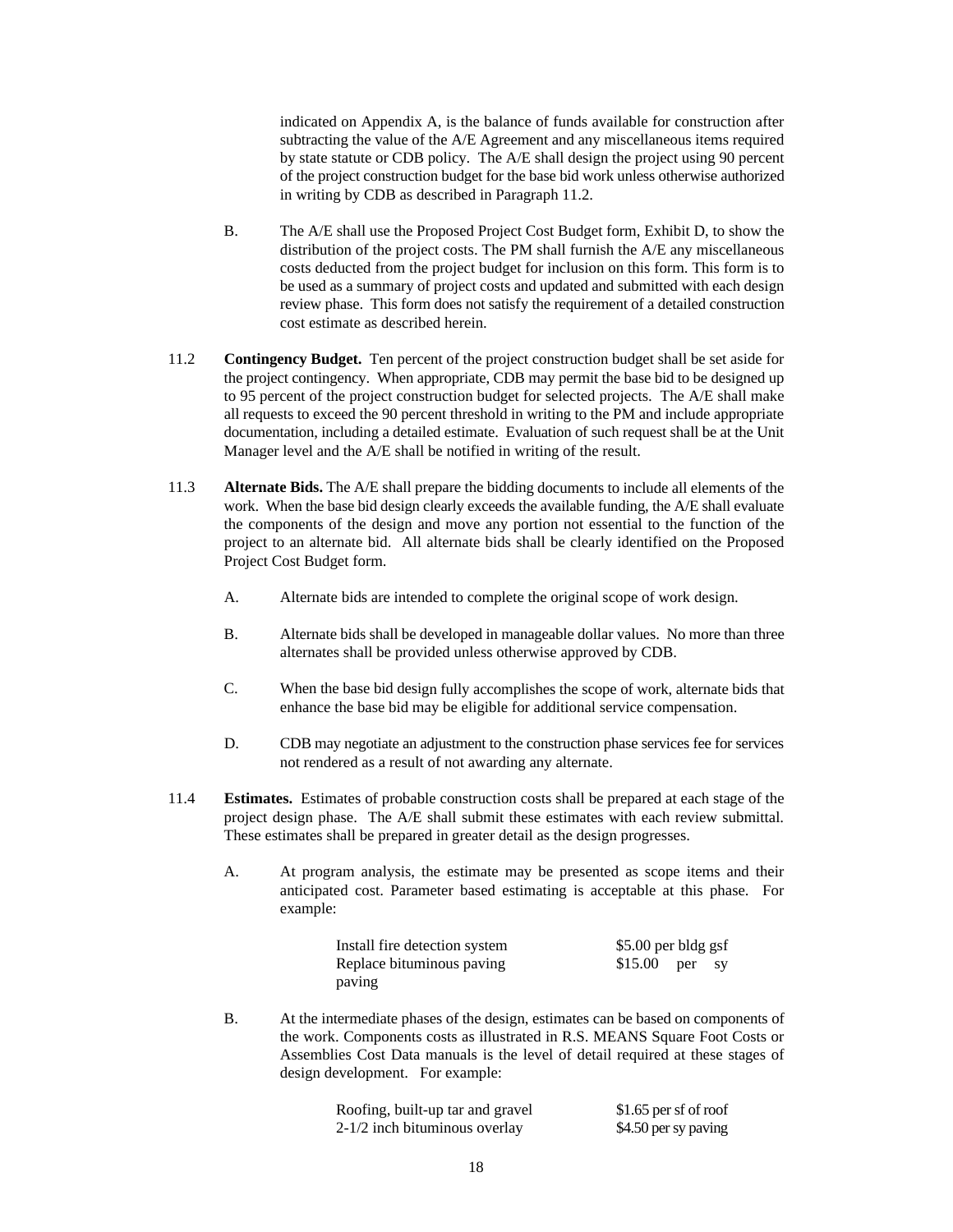6 inch aggregate base \$8.75 per sy paving

- C. At the final design review, the estimate shall be fully itemized and detailed at a level equal to R.S. MEANS Construction Cost manual. The costs as reported by R.S. MEANS are not endorsed by CDB and are used only as an example.
- D. Itemized and detailed estimates are required prior to bidding. CDB reserves the right to cancel the bid opening if the estimate is not submitted prior to the bid opening. All costs associated with the rebid shall be at the A/E's expense.

#### **ARTICLE 12 PROGRAMMING, PROGRAM ANALYSIS, AND DESIGN PHASE**

#### 12.1 **Programming.**

- A. A project scope statement will be supplied by CDB for projects with a simple or well-defined scope. The scope may contain background and justification for the project and quantification of work items contained in the project. The project scope statement will define the project budget.
- B. For new construction and major rehabilitation projects, CDB may provide a program statement describing proposed program activities, space requirements, and equipment needs.
	- 1. In the event a program statement is not provided by CDB and programming is required from the A/E, it will be considered as an additional service with compensation negotiated.
- C. Most new construction and major rehab projects will require new movable equipment. The responsibility for specifying, purchase and installation often is that of the using agency and the Department of Central Management Services. The A/E shall cooperate by providing the using agency with dimensional, color finish, etc. information necessary to specify any equipment not included in the CDB project.
- 12.2 **Federally Funded Projects.** Certain projects may be funded in full or in part with federal funds which may have specific restrictions. On federally funded projects, standards of the federal agency may supplement or take precedence. Special requirements for individual projects will be provided by the CDB PM.
- 12.3 **Orientation Meeting.** An orientation meeting will be scheduled by the PM, generally within fifteen (15) calendar days of CDB's selection of the A/E. The orientation meeting shall be attended by the A/E and all consultants, CDB and the using agency. The purpose of the orientation meeting is to review and confirm the project scope, to discuss special project requirements and project schedule, and to begin negotiations for the scope of services and compensation for such services.

#### 12.4 **Program Analysis Phase.**

- A. Review and coordinate the data contained in the project scope statement, consult with designated representatives of CDB and the using agency when required and visit the project site to obtain a thorough understanding of the existing conditions and the project.
- B. Provide a program analysis report containing the coordinated project scope supplemented by all other information necessary to form a complete basis for the project design. Requirements for program analysis submittal vary with the scope of the project, but generally include the following: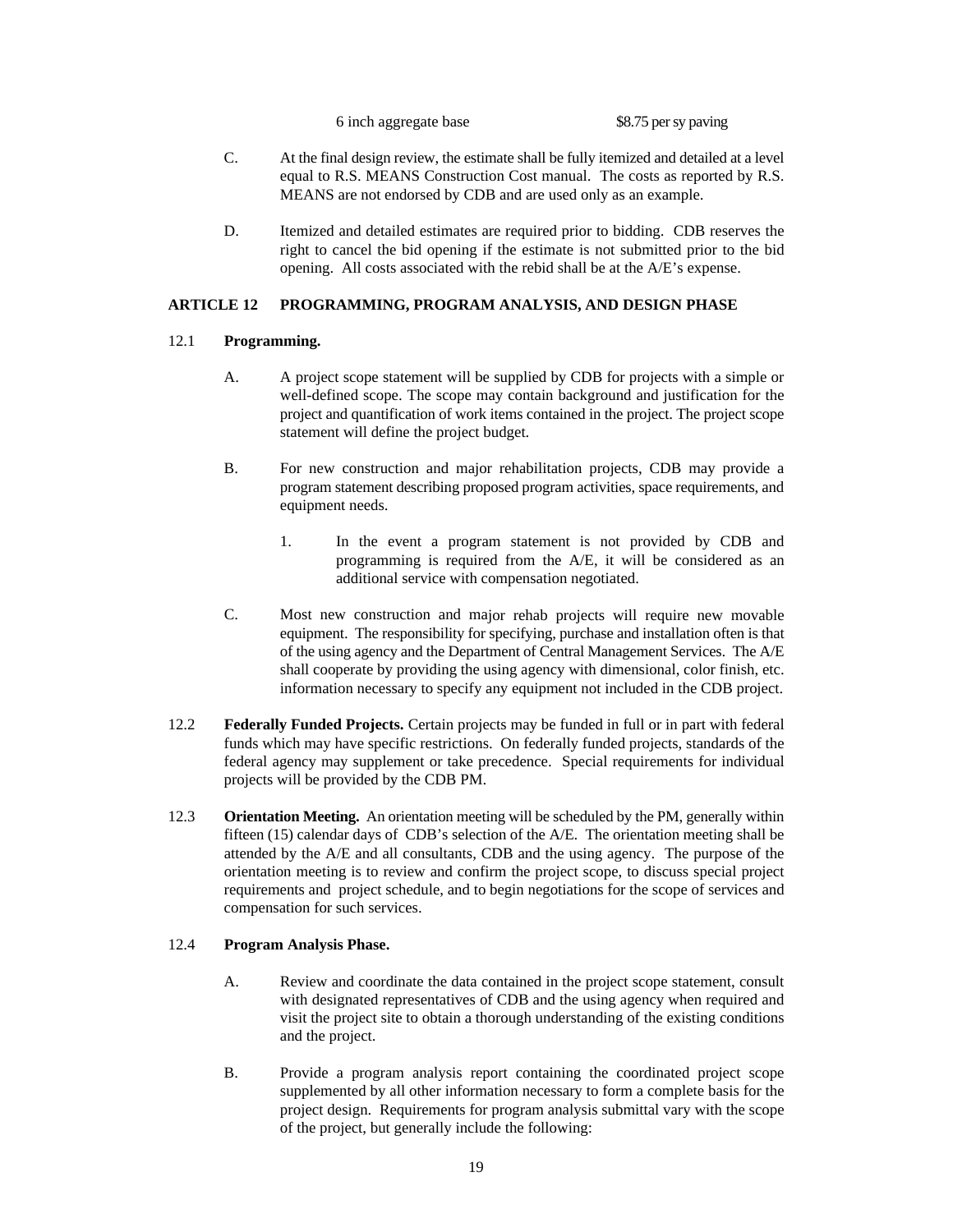- 1. Narratives and diagrams required to show all program functions, off-site elements, and their relationships. Provide flow diagrams showing the movement of persons (visitors, staff and residents) and traffic when appropriate.
- 2. Space itemization including: function and size (show as net assignable sq. ft./area), number and classification of occupants, type and quantity of fixed and movable equipment (noting required utilities), special environmental and/or system requirements.
- 3. Total of all program areas including a percentage allowance for circulation, mechanical and maintenance functions.
- 4. Code analysis report indicating all regulatory agencies, permits, building codes, and standards that apply to the project. Include in this report an action checklist indicating all required regulatory agencies reviews and permits.
- 5. For remodeling projects, A/E shall provide a statement of the status of asbestos inspections and/or abatement. The A/E shall review the asbestos inspection report and/or management plan, where available, and note any possible disturbances of asbestos-containing materials as a result of the project.
- 6. Preliminary cost estimate and Proposed Project Cost Budget form.
- C. Resolve, in consultation with CDB and the using agency, any discrepancies in the project scope or budget prior to proceeding to preliminary design.

#### 12.5 **Preliminary Design Phase.**

- A. Prepare preliminary design submittal based on the accepted program analysis report. Submittal shall illustrate the resolution of all building and site elements. Fix and illustrate the scope, scale and relationship of the project components for structural, mechanical and electrical systems. Identify materials and specify performance characteristics and quality standards.
- B. Requirements for the preliminary design submittal vary with the scope of the project, but generally include the following:
	- 1. Project Manual:
		- (a) Outline specifications for each major project component.
		- (b) Complete Section 01010 for review.
	- 2. Site Plan. Locate each building, existing and finished contours, ground floor elevations, roads, walks, parking areas, utilities (existing, new and relocated), other site construction, and limits of the contract. (Coordinate any proposed interruptions to services, roads, etc. with the using agency.)
	- 3. Proposed Project Cost Budget form and preliminary construction cost estimate broken down by principal elements and major trades.
	- 4. Current project schedule.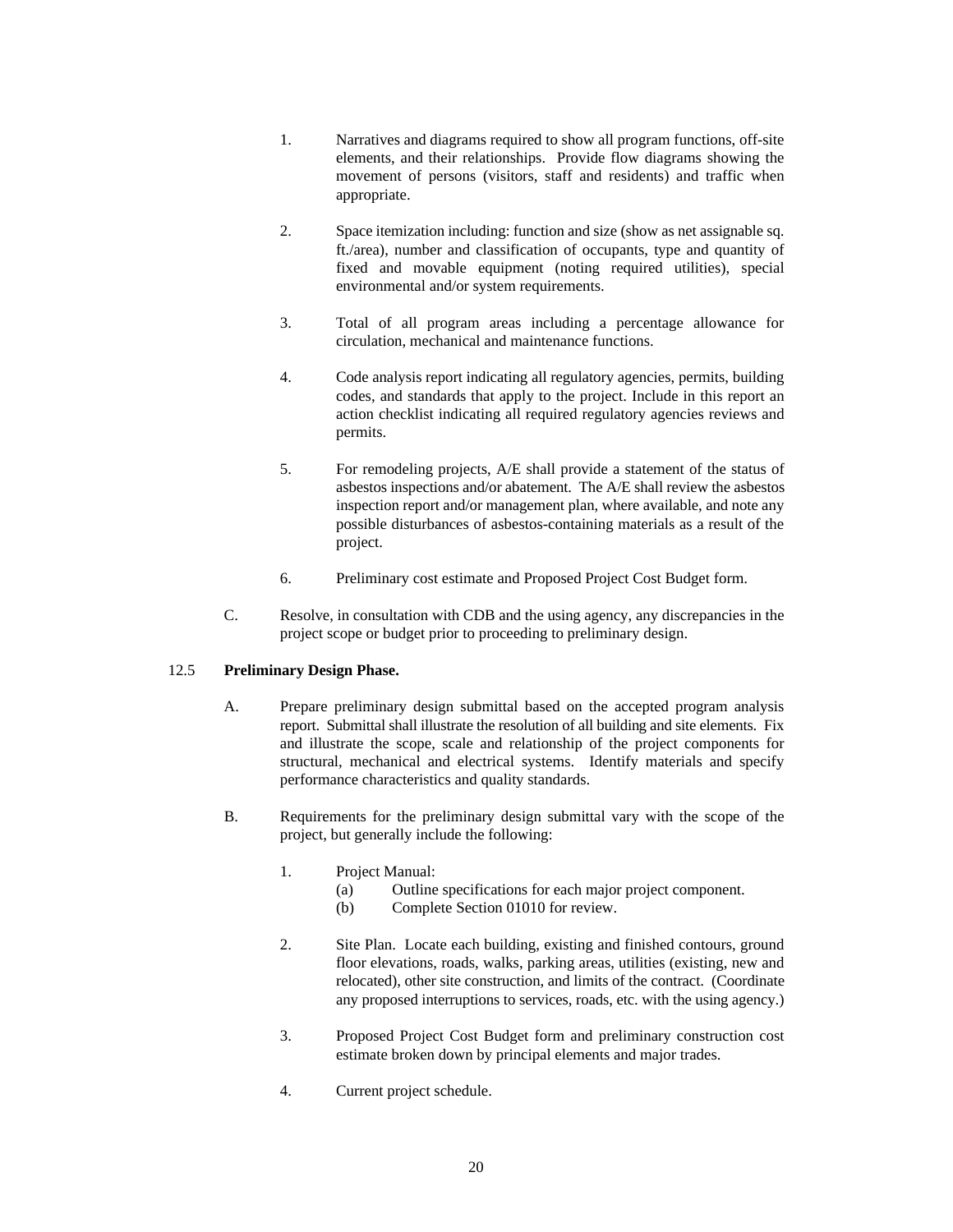- 5. Life Cycle Cost Analysis for each alternative energy system considered, if applicable.
- 6. Model or rendering if included in the agreement.
- 7. An area analysis tabulation comparing the net and gross square footage with those provided in the Program Analysis Phase.
- 8. Floor Plans. Identify room numbers, names, and mechanical spaces.
- 9. All elevations showing finishes, window and door styles, etc.
- 10. Provide vertical building sections.
- 11. Provide location and type of primary structural members.
- 12. Utility service requirements, including temporary service.
- 13. Identify wiring distribution systems and basic layouts of lighting systems showing illumination levels, switching patterns, and switch locations. Show special systems such as fire alarm, emergency lighting and exit signs. Show communication systems such as telephone, data, CCTV, TV, intercoms, and nurse call systems.
- 14. Description and number of plumbing fixtures, including design population and plumbing fixture to population ratios.
- 15. Fixed equipment in tabular form with utility connection requirements noted.
- 16. Identify areas requiring acoustical treatment.
- C. A/E shall not proceed beyond preliminary design until provided with a written statement properly endorsed by CDB and the using agency signifying acceptance of the proposed design. Acceptance statement shall include all agreed upon revisions to the preliminary design submitted.

#### 12.6 **Bidding Documents Phase.**

- A. Prepare bidding documents based on the accepted preliminary design submittal, including all agreed upon revisions, in a form suitable for public bidding of contracts in conformance with the Illinois Purchasing Act and CDB Rules and Regulations.
- B. Documents may be submitted and reviewed at the 25 percent, 50 percent , 75 percent and 100 percent stages of completion as set forth and agreed upon in the agreement. Each submittal will contain (at a minimum) the Project Manual, Drawings, detailed cost estimate and Proposed Project Cost Budget form.
- C. Additional information to be submitted to the CDB by the 100 percent design stage include the final code analysis/regulatory review action checklist, copies of all permits and approvals, and executed utility agreements, as applicable.
	- 1. Utility agreements are contracts between CDB and a utility company for the installation or relocation of utility service facilities in conjunction with a CDB project to be maintained by either the utility company or the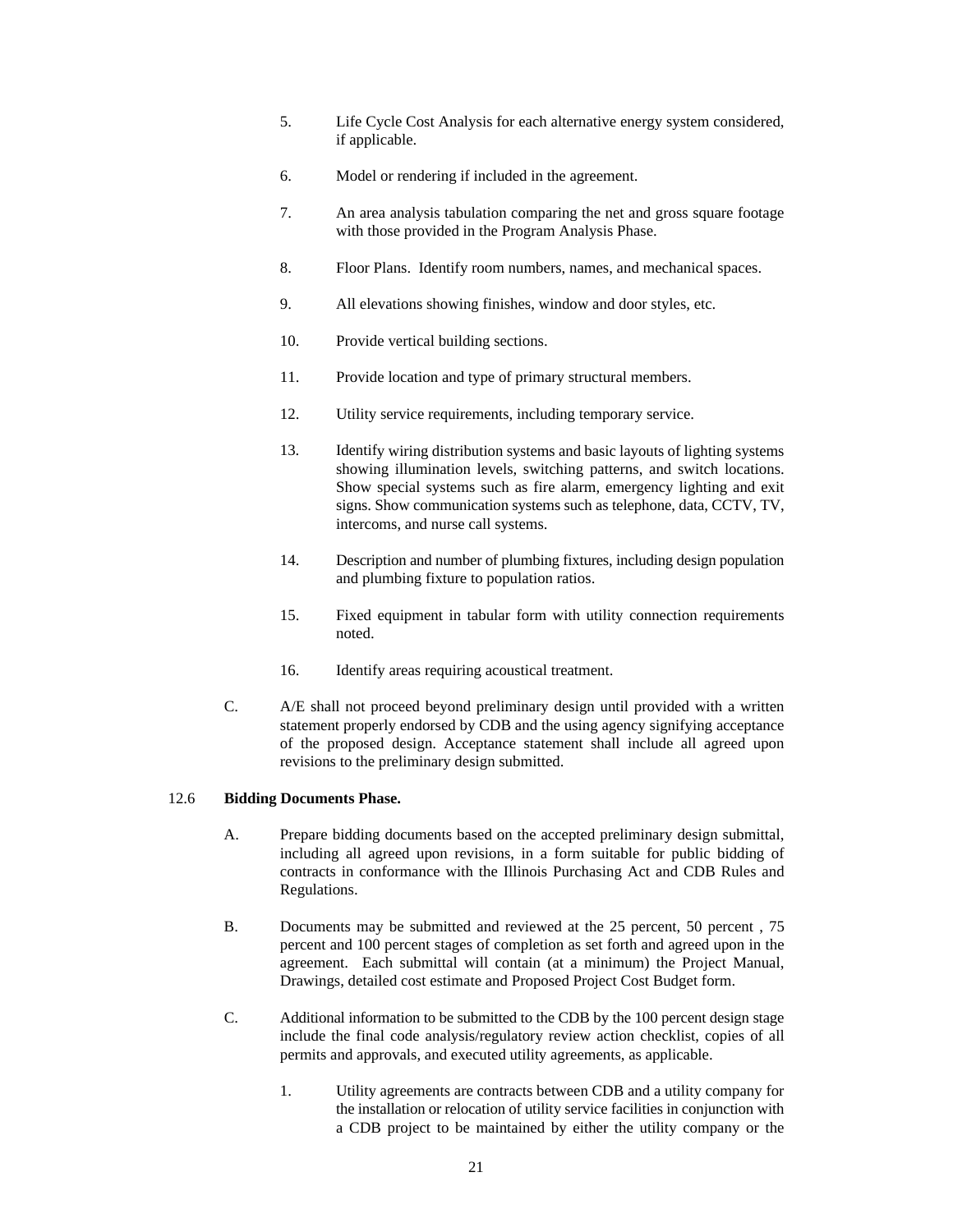customer (using agency). The A/E shall review such agreements to determine that the required utility service/equipment has been provided for the project and shall include the associated costs in the summary of proposed project costs.

D. A/E shall prepare bidding documents in accordance with Articles 13 and 14 of this agreement.

#### **ARTICLE 13 BIDDING DOCUMENTS PREPARATION**

- 13.1 **General**. The A/E shall prepare the bidding documents consisting of Project Manual, Bid Form(s), Drawings and Addenda as set forth herein.
- 13.2 **Division of the Work.** The A/E shall divide the work into distinct trade contracts as required by CDB and in accordance with the Illinois Purchasing Act. This division shall be clear, concise and allocate all the work to a contractor. The A/E shall not include any clause or provision in the contract documents that attempts to assign any of the work by common trade practice, by indirect linkage, etc.
	- A. The Illinois Purchasing Act, 30 ILCS 505/6, requires that projects with an estimated value of the construction work exceeding \$250,000 be divided into at least five trade contracts. They are:
		- 1. General
		- 2. Plumbing
		- 3. Heating
		- 4. Ventilation
		- 5. Electrical
	- B. The required five trade contracts may be expanded as appropriate for the project. The A/E shall confer with the PM for the appropriate contract trade designations. Some examples of additional designations are:
		- 1. General/Roofing
		- 2. General/Paving
		- 3. Asbestos Abatement
		- 4. Sprinkler
		- 5. Test and Balance
		- 6. Temperature Control/Building Automation
		- 7. Electrical/Communications
	- C. Below the \$250,000 level, CDB may elect to bid the work as one or more contracts as approved by the PM.
	- D. Trade Contract Division in Project Manual. In Paragraph 1.1 of each specification section, the division of the work specified in that section shall be distinguished.
	- E. Trade Contract Division in Drawings. The appropriate letter identification shall be used on the drawings to designate separate contracts within the project. Cover sheets and information sheets should be designated G.

#### 1. GENERAL WORK

- (a) Civil C
- (b) Architectural A
- (c) Structural S
- (d) Fencing F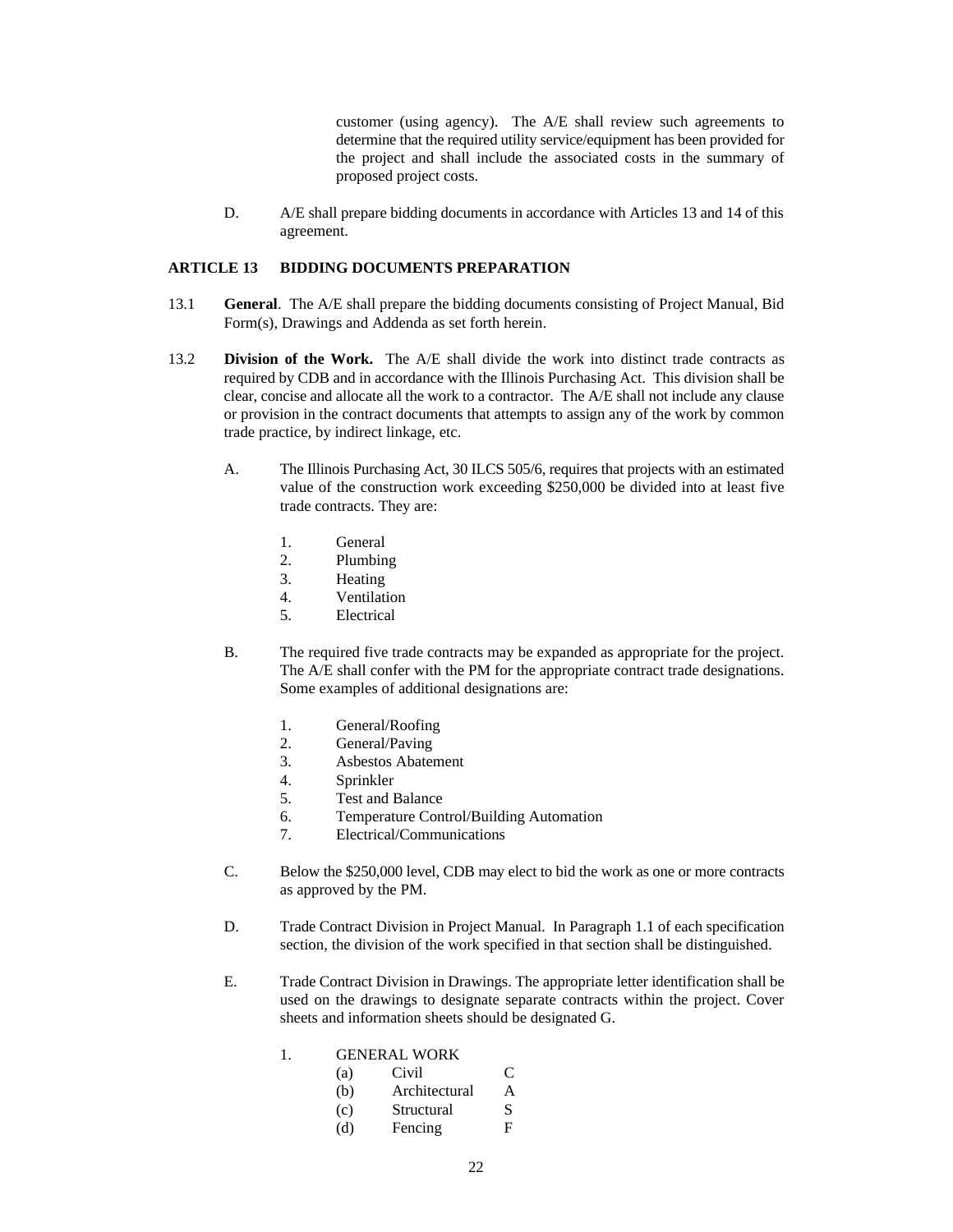|    | (e)           | Carpet                         | <b>CPT</b>                              |             |
|----|---------------|--------------------------------|-----------------------------------------|-------------|
|    | (f)           | Painting                       | <b>PNT</b>                              |             |
|    | (g)           | Demolition                     | D                                       |             |
|    | (h)           | Equipment                      | EQP                                     |             |
|    | (i)           | <b>UST Removal/Replacement</b> |                                         | <b>UST</b>  |
| 2. |               | PLUMBING WORK                  | P                                       |             |
|    | (a)           | Well Drilling                  | <b>WD</b>                               |             |
| 3. |               | <b>HEATING WORK</b>            | H                                       |             |
|    | (a)           |                                | Temperature control/Building Automation | TС          |
| 4. |               | <b>VENTILATION WORK V</b>      |                                         |             |
| 5. |               | ELECTRICAL WORK                | E                                       |             |
|    | (a)           | Security/Communications COM    |                                         |             |
|    | (b)           | PCB Equipment Disposal PCB     |                                         |             |
| б. | <b>OTHERS</b> |                                |                                         |             |
|    | (a)           | <b>Test and Balance</b>        |                                         | T&B         |
|    | (b)           | Pipe covering and insulation   |                                         | <b>INSL</b> |
|    | (c)           | Sprinkler                      |                                         | <b>FP</b>   |
|    | (d)           | <b>Asbestos Abatement</b>      |                                         | ASB         |
|    |               |                                |                                         |             |

- 13.3 **Competitive Product Selection.** It is the responsibility of the A/E to select and specify products. The A/E shall utilize specifications that are explicit, realistic, and non-restrictive as required in this section. The A/E may request approval from CDB to prepare a performance specification for a specific material or equipment item when that product or system can be specified by reference to commonly accepted standards such as ASTM, IEEE, NEMA, etc.
	- A. Products shall be specified by manufacturer and model number and shall have a minimum of three manufacturers named who make comparable products. When available, specifications shall include Illinois manufacturers.
		- 1. The A/E shall not prepare bidding documents which eliminate all but one particular product or system without written approval of CDB.
	- B. In compliance with the Illinois Purchasing Act and CDB policy, products or systems cannot be sole sourced unless the A/E receives written approval from CDB to specify less than three sources.
		- 1. Requests for single or dual sourcing may be initiated by the A/E or using agency and shall be in writing, addressed to the PM. A/E shall review and make recommendations to CDB on any using agency single or dual source requests.
		- 2. Each request shall include justification for the request, including a cost/benefit analysis that establishes that the product or system is economically procurable from only one source.
		- 3. Approvals will not be given for aesthetic desirability alone and are valid for each approved product for the project in question, only.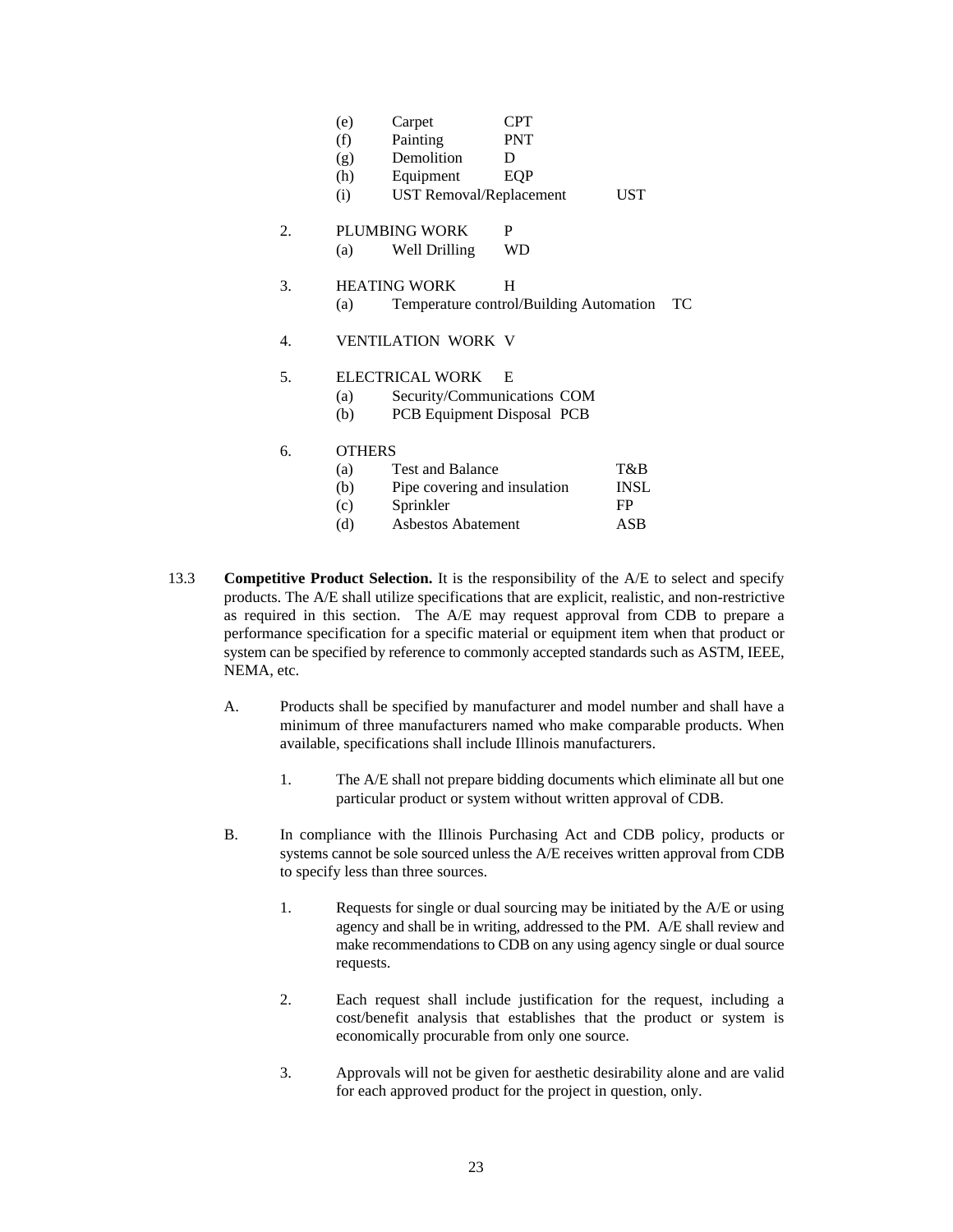- C. The use of "or approved equal", in the bidding documents is prohibited. The use of such phrases as "similar products manufactured by...," and "equal products manufactured by...," are also prohibited. Language shall be specific and include name, model numbers, etc. of all manufacturers whose products are considered by the A/E to be of equal quality.
	- 1. Only those products named in the bidding documents or approved by written change order shall be approved for installation, and the language shall so state.
	- 2. Where sole sourcing has been approved by CDB for use in the bidding documents because it is meant to be restrictive, the language shall state that no substitutions will be acceptable.
- 13.4 **Specified Contractors.** The A/E shall not specify a restricted list of acceptable contractors or subcontractors for furnishing and installation of any component or system without the written approval of CDB. Although the A/E may have determined that their equipment is acceptable, the firm may not be a responsible contractor. Determination of contractor responsibility is the province of CDB. The A/E shall submit a written request to the PM indicating the system or component of the work for which the A/E desires to specify a list of furnishing and installing contractors. This request shall indicate the justification for specifying the installing firms in addition to the equipment desired. **All requests must be approved by a CDB Unit Manager.** If the request is approved, all the specified contractors must be registered with CDB regardless if they would be subcontractors to a registered firm. CDB may direct the A/E to publicly solicit additional qualified firms.
- 13.5 **Alternates.** Except as provided in Paragraph 11.3 A, alternate bids may not be included in the project without permission of the PM. The A/E shall prepare the bid form(s) and project specification Section 01030 describing each alternate to be bid as formatted in the Project Manual Workbook. Alternate bids shall be clearly delineated on the drawings. Each contract to be bid that has work in the same alternate shall have the same alternate designation number following the trade designation letter. The A/E shall consult with the project team regarding the priority of alternates and shall provide CDB with a letter stating the priority of alternates to be awarded prior to the bid opening. Priority of award and alternate designation numbers are not required to be the same sequential number.
- 13.6 **Construction Administration Fee (CAF).** The A/E shall determine the construction administration fee (CAF) and include this information in Section 01010 and on the bid form. The CAF shall be computed for each construction contract. The CAF shall be computed as one and one half percent (1.5%) of the base bid plus all the alternates rounded up to the next hundred dollars.

#### 13.7 **Unit Prices.**

- A. The use of unit prices is discouraged. Prior to bidding, the Unit Manager must approve the use of unit prices in any construction contract. Where unit prices are used, it is preferable that they be incorporated so that they are extended to, and included in, the contractor's base bid. (If the unit price is rejected, the project will be rebid.)
- B. Only in extreme cases may unit prices be utilized that are not extended into calculation of the base bid. CDB's Executive Director shall be advised of all bid unit prices outside the base bid by the unit manager.
- C. The evaluation of unit prices must be performed prior to the award of any contract. The A/E shall recommend the acceptance or rejection of all unit prices. All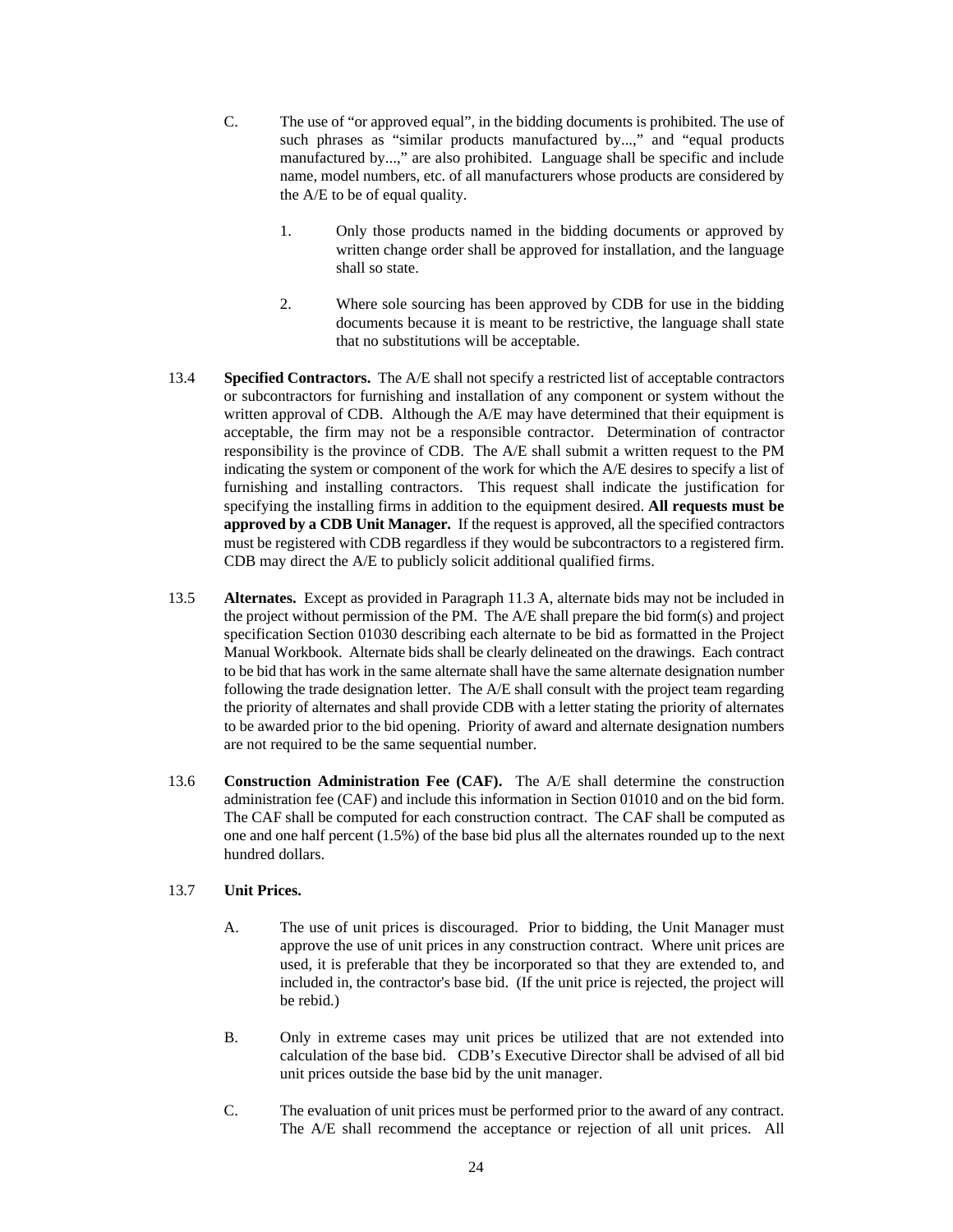recommendations to award unit prices shall include documentation of that review and approval by the A/E and the PM. This documentation must accompany the recommendation to award and include the PM instructions on which unit prices are to be incorporated into the contract.

#### 13.8 **Project Manual.**

- A. The specifications for each project shall be prepared according to the Project Manual Workbook (latest edition). The A/E may utilize the latest Construction Specifications Institute (CSI) Master List of Specification Sections in the development of technical specification Sections 2 through 16. The project manual includes the:
	- 1. Cover Page
	- 2. Table of Contents
	- 3. Advertisement for Bid
	- 4. Bid Forms
	- 5. Minority/Female Workforce Participation Requirements (PC-2)
	- 6. Contract Requirements for Minority/Female Business Participation
	- 7. Bid Bond
	- 8. Product Substitution Form
	- 9. Supplementary Conditions for Federally Funded Project (if applicable)
	- 10. Prevailing Wage Rates
	- 11. Drawings, Schedules, and Details
	- 12. Section 01010, Project Summary, providing prebid and contract information. The A/E shall follow Instructions for Preparing Section 01010 in the Project Manual Workbook.
	- 13. Alternate Bids Requirements
	- 14. Regulatory Requirements
	- 15. Sections 01110 up to Division 2 for contract requirements such as submittals, schedule, etc.
	- 16. Technical Specifications. A/E shall follow Guidelines for Preparing Technical Specification Sections as provided in the Project Manual Workbook.
- B. Prepare the Project Manual cover as shown in Exhibit E.
- C. Specifications shall be written as directions to the contractor.
- D. Provide soil boring logs in the Project Manual or on drawings. A/E may include a statement in the Project Manual that the complete soils report is available for review at the A/E office prior to bidding.
- E. A recommended sequence of construction shall be included in the specifications for all unusual conditions such as rehabilitation of existing structures, underpinning of existing foundation, constructing openings through an existing wall or floors, etc. The A/E shall include, in the specifications, special considerations to construction sequencing required by its design.
- F. Any warranties requested beyond two years for HVAC equipment, roof systems, carpet, etc. should be clearly specified by the A/E as warranties from the manufacturer. It is the A/E's responsibility to verify that such warranties are available. A/E note that all extended warranties must be specified in the appropriate Project Manual section. See current Standard Documents for Construction for limitations.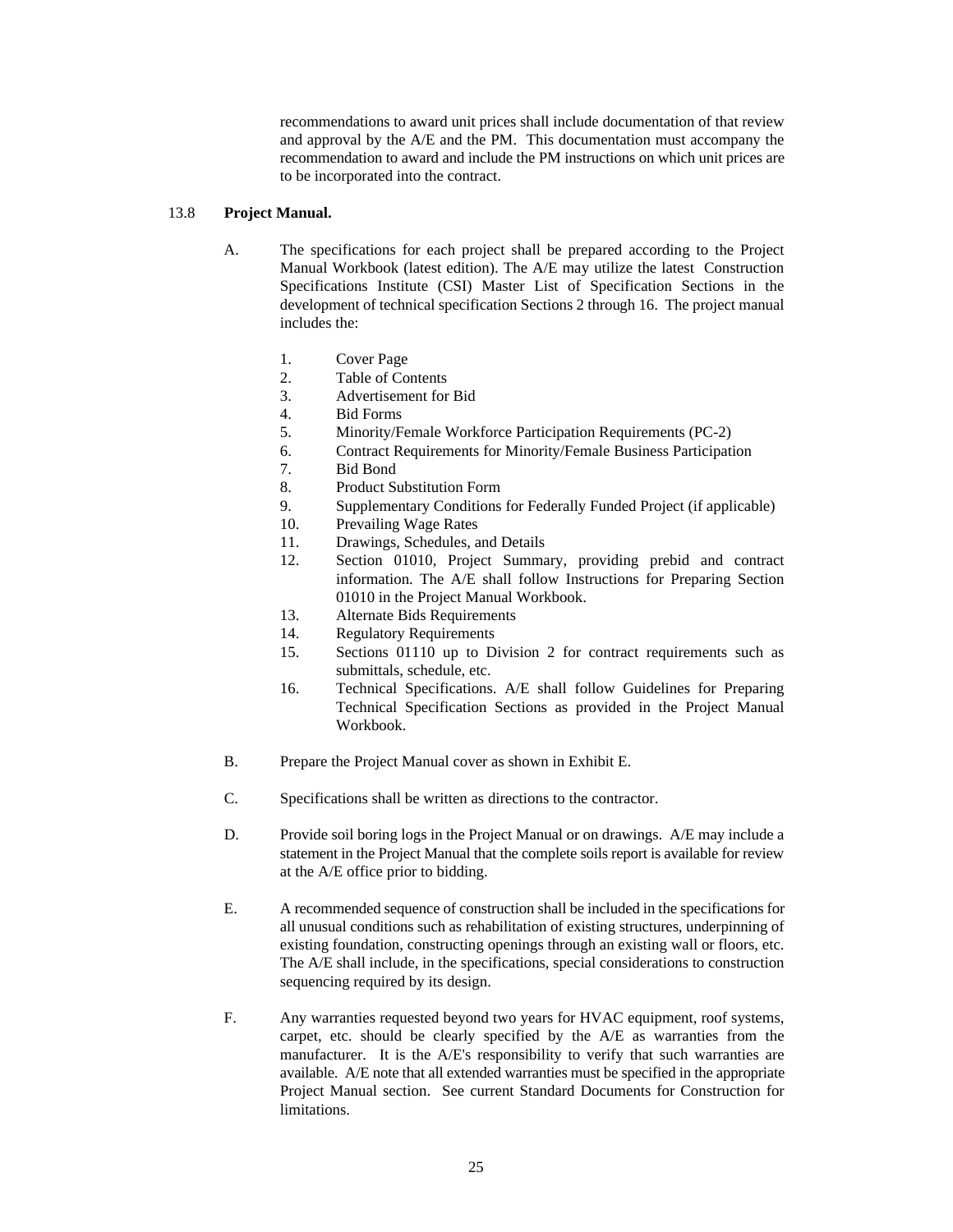G. Specify all tests required for all systems and devices to be tested. Where required, testing procedure shall also be specified.

#### 13.9 **Drawings.**

- A. Cover sheet shall be prepared per Exhibit F. In addition to the information shown in the exhibit, include a list of symbols, abbreviations and applicable building codes. When appropriate for the project, include building square footage, occupancy classification, type of construction and fire resistive rating.
- B. The title block and all related information shall appear on each sheet. Standard sheet size 30" x 42" maximum - 24" x 36" minimum unless otherwise approved by CDB.
	- 1. With CDB approval, the complete project or selected details may be prepared on  $8\frac{1}{2}$ " x 11", or 11" x 17" (folded to  $8\frac{1}{2}$ " x 11") paper and bound into the Project Manual.
	- 2. Drawings bound into the Project Manual shall be noted as such in section 00860 and shall be located after the last technical specification section.
	- 3. All drawings comply with the requirements of this section. When bound into the Project Manual, a cover sheet is not required.
- C. Minimum scales of drawings, unless approved otherwise by the PM, shall be:
	- 1. Site Plan  $1" = 30'$
	- 2. Floor and Roof Plan  $1/8" = 1'0"$
	- 3. Temperature Control 1/16" = 1'0" (Schematics, not to scale, may be acceptable)
- D. All sheets shall contain a graphic scale. Each plan shall indicate north arrow consistent between all sheets.
- E. Minimum acceptable lettering size is 1/8 inch adequately spaced for microfilming purposes. The record drawings for all CDB projects are recorded and stored on microfilm. In order that legible information will be available when the microfilm is viewed or reproduced, the A/E shall prepare the original drawings using drafting techniques and procedures suitable for this purpose.
- F. Match lines shall be used to identify portions of buildings or site shown on separate sheets. Match lines shall be consistent throughout drawing set.
- G. Other Drawing Requirements:
	- 1. All floor plans and partial floor plans shall show consistent column grid line indications, room names and numbers and shall be to the same scale. Larger scale plans of special areas such as toilets (including elevations), lecture rooms, stairs, kitchens, shall be provided as necessary to show details of the work.
	- 2. The elevation of the finished floor shall be indicated under the title for each floor level (all disciplines).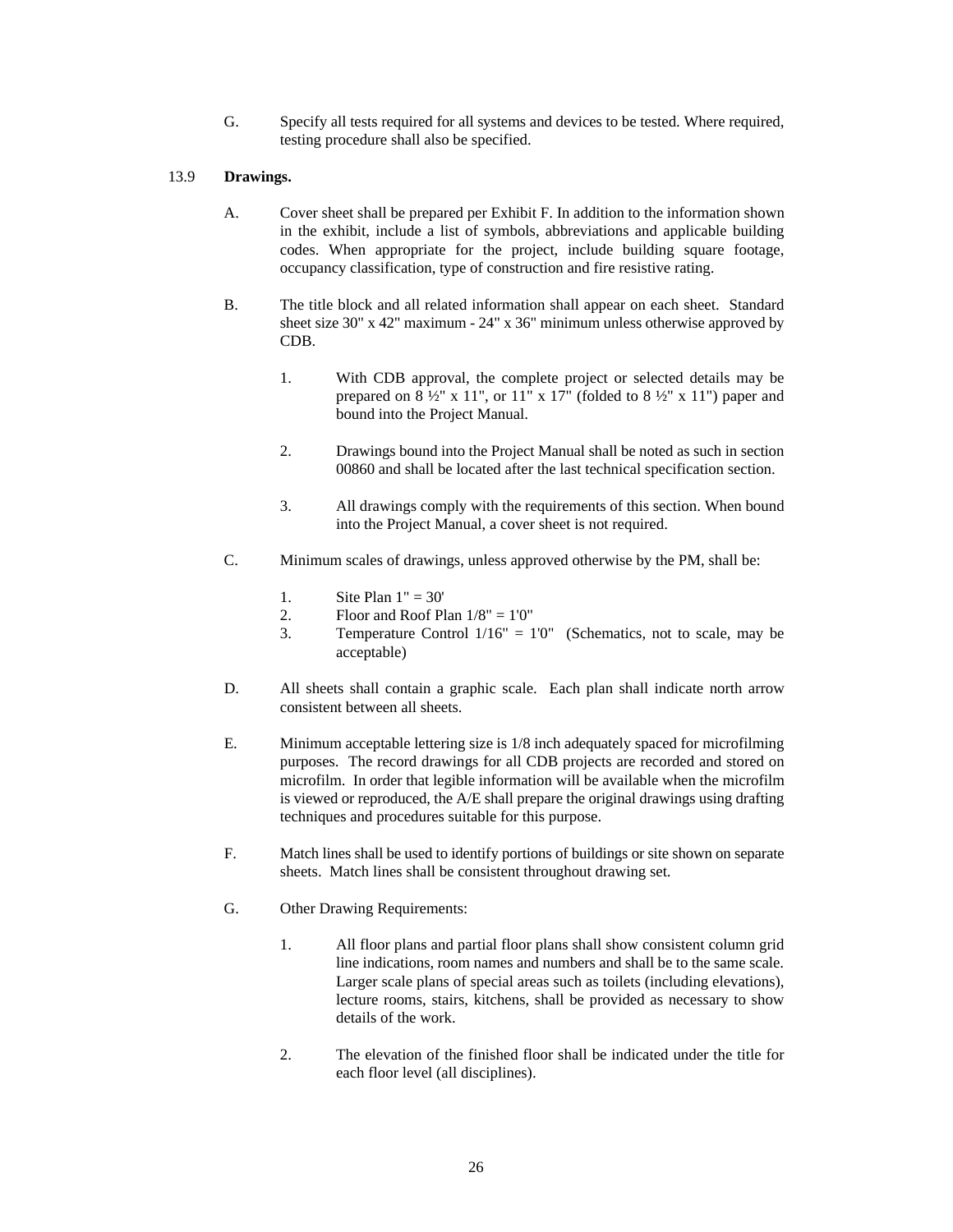- 3. All details shown on drawings shall be applicable to the project. Details shall be drawn to scale and may be bound separately (See Paragraph 13.9.B above).
- 4. Designation for sections, details, etc. shall denote detail and sheet number on which it is cut and sheet number on which it is detailed.
- 5. Items shown on the drawings that are not a part of the contract shall be labeled as NIC (not in contract).
- 6. Assign a number or name to all buildings, rooms, corridors, etc. for reference purposes. Ensure that they are identical for all drawings. Names are preferred if they do not cause drawing congestion.
- 7. Clearly identify and define all work involved in alternate bids, removals, abandonment, or other activities associated with the project.
- 8. A key plan in the lower right-hand corner of the drawing shall be used to locate a building, a portion of a building or portion of a site in relation to the larger unit.
- 9. All work shown is assumed to be new unless stated otherwise. Do not use the word "Proposed" on contract drawings when referring to required work. Existing items pertinent to the project may be marked as "existing" to avoid confusion with new work. Future work shall be shown only where necessary to coordinate with current project and shall always be noted as "NIC".
- 10. Show all known asbestos-containing material (ACM) locations where the contractor(s) activities could accidentally damage the ACM. Include a note stating that this material is known or assumed to contain asbestos and the workmen should exercise extreme caution to avoid damaging the material. Any accidental damage should be immediately reported to the A/E and coordinating contractor (when applicable), and/or the facilities asbestos designated person for proper cleanup and/or repairs.
- 13.10 **Permits.** When specifically directed by CDB, prior to the bidding phase, the A/E shall provide the local authority (or authorities, where more than one local authority has jurisdiction) with sufficient design documents as it may require for purposes of review and/or issuance of permits. A/E shall provide CDB with all review correction notices or comments issued by the local authority. When directed by CDB, A/E shall make corrections to the documents and resubmit to the local authority for review and/or issuance of permits.
- 13.11 **Application of Professional Seals.** Documents submitted for final CDB design review, technical reports, record documents and all bidding documents shall contain a legible seal, signature, date and license expiration date of the architect, structural engineer or professional engineer responsible for the document or under whose supervision the document was prepared.
	- A. For drawings, including record drawings, each sheet shall be sealed in the prescribed manner above.
	- B. For project manuals and technical reports the seal shall be provided by the design professional responsible for the overall coordination of the project. If more than one design professional has responsibility for portions of the work, additional seals may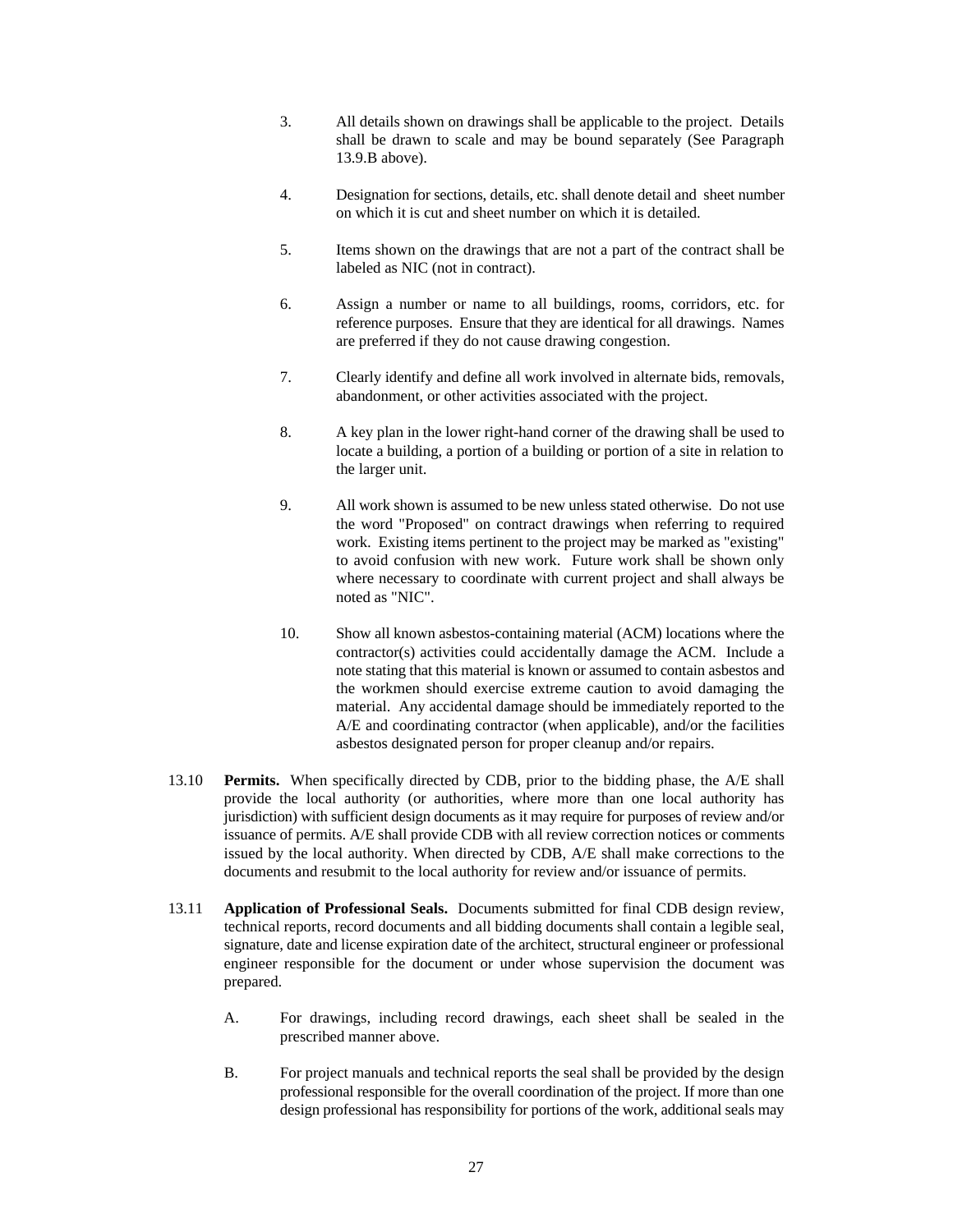be provided on the cover, or on a separate signature sheet immediately following the table of contents.

#### **ARTICLE 14 DESIGN CRITERIA AND GUIDELINES**

- 14.1 **General.** CDB has adopted certain design policies in force at the time of execution of this agreement, that shall be incorporated into the A/E's services. The A/E shall determine the policies required for the project and obtain the current policy from the PM. Design policies that may be required for the project may include:
	- A. **Flood Plain Construction Policy.** In response to Executive Order IV (1979), CDB adopted a policy that all new construction under CDB jurisdiction must comply with the Flood Plain Regulations of the Illinois Department of Natural Resources (IDNR), Office of Water Resources. Prior to the design of a project, the A/E shall determine if the site is in a special flood hazard area. Assistance may be requested from IDNR Office of Water Resources.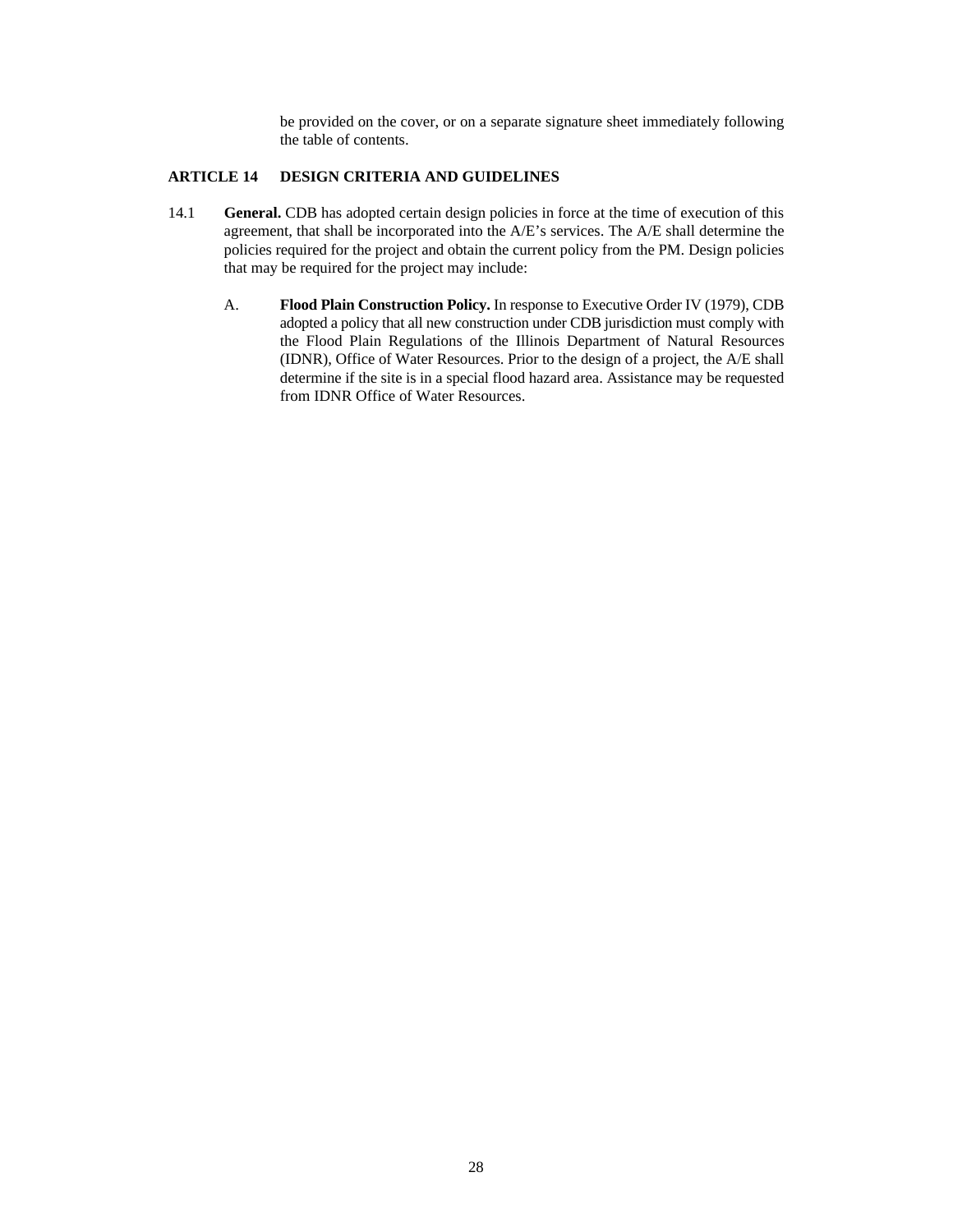- B. **Roofing Program Policy.** CDB has a comprehensive manual including sample specifications and a list of acceptable manufacturers that must be utilized for all projects which include new roofs, re-roofing, or modifications, including penetrations, of existing roofs. The policy manual addresses single and multi-ply membrane roofing, metal roofing and decking, and pre-engineered metal buildings.
- C. **Asbestos Abatement.** CDB has a comprehensive manual including sample specifications, estimating worksheets and complete procedures required for inspection, sampling, operations and maintenance plans, abatement design and design review procedures, and complete bidding and construction phase procedures.
- D. **Energy Policy Act.** Projects shall be designed in conformance with the Federal Energy Policy Act of 1992 (EPAC) which mandates compliance with ASHRAE 90.1-89. A statement indicating compliance with the Federal Energy Policy Act and ASHRAE 90.1-89 should be submitted at preliminary design.
- E. **Prohibitive Products Policy.** The following products are prohibited from use on all CDB projects:
	- 1. Asbestos and asbestos containing material. (ACM)
	- 2. Fire retardant treated (FRT) wood products in structural applications.
	- 3. Chlorofluorocarbons (CFC).
	- 4. Polychlorinated Biphenyl (PCB)
- 14.2 **Policy on Local Codes.** It is the policy of CDB to design projects in substantial compliance with building codes formally adopted by the unit of local government in which the project is located. All requests for deviations from the local codes shall be documented by the A/E and subject to approval by CDB. When "approval by local authority" or "authority having jurisdiction" is referenced, substitute CDB for the local authority. Where no code exists, the building code shall be deemed to be one of the following unless another is mutually acceptable to the using agency, CDB and the A/E.
	- A. BOCA National Building Code, 1993, published by the Building Officials and Code Administrators International, Inc., 4051 West Flossmoor Road, Country Club Hills, IL, 60477. No later amendments or additions included, or
	- B. Uniform Building Code, 1994, published by the International Conference of Building Officials, 5360 South Workman Mill Road, Whittier, CA, 90601. No later amendments or additions included.
- 14.3 **Civil**
	- A. The A/E shall use IDOT Standard Specifications for Road and Bridge Construction for site work including roads, bridges and miscellaneous concrete. Provide reference to appropriate articles and include a statement under Quality Assurance in the specifications that deletes reference to the method of measurement and basis of payment, and changes the term "Engineer" to "Architect/Engineer".
	- B. The A/E may use the latest edition of Illinois Society of Professional Engineers (ISPE) Standard Specifications for Water and Sewer Main Construction in Illinois for preparing water and sewer specifications. Provide reference to appropriate sections as applicable. Copies of the latest edition is available from ISPE, 1304 S. Lowell, Springfield, IL, 62704.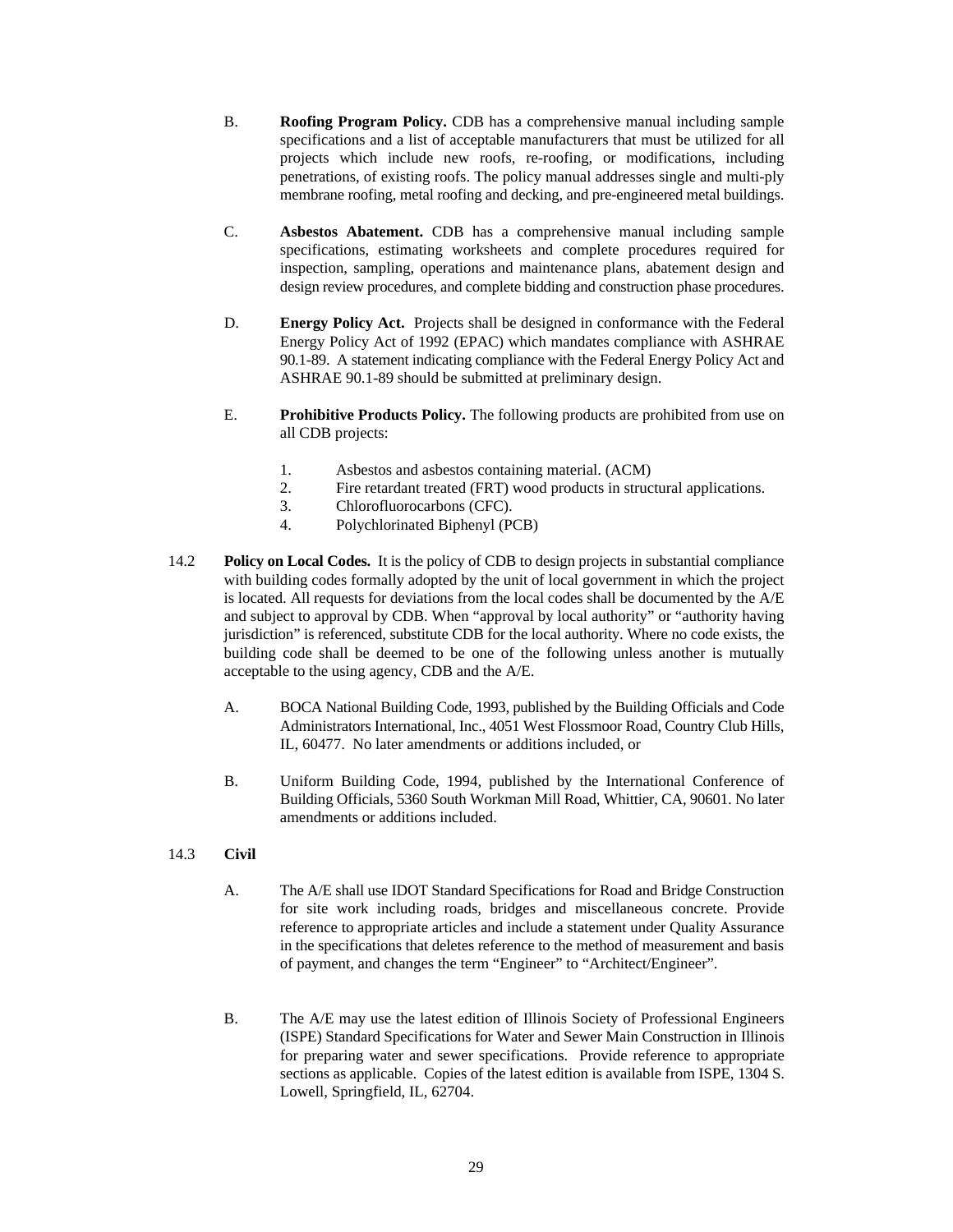- C. Comply with local regulations for storm water piping or retention. Notify CDB at preliminary design review if there is an absence of local governing agency criteria and design to the following:
	- 1. Parking lots shall be designed to accommodate a minimum five-year storm.
	- 2. Buildings shall be protected from the effects of a 100-year storm.
- D. Fire hydrants shall be located within 10 feet of a road or a fire lane and at least 50 feet from the building. Any point on the perimeter of any building shall be covered with a maximum hose length of 300 feet.
- E. The compaction requirements and bearing limits of soils and fill material shall be based on the recommendation of the soils consultant or structural engineer.
- F. Only ACI Standards shall be specified in Division 3 "Concrete" specifications, except as otherwise approved for IDOT projects which shall be governed by IDOT's Standard Specifications and Design Manual for concrete as noted in Paragraph 14.3.A above.
- G. The A/E shall be required to provide or obtain surveys essential to the design and construction of the project as a basic service. A/E is responsible for obtaining its own benchmarks, location of utilities and topography information for establishing building and site improvements locations.
	- 1. The A/E may be reimbursed as an additional service for providing a survey not essential to the design effort (i.e. boundary surveys). The A/E is responsible for determining the scope of any reimbursable survey. Upon review of the A/E's recommendation, CDB will give written authorization to obtain the agreed upon services.
- H. New grading plan shall consider adequate site drainage including building and paved areas, and shall consider erosion and sediment control.
- I. Civil Drawings shall be labeled as appropriate for the division of work as set forth in Article 13. Drawings shall include the following as applicable to the project.
	- 1. Site development work, storm sewers, and landscaping shall be included in the general work contract. Water service shall be included in the plumbing work contract. Sanitary sewer may be included in either the general or plumbing work contract.
	- 2. Proposed contours shall be labeled, and shall indicate adequate drainage and contrast with labeled existing contours. Each fifth contour should be shown as an index contour.
	- 3. Show all new topography, newly established levels and grades, existing structures, new structures, roadways, walks, location of nearest drainage/sewer connections, other identifiable features and areas to be seeded and landscaped. All structures and improvements which are to be removed under the construction contract shall be shown.
	- 4. Profiles and cross sections shall be provided for all new roadways. Cross sections shall be provided for each type of sidewalk and curb design. Expansion joints shall be shown in plan view and details shall be provided of each joint type used.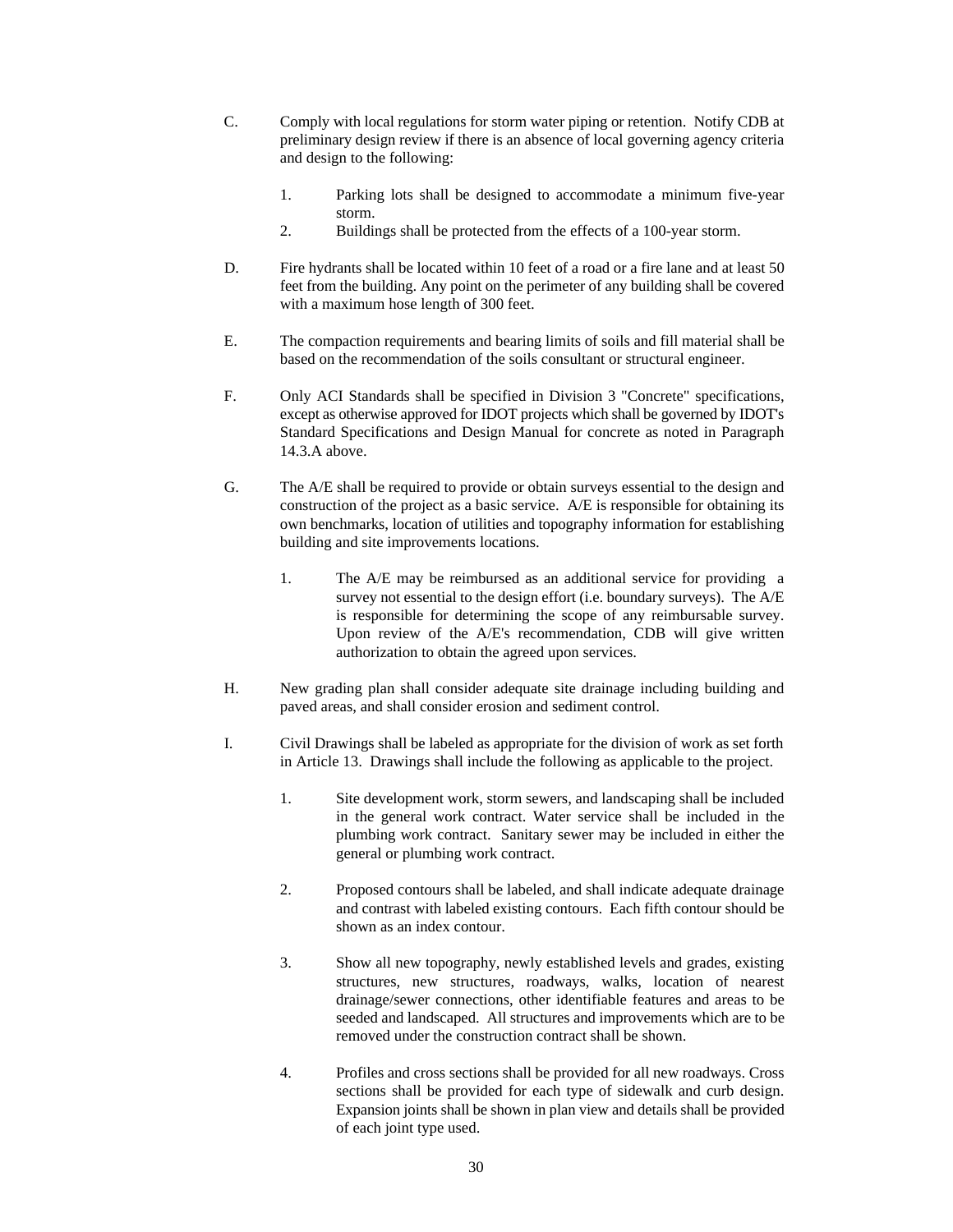5. Profiles shall be provided for all sewers. Show invert elevations of all sewers, manholes and catch basins. Show frame and grate elevations of all manholes and catch basins.

#### 14.4 **Architectural**

- A. Architectural drawings shall be labeled as appropriate for the division of work as set forth in Article 13. Drawings shall include the following as applicable to the project.
	- 1. Plan of each floor and roof.
	- 2. Elevations of each facade.
	- 3. Longitudinal and transverse sections through entire building.
	- 4. Schedule of finishes, doors, and accessories.
	- 5. Roof plan showing high and low elevations; show exact slopes.
	- 6. Wall sections at relative elevations, including flashing details.
	- 7. Miscellaneous details, sections, and enlarged plans as necessary to effectively communicate the design.
	- 8. Reflected ceiling plans showing all ceiling elements visible on the ceiling such as; lighting fixtures, exit signs, speakers, detectors, diffusers, sprinkler heads, and suspended ceiling grids.
	- 9. Building expansion joints at intervals controlled by the design criteria and the shape of the building, but not to exceed 200 feet. Provide complete expansion joints between existing and new structures.

#### 14.5 **Structural**

- A. Design for optimum use of materials. Plastic design or load and resistance factor design in steel and ultimate strength design in concrete construction shall be considered for more economical and efficient use of materials.
- B. Applicable Codes and Standards:
	- 1. Building Code Requirements for Reinforced Concrete ACI 318.
	- 2. Specifications for Structural Steel for Buildings AISC.
		- (a) Allowable Stress Design and Plastic Design.
		- (b) Load and Resistance Factor Design.
	- 3. Specifications for the Design of Light Gauge Cold-Formed Steel Structural Members - AISI.
		- (a) Cold-Formed Steel Design Manual
	- 4. Structural Welding Code AWS.
		- (a) Steel, AWS D1.1.
		- (b) Sheet Steel, AWS D1.3.
	- 5. National Design Specification for wood construction, and Supplemental Design Values for Wood Construction, NFPA.
	- 6. Specifications for the Design and Construction of Load-Bearing Concrete Masonry - NCMA.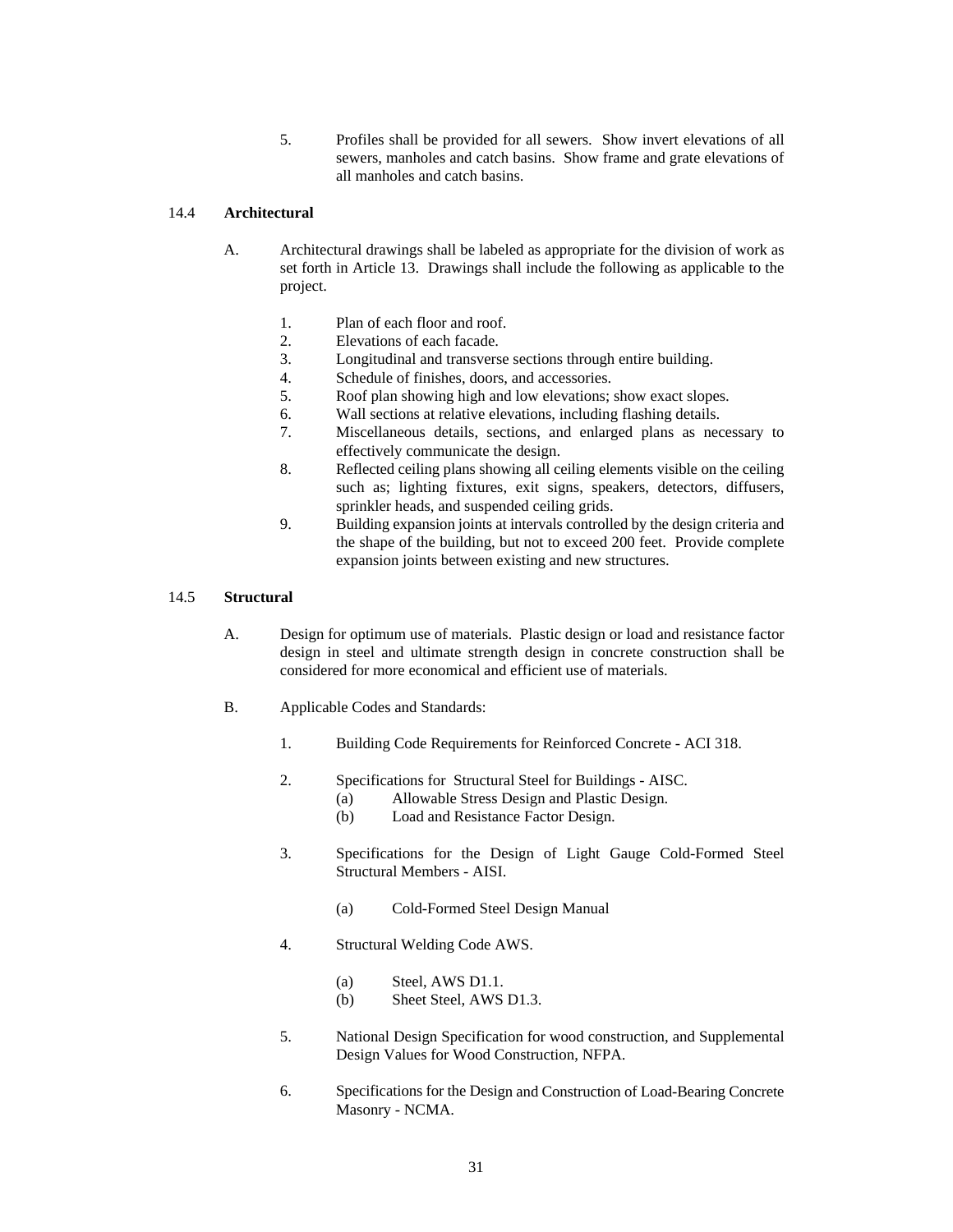- 7. Recommended Practice for Engineered Brick Masonry BIA.
- 8. Metal Building Systems-Metal Building Mfg. Association.
- 9. Code of Recommended Standard Proctice for Composite Deck, Form Deck, and Roof Deck Construction-SDI Design Manual
- 10. Standard Specification for Steel Joists, Including Load and Weight Tables, SJI
	- (a) Open Web-Type K Series.
	- (b) Longspan and Deep Long Span-Type LH and DLH Series.
	- (c) Joist Girders.
- C. State buildings which are administrative, (National Guard Armories, State Police Headquarters, Emergency Operation Facilities) residential, (hospitals, skilled care), or institutional facilities (K-12 schools, prisons, Mental Health Centers) shall be considered essential facilities for assignment of importance factors.
	- 1. Wind and siesmic design requirements In accord with the applicable building codes. Refer to Exhibit G for the seismic risk information by county.
	- 2. Snow load design requirements In accord with the applicable building codes with the following modifications.
		- (a) Roofs for new buildings shall be designed to support a snow load using a ground snow load factor of 30 psf in Northern Illinois (Peoria and North), 25 psf in Central Illinois (South of Peoria through Carbondale), and 20 psf in Southern Illinois (South of Carbondale).
- D. Structural drawings shall be separated from architectural work. Drawings shall be labeled as appropriate for the division of work as set forth in Article 13. Drawings shall include the following as appropriate for the project.
	- 1. Include the following information in general notes:
		- (a) Governing structural codes with year of edition.
		- (b) Design live, wind and earthquake loads, or design coefficients used as a basis for structural design.
		- (c) Detailed breakdown of dead loads.
		- (d) Net allowable soil bearing capacity.
		- (e) Strength of all structural materials.
		- (f) Other information required as a basis for structural evaluation.
	- 2. Show overall dimensions, center lines, location of members and offsets.
	- 3. Show all columns on grids.
	- 4. Schedule (as required) footings, columns, beams, girders, slabs, lintels, and reinforcement.
	- 5. Detail all special connections, assemblies, and expansion joints.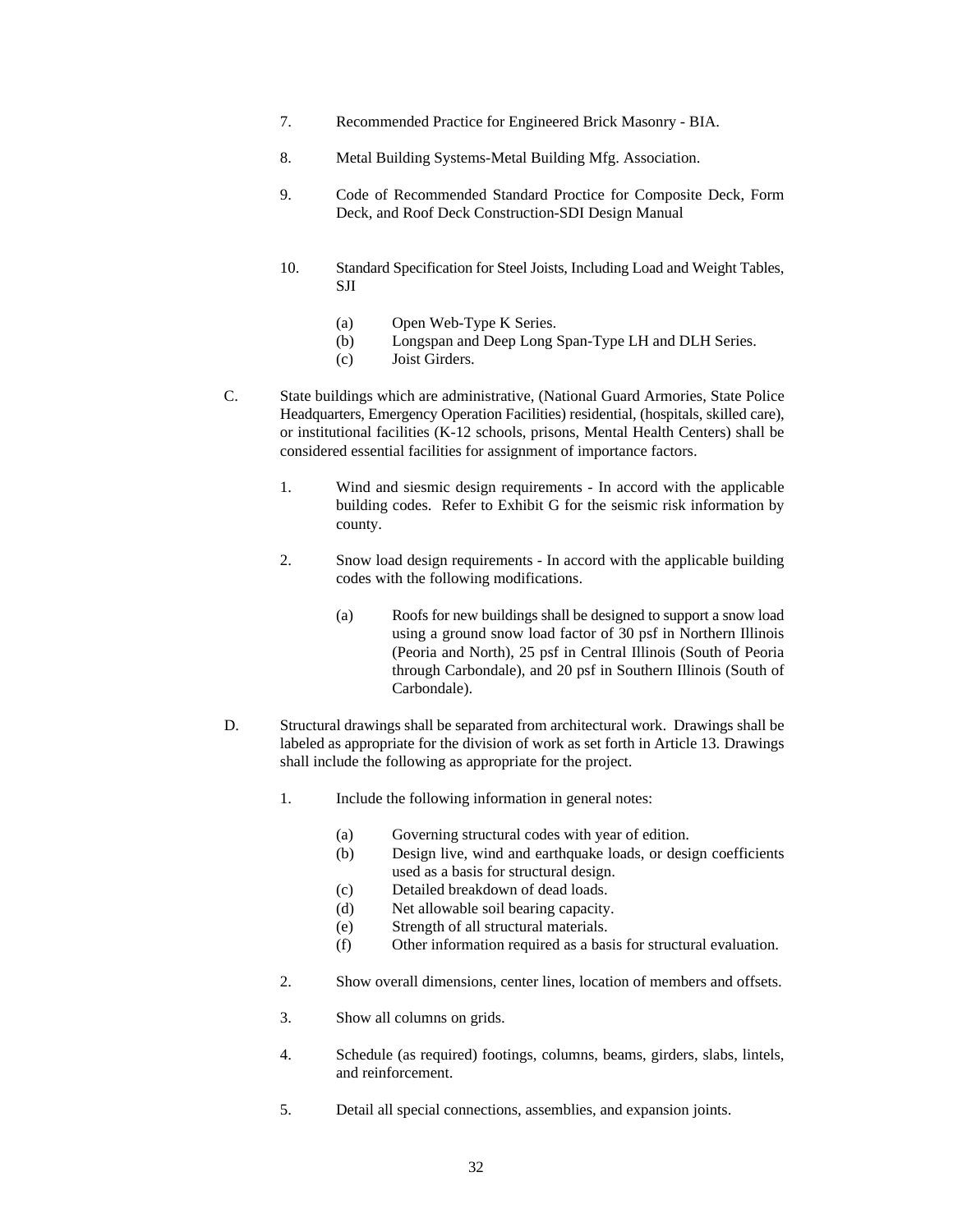- 6. Show connection details or required design reaction loads for all structural steel framing connections.
- 7. For new construction, unless otherwise approved by CDB, design roof drainage slope into the structural system. CDB may permit the use of tapered insulation in re-roofing applications. Consult the Roofing Program Policy Manual.
- 8. Show elevations for top of beams and slabs; top and bottom of columns; bottom of footings, etc.

#### 14.6 **Mechanical**

- A. Do not reference a "mechanical contractor." Refer specifically to the individual Heating, Ventilating, Plumbing or Sprinkler contractor.
- B. Refrigerants/Halons.
	- 1. The U.S. Clean Air Act's 1990 Amendments called for phasing out production of USEPA class 1 halogenated chlorofluorocarbons by January 1996. Included are R-11, 12, 113, 114, 115 and halons. New equipment shall use alternate refrigerants. Alternates would include HCFCs and HFCs.
	- 2. Specifications should be written for that refrigerant offering the best life cycle cost commensurate with engineering judgement as to industry trends.
	- 3. The complete phase out for manufacturing ozone depleting halons was January 1, 1995. Their use in new fire suppression systems is prohibited.
- C. Specify dielectric insulating unions between all dissimilar metals.
- D. Specify insulation thickness per Table 5.1 of ASHRAE 90.
- E. Underslab plumbing drain and waste lines shall be 4" diameter minimum. Plastic pipe under slabs and in inaccessible areas shall be permitted where permitted by local code, providing CDB and the using agency consent to use of plastic pipe.
- F. Sprinkler Systems shall be designed in compliance with NFPA 13. Calculate fire protection requirements per "Fire Suppression Rating Schedule" (latest edition) by Insurance Services Office, 160 Water Street, New York, NY 10038.
	- 1. The water line and water hydrants outside the building and entering the building including the backflow preventer is plumbing work. Sprinkler work begins at the outlet of the backflow preventer.
	- 2. Design sprinkler work as a separate bid where it is a major portion of a project. When specifying matching fire protection components, include cabinet, hose, extinguisher, etc. in the general contract.
- G. The use of pipe heat tracing systems in lieu of mechanical systems must be approved by CDB.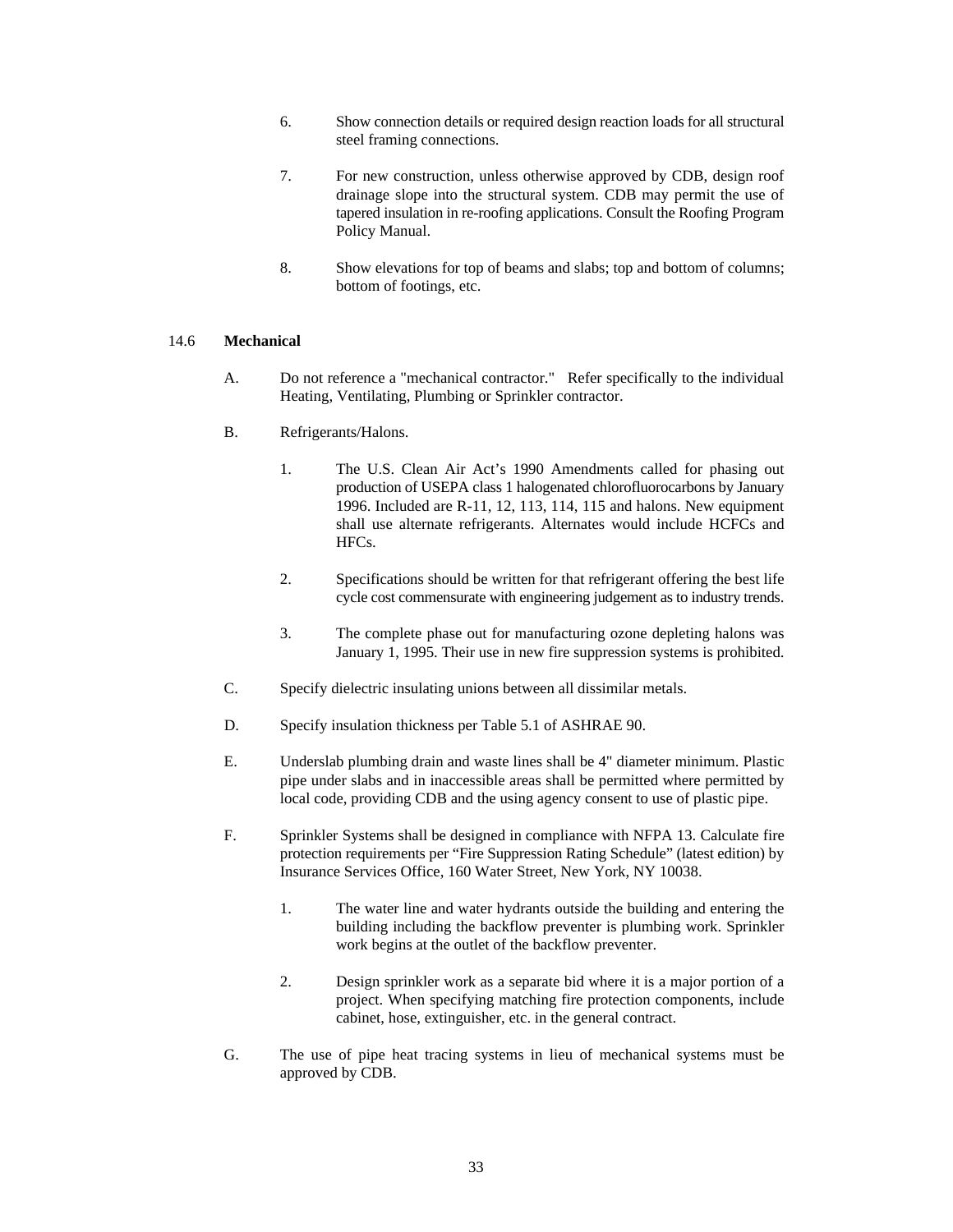- H. Design roof drains in accordance with requirements of the locally adopted code. In the absence of any local code, design roof drains in accord with the Illinois Plumbing Code. Built-in gutters are subject to approval by CDB.
- I. Schedule equipment such as air handling units, fans, coils, diffusers, registers, grilles, pumps, chillers, cooling towers, boilers, unit heaters, convectors, air separators, radiation traps, etc. Include technical information (capacity, power requirements, motor sizes, etc.) only. Schedules on drawings are preferred. Indicate contractors' responsibilities where interface is required.
- J. Ductwork:
	- 1. Underfloor duct systems must be approved in writing by CDB. Provide groundwater evaluation with request.
	- 2. Fiberboard ductwork shall not be specified without prior CDB approval.
	- 3. Reference SMACNA duct gauges for all ductwork.
- K. HVAC temperature controls should provide energy-efficient operation where possible (i.e., demand type economizers, night setback, non-simultaneous heating and cooling, low leakage outdoor air dampers, etc.)
- L. Testing and Balancing, when not provided as a reimbursable consultant to the A/E in the agreement, shall be performed under a separate bid contract or as a part of the installing contractor's work as discussed and agreed upon with the PM.
- M. Building automation systems shall follow open protocol.
- N. Mechanical drawings shall be labeled for the appropriate division of work as set forth in Article 13. Drawings shall included the following as applicable to the project.
	- 1. Show where the work of others (contractors, utilities, existing work, etc.) stops.
	- 2. Show all connections to all equipment (electrical, etc.)
	- 3. Show duct work or piping over 12" to scale in double lines. Do not shade as this does not microfilm well.
	- 4. Detail major heating and plumbing equipment such as pumps, water heaters, coils, boilers, chillers and air handling units, showing valves, gauges, thermometers, unions, drains, etc.
	- 5. Show all work spaces (tube pull area, coil pull area, access space, etc.) for all equipment requiring same.
	- 6. Where rooftop equipment is used, provide a roof plan showing all equipment (units, exhaust fans, cowls, etc.). Mount rooftop equipment on a curb, or on supports that provided a minimum of 24" clearance above the roof. Avoid interior angles to facilitate flashing.
	- 7. Place rooftop piping and conduit on factory fabricated pipe supports.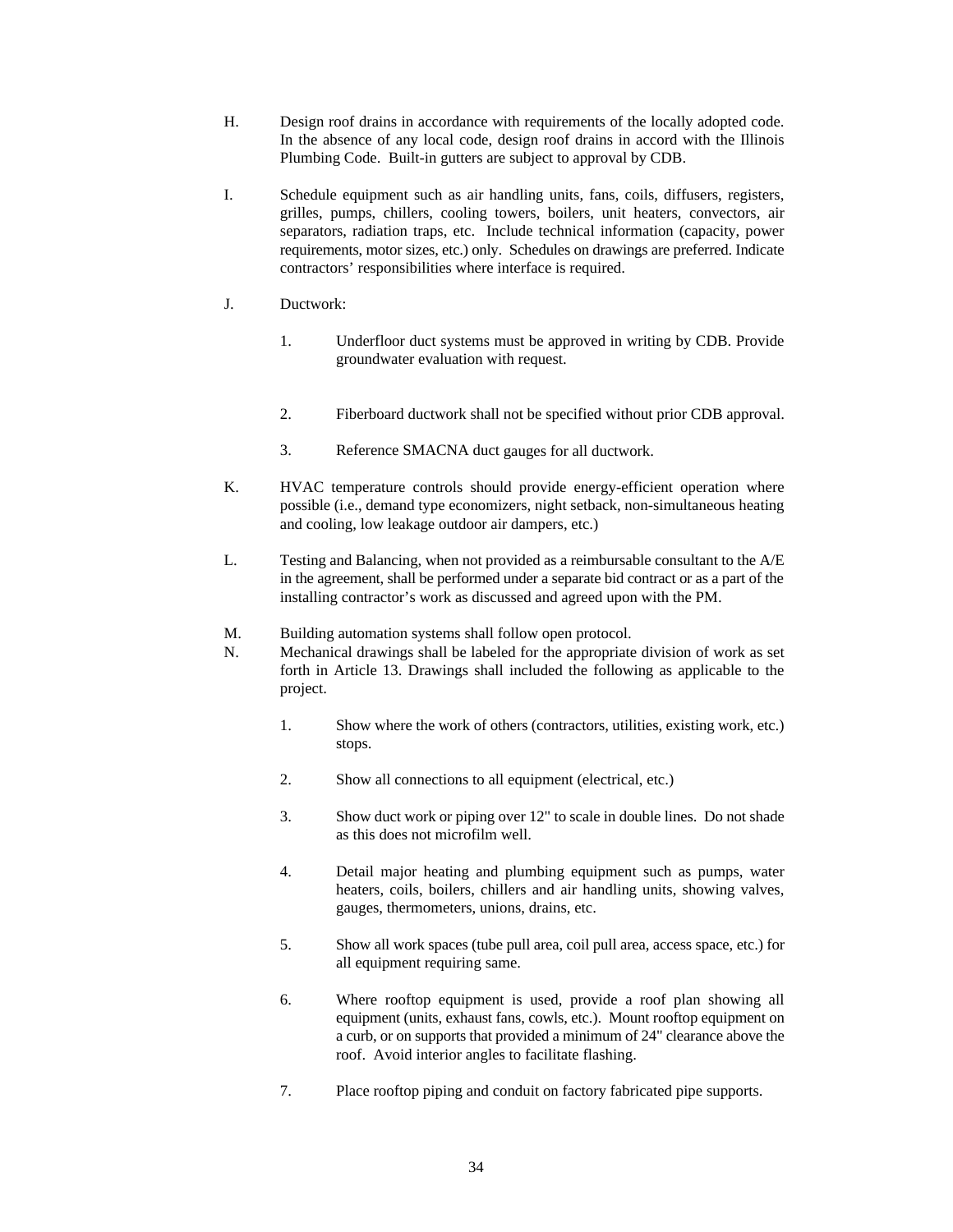- 8. Show all valves, cocks, unions, strainers, gauges, etc., on plan or in typical details.
- 9. Show and size all sprinkler mains and risers. Specify code.
- 10. Show all fire hose cabinets (provided by general contractor) on plumbing drawings or sprinkler system if a separate contract.
- 11. Provide waste and vent, hot and cold water riser diagrams; and isometrics for all plumbing fixtures or fixture groups. Number all fixture groups. Show air chambers on isometrics and shock absorbers where provided on multiple fixture groups in lieu of air chambers.
- 12. Schedule plumbing fixtures including kitchen equipment, drinking fountains, electric water coolers, water heaters and water treatment equipment.
- 13. Show underground plumbing work on a footing plan or foundation drawing.
- 14. Show all cleanouts on plumbing drawings.
- 15. Show all devices (balancing dampers, fire dampers, turning vanes, extractors, splitters, etc.), and access panels on drawings for contractor providing them.
- 16. Identify equipment provided by other contractors to be installed or connected by the plumbing contractor.

#### 14.7 **Electrical**

- A. **General.** Comply with NFPA 70 latest edition. A/E shall provide the following information on either the drawings or in the project manual or directly to CDB as deemed appropriate to the project.
	- 1. Specifications that are applicable to the project, having the correct voltage, circuit elements, products, and wiring methods for the particular work at hand.
	- 2. Calculations performed to obtain load analysis, service size, panel and transformer capacities, available fault currents, and voltage drop, as well as the coordination study and resulting sizing of equipment made per the above.
	- 3. Single line diagram with all primary and secondary distribution equipment and loads, including feeder identification with conductor and raceway size and type.
	- 4. Primary distribution equipment and all other loads located in plain view, with initial spatial coordination done by the design professional.
	- 5. Service entrance arrangements with the serving utility, made, confirmed, and noted by the design professional.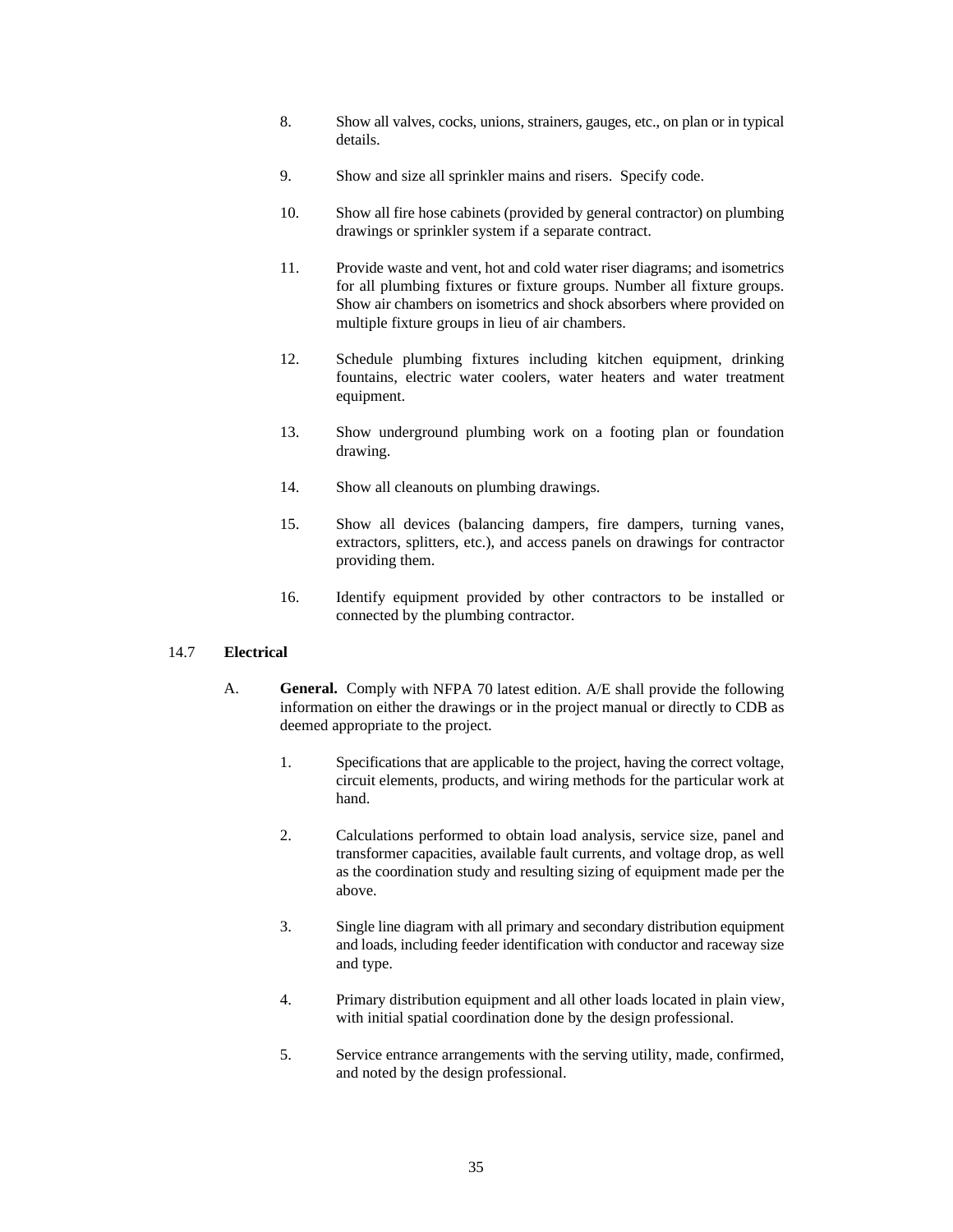- 6. Branch circuiting with voltage drop considerations, for both power and lighting, including switching, dimming, special controls, and homerun designations.
- 7. Mechanical equipment power requirements and physical locations, including special information as to who mounts, connects, tests, etc.
- 8. Control diagrams and schematics revealing interactive relationships as well as operating logic for all systems. Information should be adequate to understand and install appropriate wiring.
- 9. Schedules of fixtures, panelboards, switchgear and other equipment, including sizes, types, styles, catalog numbers, and other pertinent characteristics.
- B. Line Side Taps**:** Taps, where used, shall be in a separate box ahead of the service panel.
- C. Incorporate transient/surge suppressors where deemed necessary. Consider Kfactor or oversized transformers, added neutrals (or increased size) and uninterruptible power systems. Consider all sensitive electronic equipment.
- D. Define equipment grounding system, including special requirements for telecommunications, interference shielding, isolated systems, filters, etc., when used. Verify compatibility with ground fault protection systems used.
- E. Lighting**:**

.

- 1. Schedule light fixtures and lamps. Include the type designation, the number, type, and size of lamps per fixture, and the accessories and methods necessary for mounting the type of fixture.
	- (a) Illumination levels listed in the I.E.S. Lighting Handbook shall be used.
- 2. Select service voltages to minimize energy losses. The use of 480Y/277 volt system is encouraged for all ballast lighting and power with reduction to 208/120 for general receptacles and incandescent lighting.
- 3. Use efficient luminaires. Consider energy efficient ballasts, lamps, reflectors and refractors. The use of electronic ballasts and T-8 lamps for energy efficiency is encouraged. Where suitable, use of specular or semispecular reflectors should be considered. When rehabilitating existing fixtures the use of replacement specular reflectors may be considered in addition to ballast and lamp replacement. When specifying electronic ballasts include:
	- (a) minimum power factor of 0.99
	- (b) less than 10 percent total harmonic distortion
	- (c) less than 6 percent third harmonic distortion
	- (d) five (5) year manufacturer's warranty
	- (e) compliance with ANSI spec
	- (f) no polychlorinated biphenyls (PCB's)
- F. Fire Alarm System.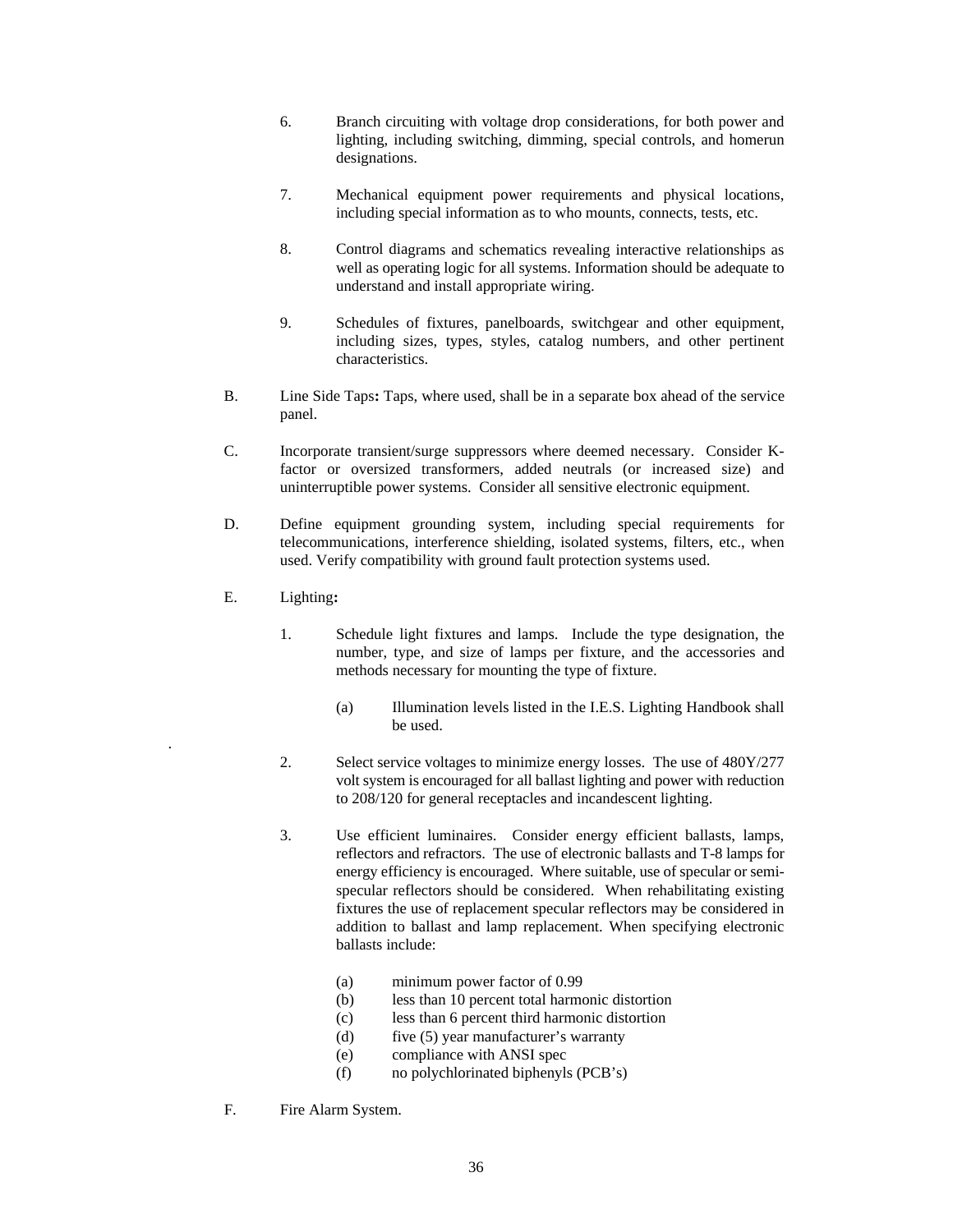- 1. For projects with sprinkler systems, kitchen hood fire extinguishing systems, or other special systems, include the devices and circuiting to actuate the system. Duct smoke detectors, fan shutdown and smoke evacuation devices shall be considered part of the fire alarm system. Duct smoke detectors which are not readily accessible should be provided with remote controls.
- G. Define lightning protection system if applicable.
- H. Telecommunications Equipment**.**
	- 1. Telecommunications or radio equipment for State facilities (except Higher Education) fall under the jurisdiction of the Division of Telecommunications, Department of Central Management Services. The PM and using agency will instruct the A/E when/where outlets, conduits, wiring, etc. are to be included in the CDB project. Cooperate with other agencies.
	- 2. Consult with telephone company to establish network point of presence (NET POP) at the building (for a single building facility) or at a common distribution point for a multi-building complex.
	- 3. Consult with PM early in design to determine if telephone system beyond NET POP will be provided by using agency, CMS, or as part of project.
- I. Define switching methods employed for lighting, motor control, and other systems.
- J. Cable Testing**.**
	- 1. When high voltage cable testing is required, specify that it shall be performed by a firm employed by the A/E with the contractor assisting.
	- 2. Properly identify the phase conductors tested in all test records.
	- 3. If during the testing, a fault in the cable, splice, termination, etc., is apparent, the fault shall be cleared, necessary repairs or replacement made, and the cable retested.
- K. Electrical Drawings shall be labeled as appropriate for the division of work as set forth in Article 13. Drawings shall include the following as appropriate to the project.
	- 1. Include electrical power, telecommunications and other electrical systems on the site drawings or combined site plans. Designate as the work of the electrical contractor.
	- 2. Completely circuit and define all work. Do not leave for contractor to design.
	- 3. Show a one-line diagram of power distribution, including emergency power distribution and ground fault protection. Use riser diagrams, if appropriate, to further define distribution.
	- 4. Draw major items of electrical equipment such as switch gear, transformers, panels, lighting fixtures, etc., to scale.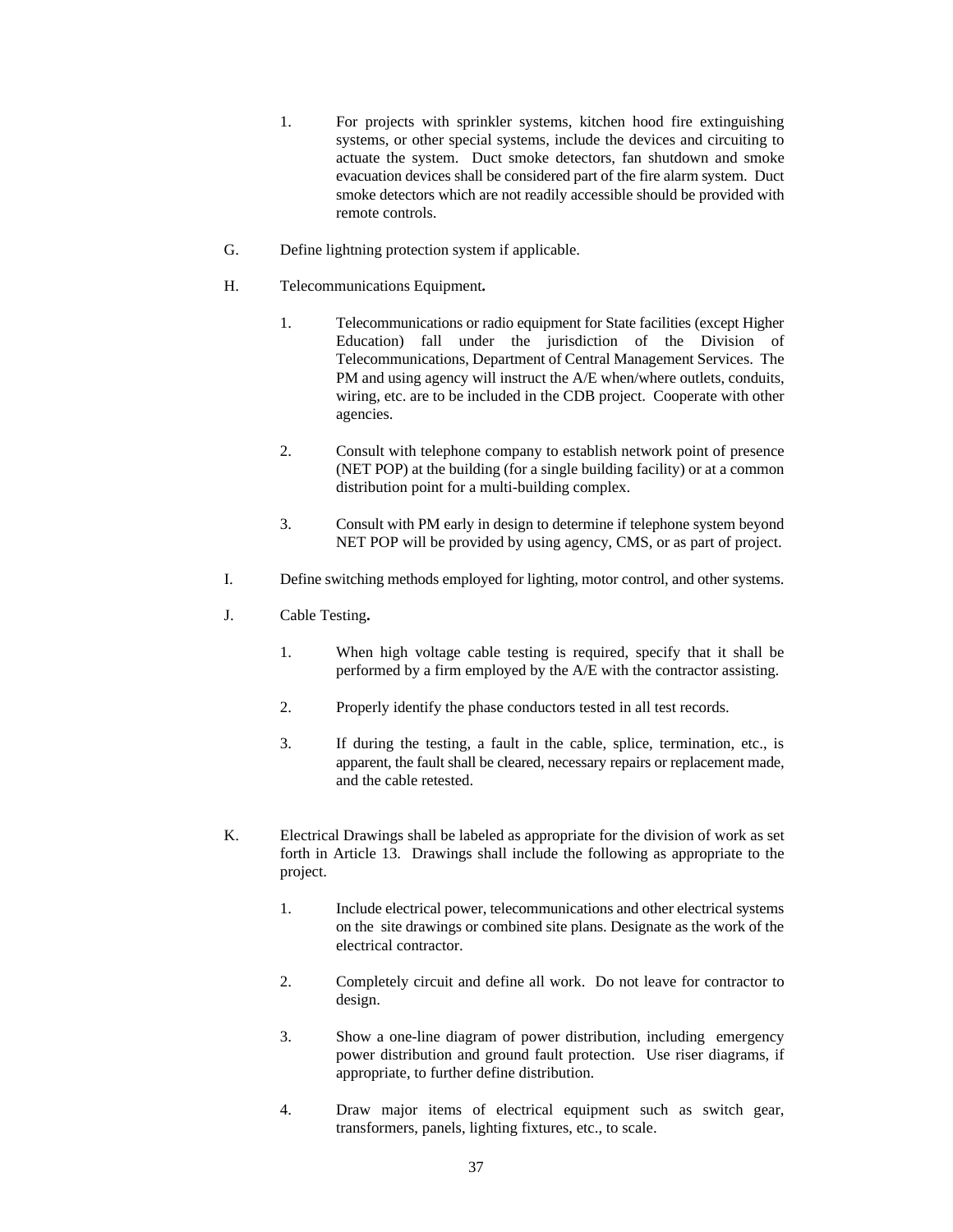- 5. Show power distribution and special systems layouts separate from lighting layouts for clarity. Provide separate plans for multiple systems.
- 6. Show a detailed schedule for each panel board, switchboard, motor control center, etc. Include breaker size, fusible switch size, or fuse size, frame size and trip setting, usage of circuit, spares, spaces, connected load for each circuit, etc. Preferably, show schedule on the drawing depicting wiring from that unit. Spares should not exceed 10 percent of poles used.
- 7. Schedule motor control, including auxiliaries, overload protection, interlocking, etc.
- 8. Provide the foot candle level and the watts per square foot for each room. Provide total wattage for building.
- 9. Identify equipment provided by another contractor to be wired by the electrical contractor.

#### **ARTICLE 15 CDB REVIEW OF DESIGN**

15.1 **General.** The PM will schedule design review submittals and/or review meetings required by the agreement. These reviews provide CDB and the using agency the opportunity to review contract documents and design concepts and make recommendations. The review of these documents by CDB does not constitute a complete and exhaustive review. CDB reviews the documents for general compliance with the program objectives, design standards and contract requirements. CDB's acceptance of these documents does not relieve the A/E of its responsibilities contained herein.

#### 15.2 **Review Process.**

- A. Submit documents for review as required by the agreement. The A/E shall provide up to ten (10) sets of review documents for CDB and using agency for each review. CDB shall reimburse A/E for additional review sets.
- B. After receipt of review documents from the A/E, the PM will establish a review meeting date which considers the project stage, project complexity and agency workload. Meetings are usually held within 14 calendar days after receipt of documents.
- C. The review process may include the evaluation of the documents to determine that the design provides the functions required by the using agency and the established program, and that the project is within budget. CDB may also review for cost effective design, energy conservation, competitive bidding, operating and maintenance costs, and general compliance with applicable codes, rules and regulations.
- D. All key design staff and consultants should attend the review meeting(s).
- E. Review comments prepared by CDB, the using agency and/or regulatory agencies will be provided to the A/E at or prior to the review meetings. When a meeting is not required, comments will be transmitted to the A/E by the PM.
- F. CDB will, in writing or at the review meeting, provide notice of the acceptance of the review documents or issue instructions regarding required rework. If the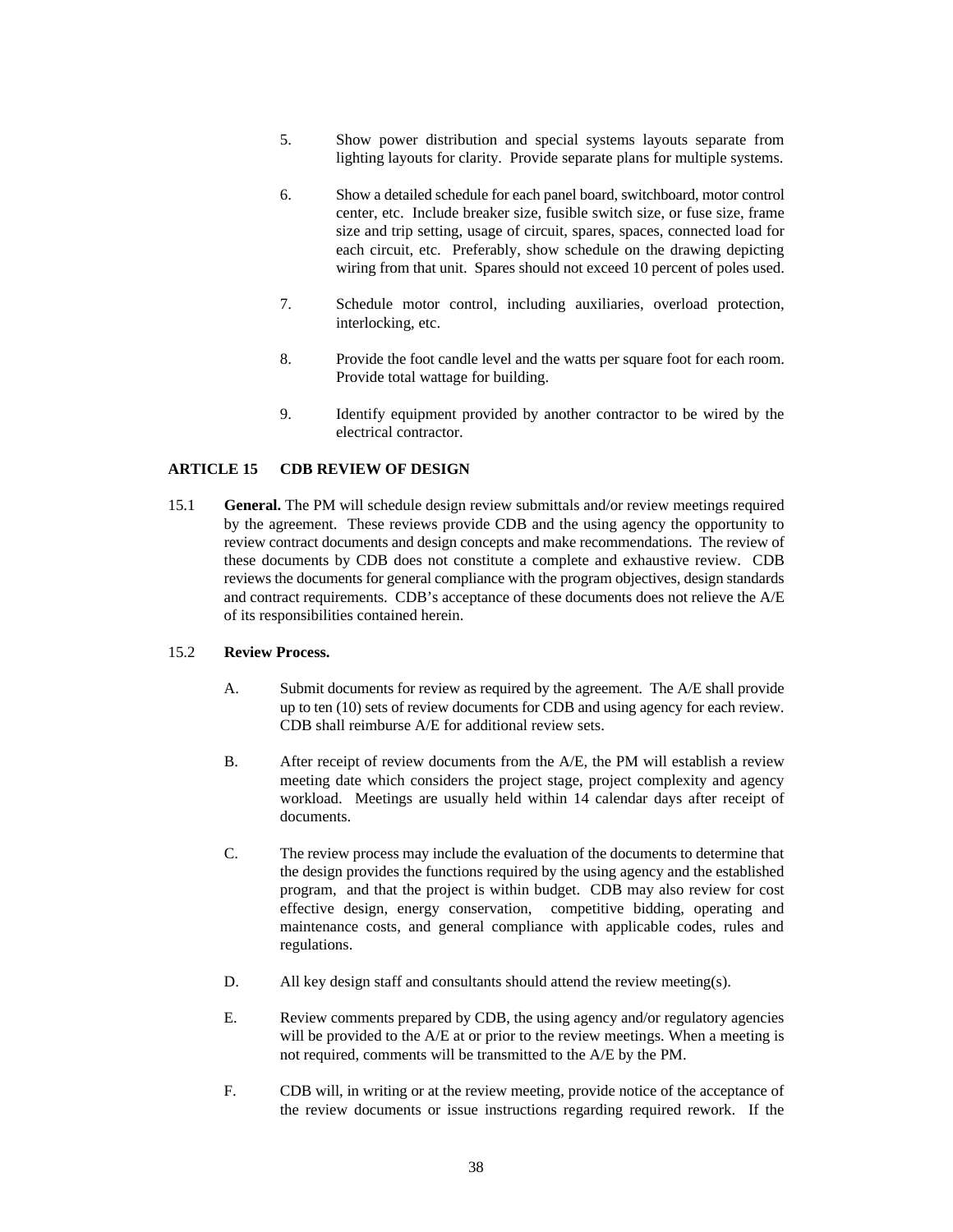required corrections are minor, CDB may conditionally acceptance and authorize the A/E to proceed to the next review phase.

- G. Following the reviews, the A/E shall:
	- 1. Prepare meeting minutes indicating issues discussed/resolved.
	- 2. Respond to the PM in writing to all review comments and questions within 14 calendar days.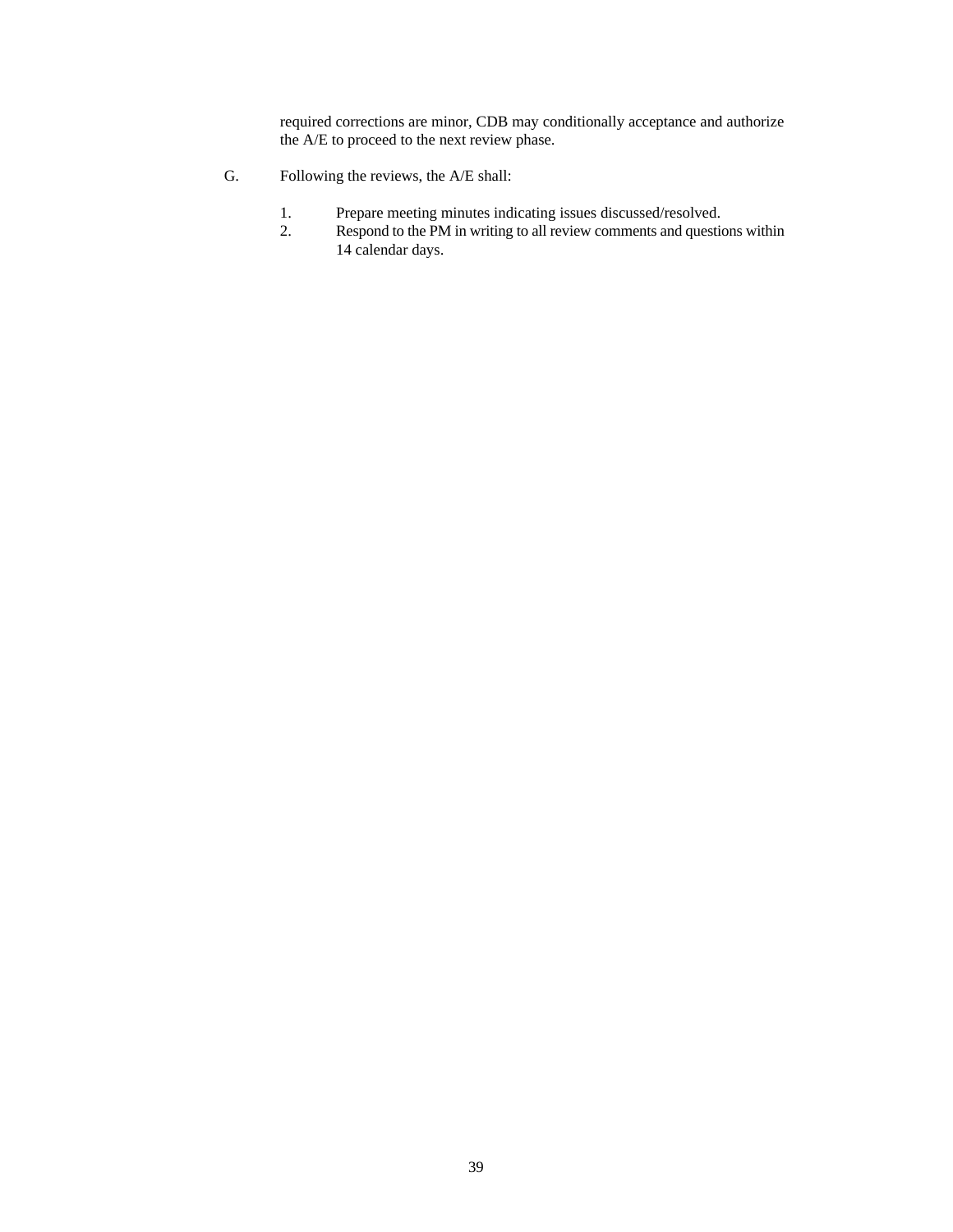#### **ARTICLE 16 BIDDING PHASE**

- 16.1 **General.** All bidding documents require the approval of CDB prior to the A/E printing and distributing documents to the public. Upon approval, the A/E shall sign, seal and date all drawings and the project manual with the same date. Dates shall reflect the most recent state of completion.
- 16.2 **Official Advertisement for Bids.** The Illinois Purchasing Act, 30 ILCS 505/4, requires that contracts shall be advertised in the official newspaper at least 14 calendar days before the bid opening. The A/E shall prepare and send the advertisement for bids to the PM. To expedite the advertisement in the official state newspaper for Springfield bid openings, a copy shall be sent to the Contract Administration Division of CDB. When bids are to be taken in a CDB office other than Springfield, a copy shall be sent to the contract technician in that office. The PM will ensure that the project is advertised in the CDB newsletter.
	- A. For small or single contract projects a single bid opening will be scheduled. For large projects, the bids for the coordinating contractor will usually be received one week following receipt of bids for the assigned contractors.
	- B. The advertisement for bids shall include the pre-bid conference information if applicable. Any mandatory attendance requirements at the pre-bid conference shall be noted in the advertisement.
- 16.3 **Document Distribution.** The reproduction and distribution of bidding documents is the responsibility of the A/E. The number of bidding documents above the number of sets listed in Appendix A of the agreement are reimbursable to the A/E. The A/E shall maintain an accurate record of all vendor provided printing costs. "In-House" printing of bid sets is permitted when included in the agreement. CDB and A/E shall negotiate an appropriate reimbursement based on area costs for vendor provided printing.
	- A. The A/E shall distribute bid documents to all interested bidders, subcontractors, suppliers, etc. Each prospective bidder shall be provided with one loose copy of the bid forms, the bid bond form, one CDB bid envelope addressed to the appropriate bid receipt location, and the "Bidder Check List." The envelope and check list are available from CDB.
		- 1. The PM can provide a list of potential bidders from the registration list maintained by CDB. Contractors not registered with CDB should be referred to CDB's Contract Administration Section.
		- 2. It is in the interest of both the A/E and CDB to solicit competitive and multiple bids for each contract to avoid having to rebid or redesign the work.
	- B. Plan holders shall make a reasonable plan deposit or be a member of a non-cash deposit program in accord with the advertisement for bids. The plan deposit may be cash or company check. Bidders that return plans within forty-five (45) calendar days of the bid opening shall have their deposit returned to them. The A/E will return the deposit within 10 days of receipt of bidding documents if the plans are in good reusable condition. An accurate record of all deposits shall be kept by the A/E and submitted to the PM. All deposits not returned shall be credited to the A/E printing reimbursable account and reported with the A/E's regular pay requests.
	- C. Plan holders shall not be charged handling and postage to obtain bidding documents for the number of sets included in Appendix A of the agreement. This is considered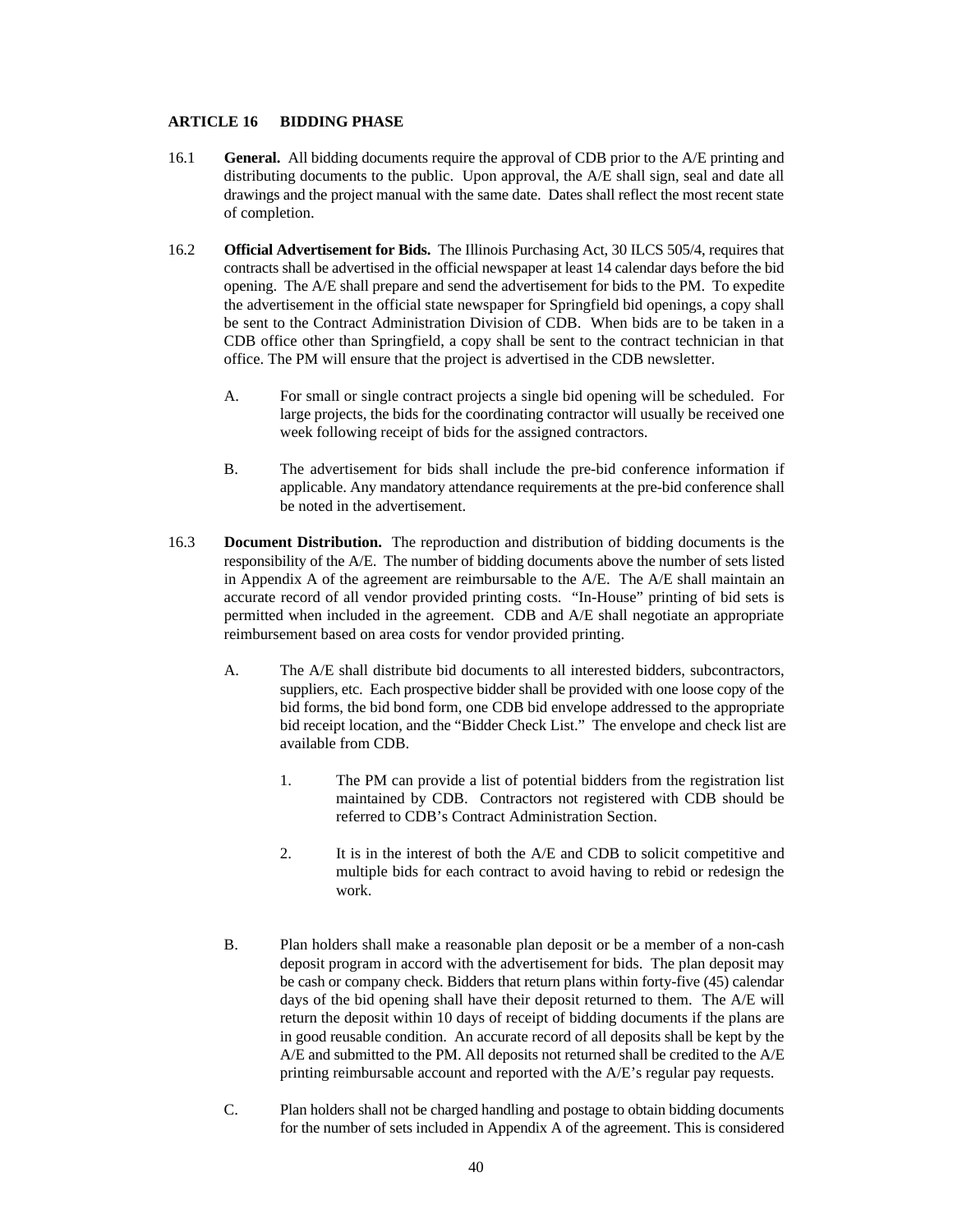an overhead item in the A/E agreement. Postage for additional sets above the number listed in Appendix A shall be a reimbursable to the agreement. Postage to return documents shall be at the plan holder expense. The contractors awarded the work shall not be required to return their bidding documents but their deposits shall be returned to them.

- D. The following individuals and offices shall receive the bidding documents, or portions of the bidding documents. These individuals and offices shall be listed on the plan holder lists.
	- 1. Dodge Plan Rooms. The A/E shall send one complete set of bidding documents to the F.W. Dodge Corporation Plan Room in Springfield, IL. F.W. Dodge divides the state into a north and south region for advertising purposes. Projects located in the northern region shall also be filed at the Chicago office. Projects located in the southern region shall also be filed at the St. Louis Area office.
	- 2. Other Plan Rooms. The A/E shall send complete sets of the bidding documents to other plan rooms as prudent to solicit competitive bids and to make the bidding documents available to as many potential bidders, subcontractors, and suppliers as possible. PM shall advise A/E of distribution. All participating plan rooms are listed in each CDB Bid Information Newsletter.
	- 3. CDB Offices. Bidding documents shall be distributed to various CDB personnel and sections as listed below:
		- (a) PM one set of bidding documents plus detailed estimate.
		- (b) Technician one set of drawings only.
		- (c) Bid Receiving Office, depending on project location and as directed by PM,
			- (i) Contract Administration Division in the Springfield office, project manual and all addenda plus detailed estimate OR,
			- (ii) Other Regional Office, project manual and all addenda plus detailed estimate.
	- 4. Using Agency. Two sets of bidding documents including all addenda.
	- 5. CDB maintains, for a period of 15 years, a set of the bidding documents for record purposes. The copy of the project manual and addenda sent to the Contract Administration Division is used for that purpose. The microfilm copy of the drawings is usually provided by Dodge for this purpose. It is the responsibility of the A/E to ensure that Dodge receives a full set of drawings and addenda.
- 16.4 **Plan Holder Lists.** Periodically, the A/E shall submit the list of plan holders, including address, telephone number, and contract(s) the plan holder intends to bid to the PM. A list of plan holders shall be submitted to the PM for verification of contractor's registration no later than seven (7) calendar days prior to the bid opening date.
- 16.5 **Addenda**. The A/E shall prepare all required addenda.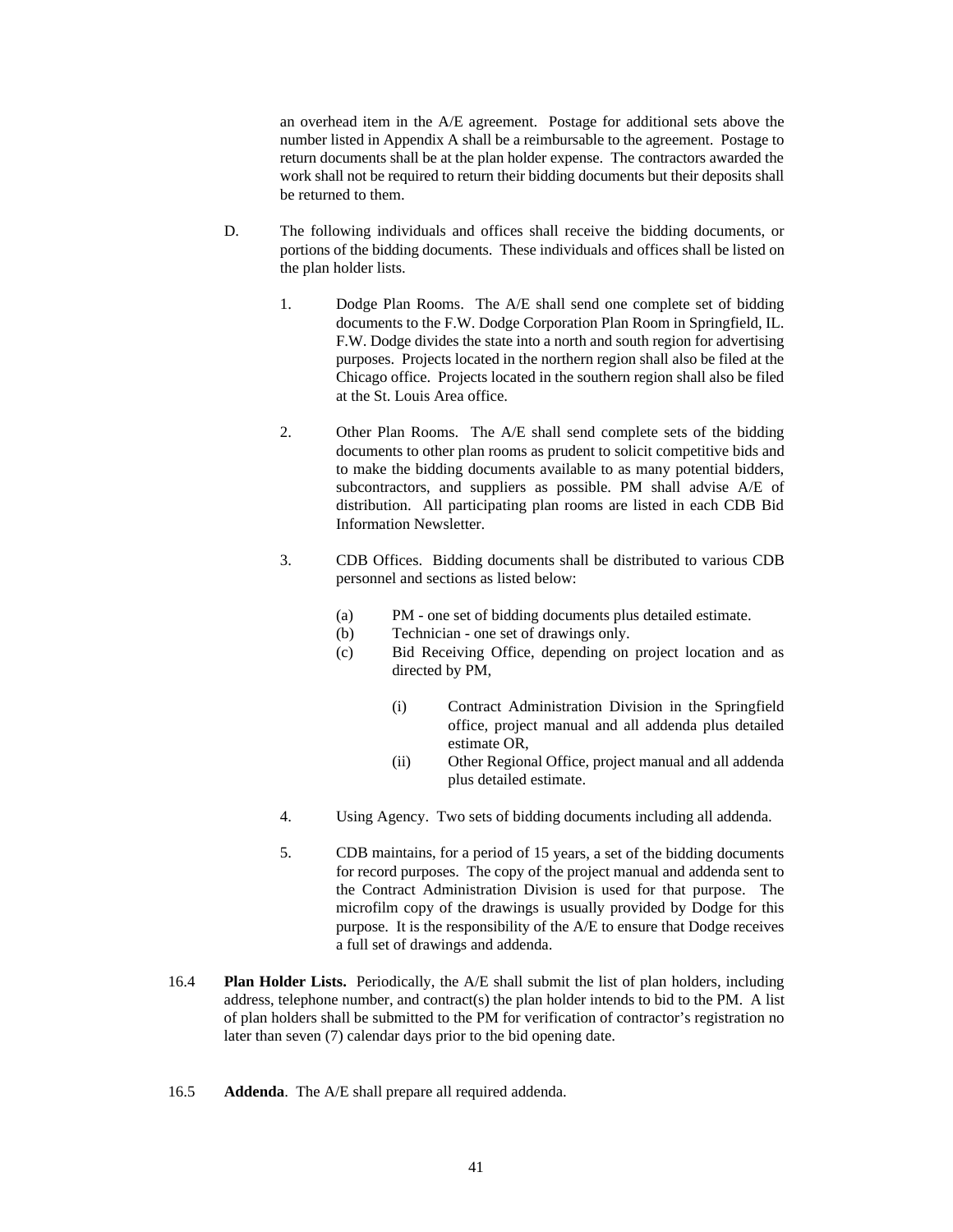- A. All addenda, including all revised drawings and sections, must be approved by the PM prior to distribution to the plan holders. A/E shall allow sufficient time for CDB review and approval to fulfill the adequate notice requirement.
- B. Distribution and Adequate Notice. All addenda shall be issued to all plan holders as required to ensure receipt no later than three (3) business days prior to the bid opening. The A/E shall use whatever delivery method is most prudent to ensure receipt. A/E shall verify receipt of the addenda with each plan holder. When addenda are not timely issued, the bids will be returned unopened and the bid opening date will be extended. Any additional costs incurred by the A/E for the extension of the bids shall be at their expense.
- C. The A/E will consider written requests by prospective bidders to amend the bidding documents. Such requests must be received at least ten (10) calendar days prior to bid opening date and include complete description of the desired change including any technical data and references for the A/E's evaluation. If a request is approved, the A/E will include the modification by addendum. When requested, the A/E will provide to CDB a listing of the requests that were not approved.
- D. All addenda shall be prepared according to the format in the Project Manual Workbook. The A/E is not to prepare addenda on the firm's letterhead. The addenda shall be numbered sequentially and dated.
	- 1. List all changes in order of specification sections and drawing numbers.
	- 2. The A/E shall not cause a sole sourcing or dual sourcing of an item by addenda without written approval of the CDB. Any addenda creating a sole sourcing or dual sourcing of an item shall be in compliance with requirements contained herein.
	- 3. The Construction Administration Fee (CAF) amounts are not to be revised in any addenda. The one exception is when the project or contract is rebid by addenda.
	- 4. If one or more of the bid forms require a change, the A/E shall issue a complete set of new bid forms with the following information located in the lower right hand corner of each page; REVISED, ADDENDUM #( ), (addendum date).
	- 5. Drawings shall have the changes clearly noted and identified (A, B, C, etc.). Make a notation in the revision column of the drawing indicating the change letter, the date of the change, and a brief description of the change. All changes are to be incorporated into the original drawing whether that be tracings, software file, etc. Changes are not to be issued from marked up copies or additional drawings. Revised drawing page numbers shall be identified by addition of "R" to the number (e.q. A-3R).
	- 6. The A/E shall state the status of previously issued addendum.
- E. Pre-bid conference minutes and bid tabulations are not to be issued as addenda. These are informational items and are to be distributed as such.
- F. Preparation of addenda may be considered a compensable additional service except as required by Paragraph 2.11.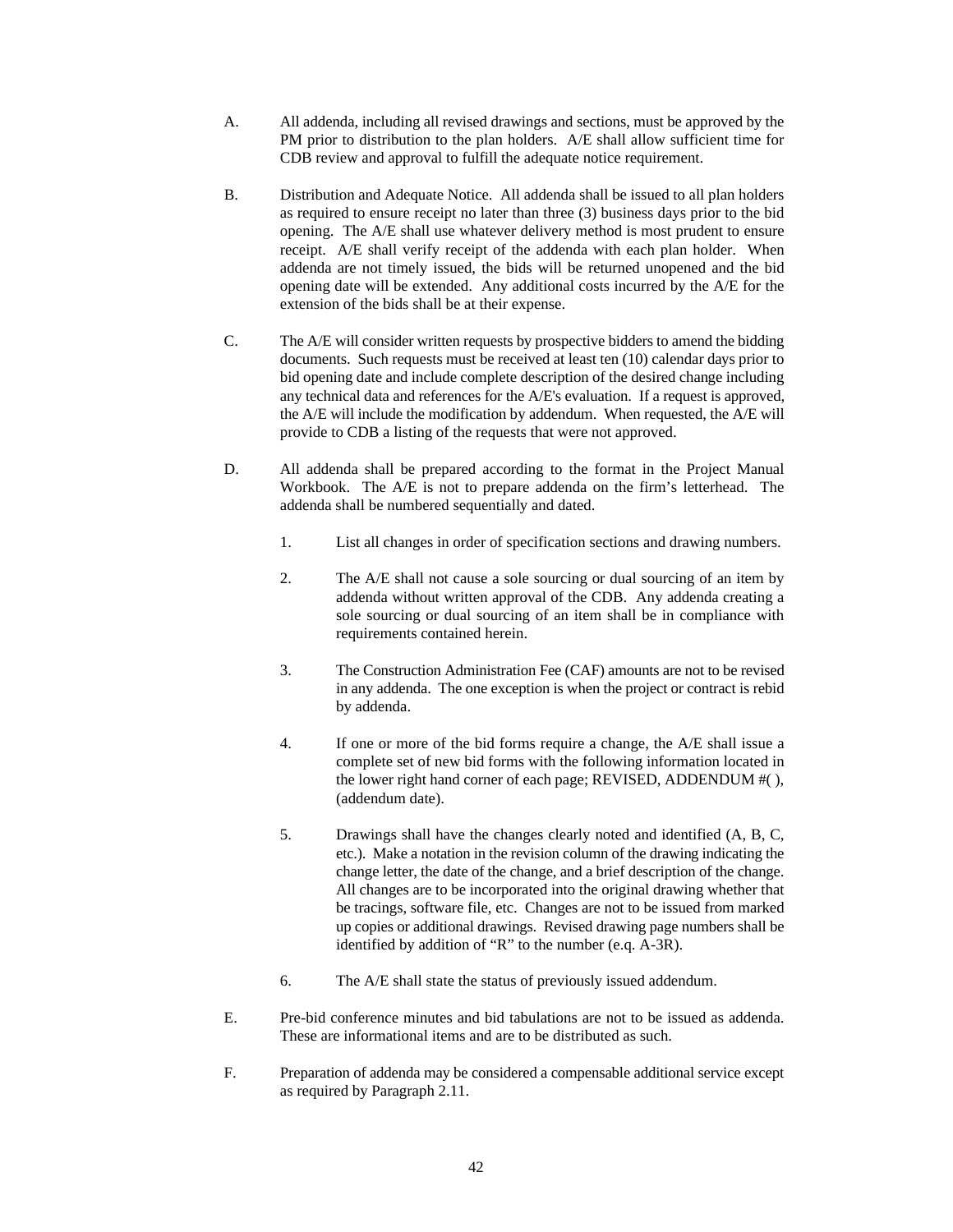- 16.6 **Pre-Bid Conference.** When a pre-bid conference is scheduled, the A/E shall include the date, time, and location of the pre-bid conference in the advertisement for bids. The pre-bid conference will be scheduled by the CDB PM and will be held no less than seven calendar days prior to the day the bids are to be opened. The CDB PM will chair the pre-bid conference.
	- A. With the consent of the PM, attendance at pre-bid conference may be mandatory for prospective bidders when specified in the project manual. The list of bidders shall be submitted to the PM. This list will be transmitted to CDB's Contract Administration Division. Bidders who did not attend the mandatory pre-bid conference shall have their bids rejected.
	- B. The A/E shall record the names of individuals, and the names and addresses of their respective firms of all persons in attendance. This list shall be compared to the list of plan holders. The A/E shall also record the minutes of the pre-bid conference, listing all questions and all responses to those questions.
	- C. Minutes of the conference shall be issued to all plan holders and all persons attending the pre-bid conference, but are not to be included as part of any subsequent addendum.
- 16.7 **Final Estimate.** Prior to the bid opening, the A/E shall submit a final detailed estimate of probable construction costs of the contracts being bid based on the bidding documents and all addenda.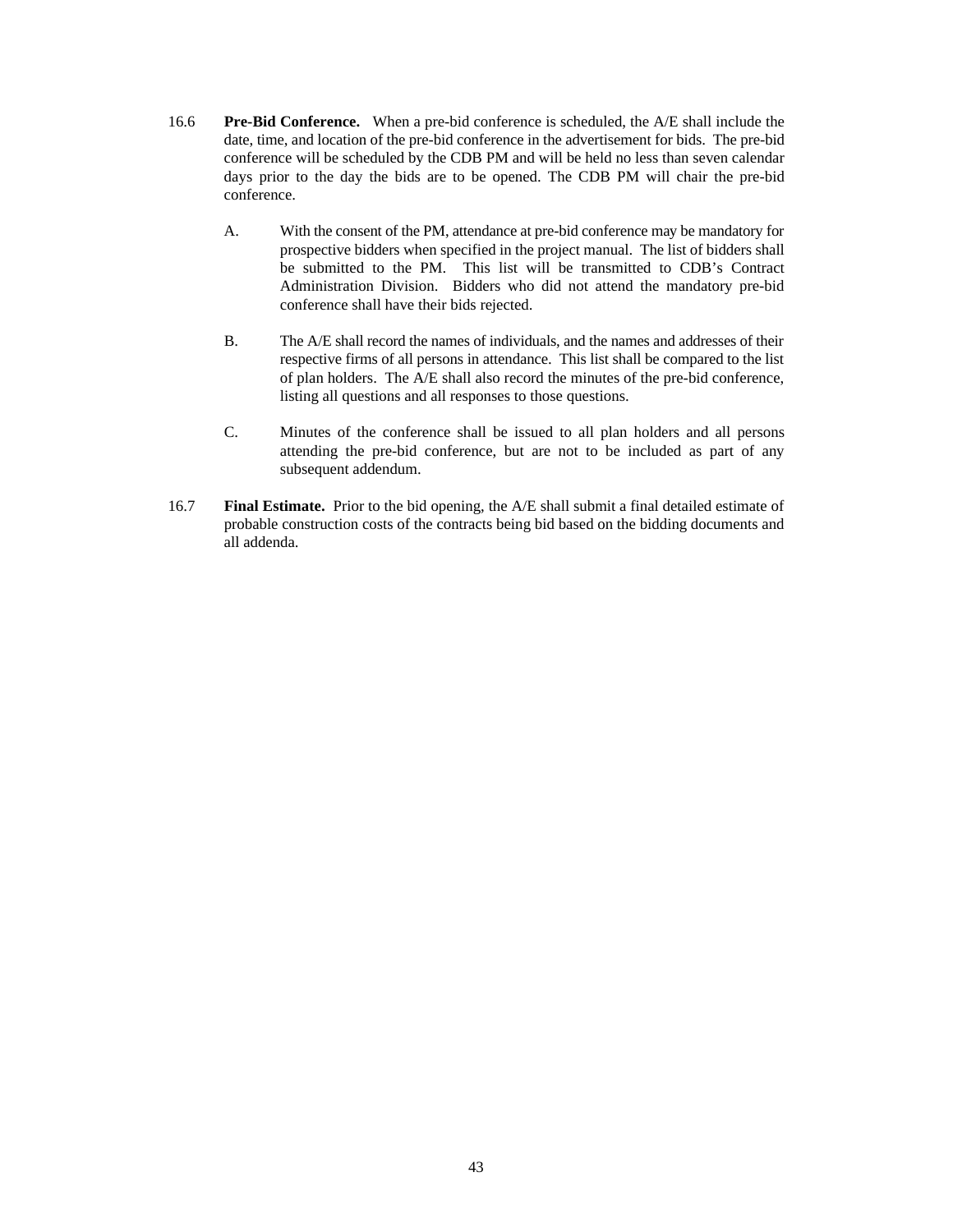- 16.8 **Bid Openings**. The A/E shall attend all bid openings for the project unless specifically excused by the PM.
	- A. The A/E shall have developed, in conjunction with the using agency and the PM, an order of priority to be used in awarding alternates. Unless an order of priority is publicly announced prior to the bid opening, alternates will be awarded in the order specified in the bidding documents.
	- B. A/E shall provide bid results to all parties that require the information. CDB will provide A/E with one set of bid tabulations at the bid opening.
		- 1. In the event the PM excused the A/E from attending the bid opening, the PM will telefax the bid tabulations to the A/E within two hours of the bid opening.
	- C. For projects that have a coordinating contractor, A/E shall issue the assigned contractor bid tabulations to the coordinating contractor bidders within two business days.
		- 1. These bid tabulations are to be issued for informational purposes only and shall not be issued as an addendum.

#### **ARTICLE 17 AWARDING OF CONSTRUCTION CONTRACTS**

- 17.1 **General.** CDB may award construction contracts within 60 days receipt of the bid(s) or any other period stated in Section 01010 of the Project Manual.
	- A. CDB may request bidders to provide written consent to extend their bid beyond the 60 day period or as stated in Section 01010.
	- B. CDB shall notify all bidders of the rejection of any or all bids received.
	- C. A/E shall comply with CDB policy that discussions with bidders, news media, etc., not include any presumption of award until the award is decided by CDB.
- 17.2 **Bid Analysis.** A/E shall provide assistance to CDB to identify the apparent successful bidder or bidders.
	- A. Review all product substitutions submitted in accordance with procedures set forth in Standard Documents for Construction and provide CDB with a written recommendation to accept or reject the proposed substitution.
	- B. Review all unit prices submitted and provide written recommendation or rejection.
	- C. Bids submitted that fail to acknowledge all addenda issued shall be reviewed. A/E will be requested to endorse a preprinted CDB document attesting that, in the A/E's opinion, the addenda not acknowledged is, or is not, work related.
- 17.3 **Award Notification.** CDB will notify the successful bidder(s) and deliver the construction contract for execution. The Notice of Award Letter will be issued with a construction contract which stipulates the acceptance of any alternate bids, unit prices, or product substitutions.

#### **ARTICLE 18 CONSTRUCTION PHASE**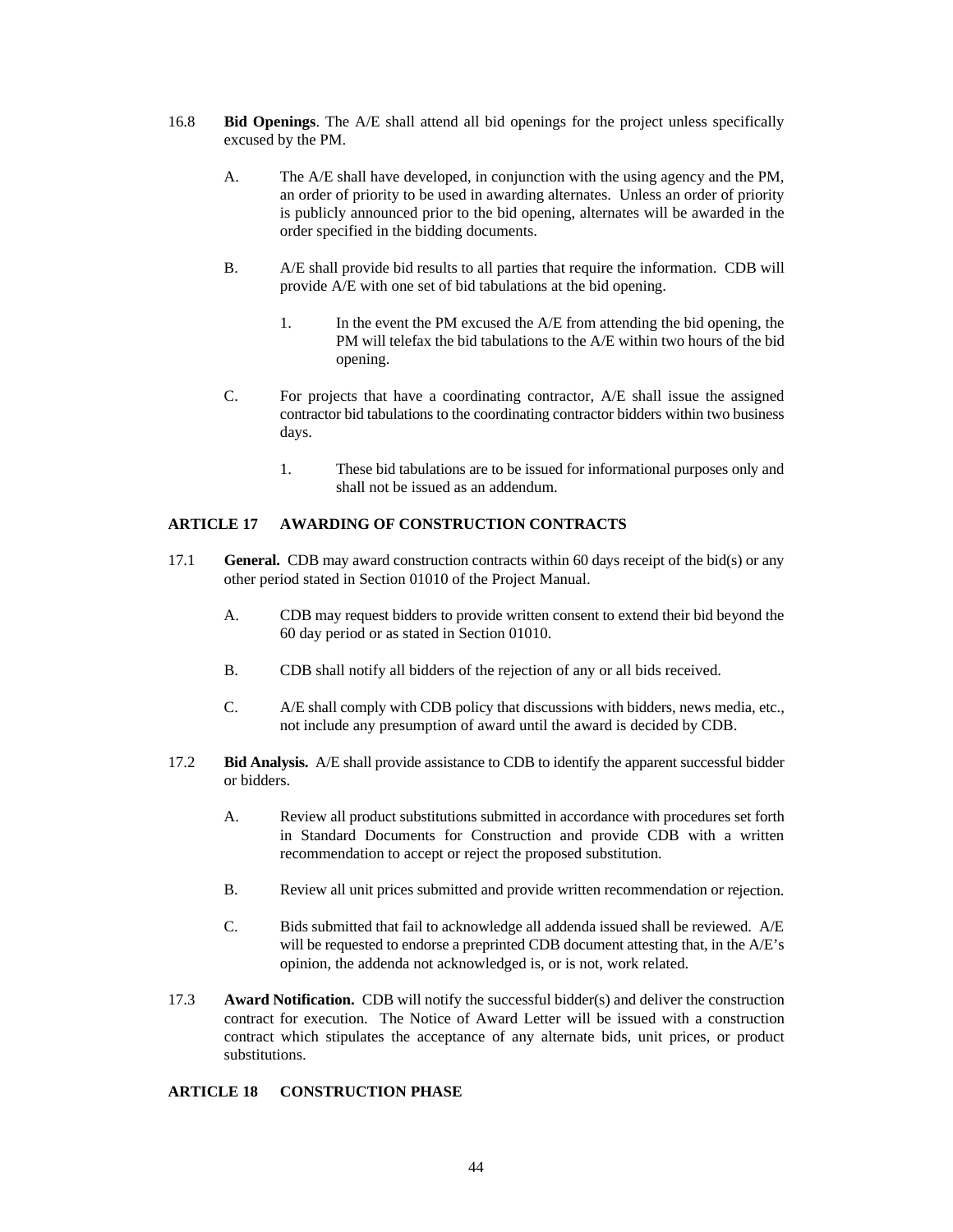18.1 **General**. The A/E shall perform administrative duties during this phase of the project as set forth herein. Additional and/or related requirements are located in CDB Standard Documents for Construction and CDB Procedures and Forms - Construction Phase.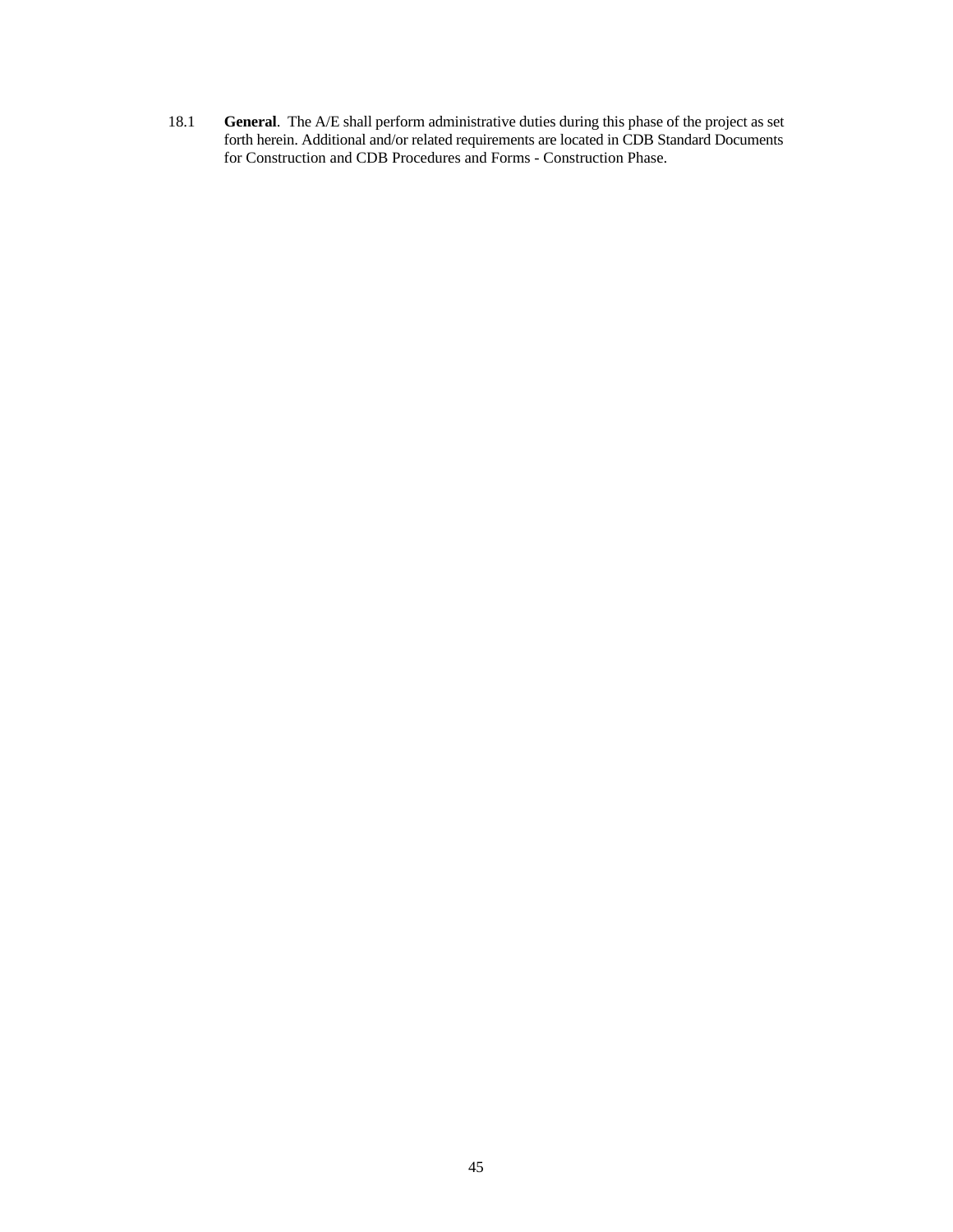- 18.2 **CDB's Representative.** The A/E shall consult and advise CDB and act as CDB's representative as provided in the Standard Documents for Construction and herein. CDB's instructions to the contractors may be issued through the A/E who shall have authority to act on behalf of CDB to the extent provided in this document and the Standard Documents for **Construction**
- 18.3 **Construction Documents.** The A/E shall issue documents stamped and dated "Issued for Construction" to the contractors. The contractors shall not commence work without the documents stamped and dated "Issued for Construction".
	- A. Each contractor will receive construction documents in quantity as determined by CDB up to a maximum of six sets. The contractor may purchase additional sets for a charge to cover reproduction and handling.
- 18.4 **Contractor and Tradesmen Licensing.** The contractors are responsible for any applicable licensing with the appropriate authority in accordance with the Contractor Licenses Section of the Standard Documents for Construction. The A/E shall receive and review all applicable licenses prior to that contractor or tradesman commencing any work. Evidence of proper licensure shall be forwarded to the CDB PM. The A/E shall not knowingly allow any work to commence or accept any work installed by a non-licensed firm or tradesman where licensure is required.
- 18.5 **Contractor's Work with Own Forces.** The Standard Documents for Construction requires that a percentage of the work be performed by the contractor's own forces. The A/E shall consider this requirement during the review and approval of the contractor's schedule of values and during the execution of the work. The A/E shall advise CDB of any deviation from this requirement.

#### 18.6 **Pre-Construction Meeting.**

- A. This meeting will be scheduled by the CDB PM generally within 14 calendar days of awarding construction contracts. Attendance is mandatory for the A/E, coordinating contractor, all assigned contractors, and using agency representatives. Attendance by sub-contractors and A/E consultants is encouraged, but not mandatory.
- B. Minimum agenda will consist of CDB explanation of construction procedures, pay request application procedures, and documentation to be supplied by contractors, sub-contractors and material suppliers in support thereof. A/E will explain requirements for submittal of shop drawings, samples and product data. Using agency may review facility access and specific safety/security procedures.

#### 18.7 **Contractor Submittals / Shop Drawings, Product Data, Samples**.

- A. A/E shall review and monitor all required submittals for timeliness and conformance with the contract documents and project schedule. A/E shall review and respond to submittals within 14 calendar days.
- B. Each submittal shall be stamped, dated, and either initialed or signed by the reviewer. The reviewer shall provide clear instruction to the contractor of any corrective action to be taken.
- C. The A/E shall only review those materials and equipment specified in the contract documents. The A/E shall not make changes in the contract requirements through the review of submittals.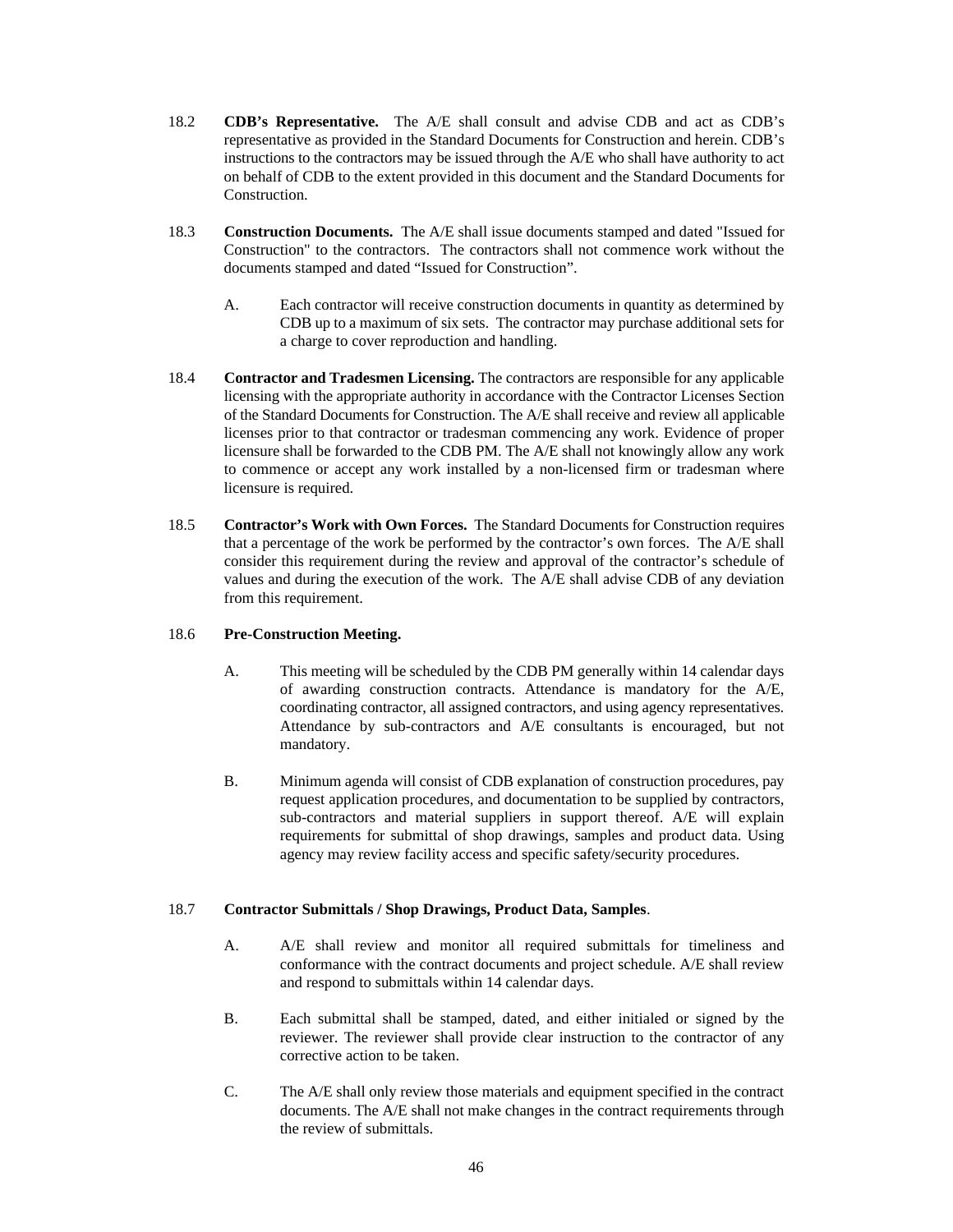D. The contractor may not submit and gain approval of material substitutions through the shop drawing review process. In this event, the A/E shall return the submittal without review and advise the contractor that he may request and initiate a material substitution change order in accordance with the substitution clause of the Standard Documents for Construction.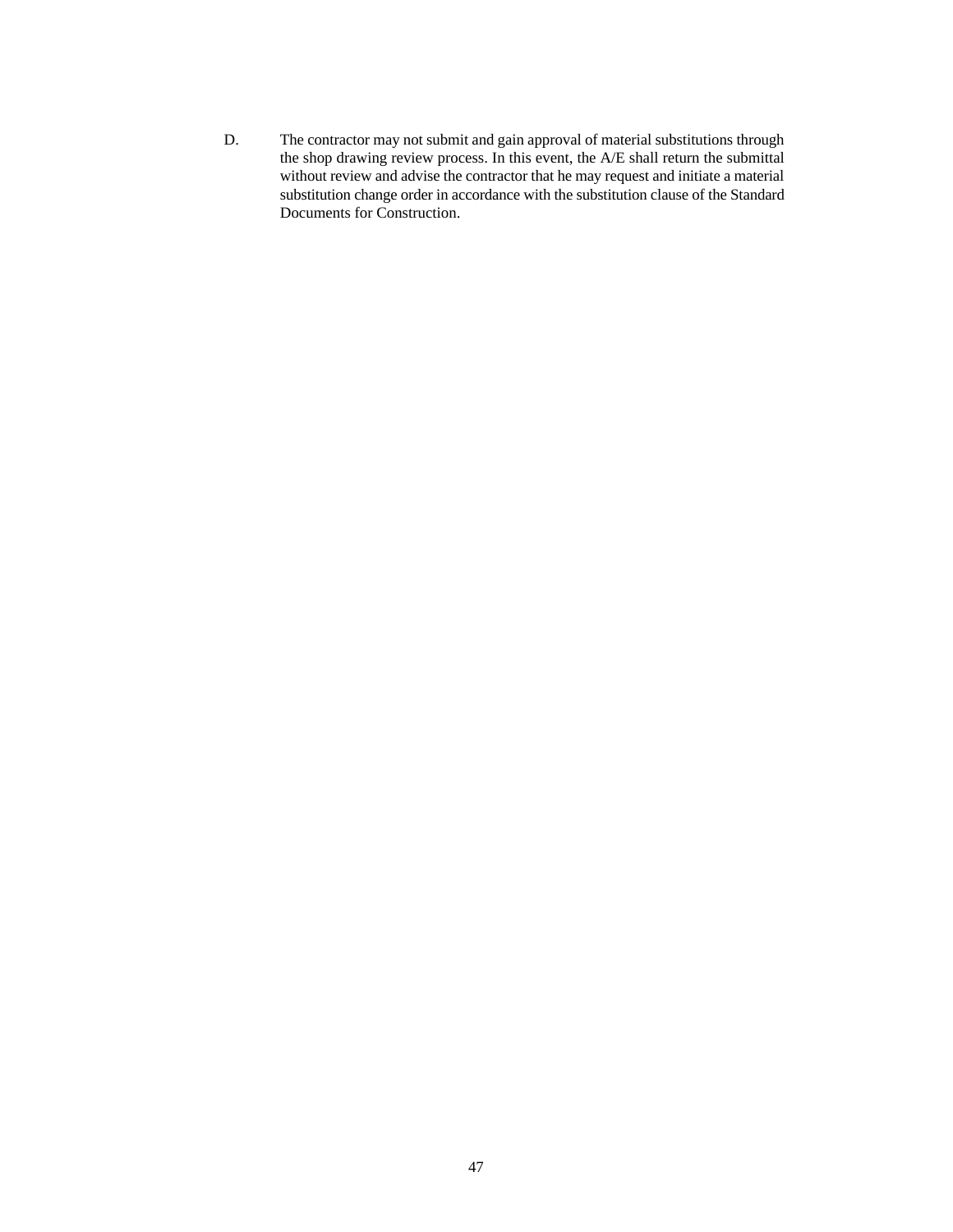- E. If in reviewing the submittal the A/E determines that contract changes are required, notify the CDB PM and request approval of the required changes prior to returning the submittal to the contractor. The submittal shall then be returned to the contractor with the note that a change order request is contemplated.
- F. No work requiring review of submittals shall be commenced without A/E approval. The A/E shall notify the contractor to cease the work until approval is obtained. The contractor shall be liable to replace any work that is not in compliance with the subsequently reviewed submittal.
- 18.8 **Contractor's Schedule of Values.** Each coordinating and assigned contractor is required to prepare the CDB CSV form and submit it to the A/E for review and approval prior to the first progress/pay meeting. This form is a detailed breakdown of the contract amount and will form the basis for progress payment requests. The A/E shall review the form to ensure each item of work required for the contract is indicated and all values are expressed in separate line item costs for material and labor. The A/E may request the contractor provide subcontracts and relevant documentation to substantiate the values indicated.
- 18.9 **Construction Schedule.** The construction schedule is to be prepared by the coordinating contractor with input and concurrence of all assigned contractors and submitted to the A/E prior to the first progress/pay meeting. The A/E shall review the schedule for conformance with the contract requirements. Schedules may be in bar chart, arrow diagram, CPM or other format as specified in the project manual and shall include a schedule for submitting shop drawings, product data and material samples.

#### 18.10 **Contractor Payment and Progress/Pay Meetings.**

- A. A/E shall review and certify contractor's applications for payment, maintain record of payments and contract balances, and all proposed and approved changes thereto. The A/E shall reconcile and maintain files for the contractor's and subcontractor's/supplier's waiver of liens and contractor's sworn statements.
- B. Progress/Pay meeting dates are established by the CDB PM at the pre-construction meeting. Attending the meeting shall be the CDB PM, the A/E project manager, coordinating contractor, all assigned contractors, the using agency representative and, when requested by CDB, the on-site observer, design architect/engineer and consultants.
- C. Minimum agenda will consist of reviewing contractor's progress, noting projections for work to be completed in the next month and comparing this information to the current approved project construction and submittal schedule, reviewing and reconciling contractor's pay applications using CDB form CASS (Contractor's Affidavit and Sworn Statement), and discussing of project problems and proposed contract changes.

#### 18.11 **Contractor Stored Materials.**

- A. CDB may pay contractors for material stored for future use on its projects.
- B. The A/E shall attest to the existence of any stored materials, its protection and identification in accordance with the Contract Documents by initialing the appropriate item on the SML.
- C. The A/E shall be compensated, by CDB, for reviewing off-site stored material at the rate of compensation established in the agreement for on-site observation providing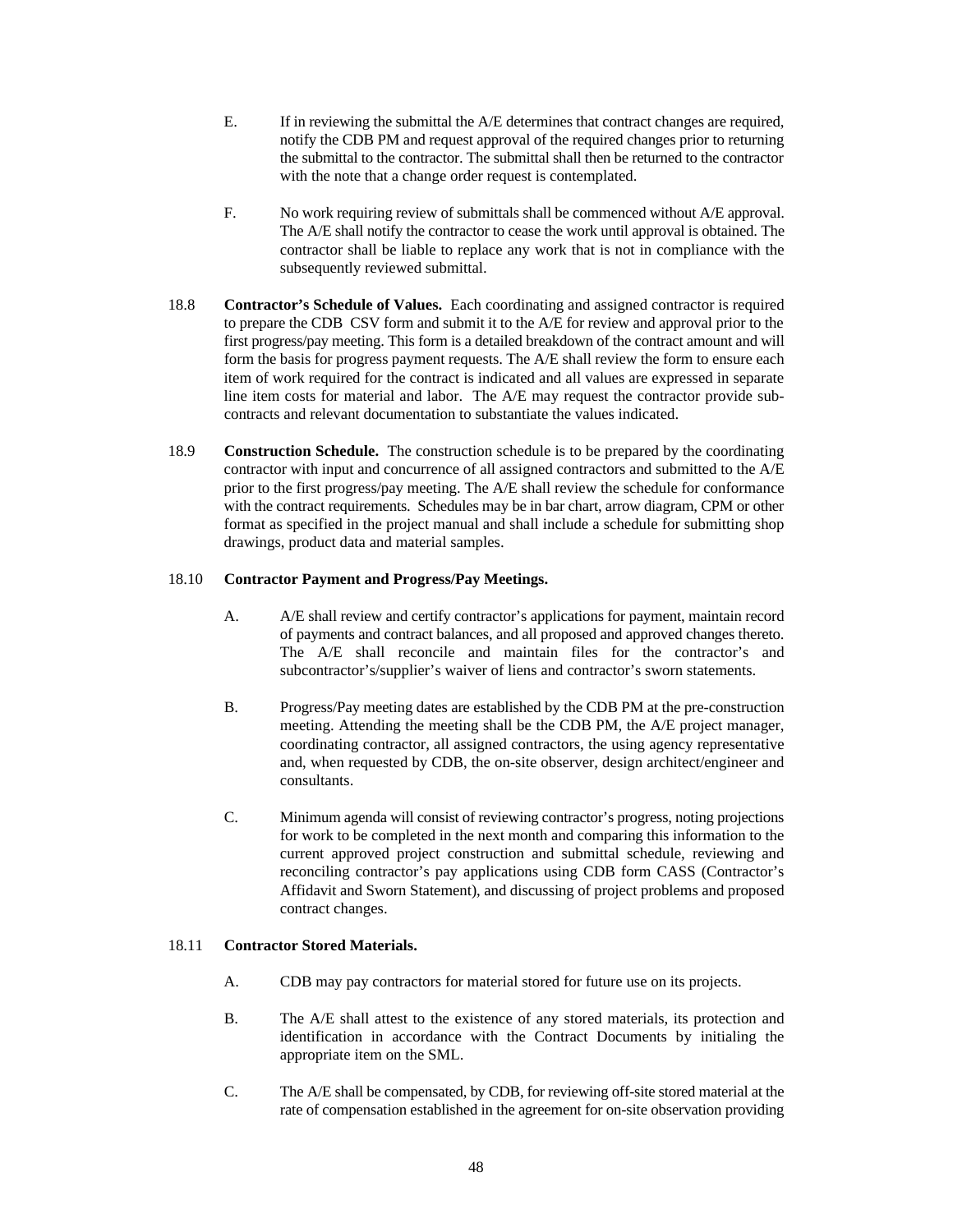the storage location is within reasonable travel distance, such that travel and review of the material does not exceed one full day's rate of compensation.

18.12 **Interpretations.** When requested by CDB or a contractor, the A/E shall provide interpretation of the contract documents. A/E shall prepare and distribute supplementary drawings, specifications and instructions as necessary to communicate the interpretation.

#### 18.13 **Claims and Disputes.**

- A. A/E shall record any occurrence or work that might result in a claim for a change in contract time or amount. Any disputes or claims shall be referred directly to the CDB PM. A/E shall enter the claim or dispute into a claims log and provide a current copy of the log to CDB at each monthly progress/pay meeting.
- B. A/E shall review each claim or dispute, including documentation of any time, money or other expenditure made in connection with it. A/E shall provide a written response, interpretation and recommendation for resolution to the claimant and CDB. CDB shall make a final determination on all disputes unless removed to ADR and/or the Courts.
- C. While work is in progress, A/E shall observe, measure and verify costs incurred that are related to the dispute. Immediately notify the CDB PM if additional on-site representation is required to monitor the disputed work.

#### 18.14 **Change Orders.**

- A. Specific procedures, general information, and standard CDB forms required for preparing and processing construction contract changes have been developed by CDB and are included in Procedures and Forms - Construction Phase Manual.
- B. Requests for a change may be initiated either verbally or in writing. Subcontractors' requests shall be directed to their contractor, assigned contractors to the coordinating contractor, and coordinating contractor to the A/E who in turn will notify the CDB PM of the request. Requests by the using agency or A/E shall be made to the CDB PM. Only the CDB PM can authorize the A/E to prepare a Request for Proposal/Change Order (RFP/CO). The A/E shall prepare an RFP/CO for each contract affected by the proposed change.
- C. The A/E shall prepare each RFP/CO including supplemental drawings and/or specifications to fully describe the change in the work. Each change order package should be self-explanatory. When requested by the CDB PM, the A/E shall submit a cover letter to the change order package explaining the need for the contract change. Sole sourcing via change order is prohibited by the Illinois Purchasing Act. Stringing of change orders is prohibited.
- D. The A/E shall review the contractor's proposal for completeness and conformance with the RFP/CO and contract documents. Where change orders require additional clarification or additional back-up, the A/E shall obtain such information from the contractors prior to forwarding the change order package to CDB.
- E. The A/E shall recommend issuance of a change order to CDB. Recommending issuance shall mean that the A/E has reviewed all quantities, prices and other data in the contractors' proposal and has found such to be reasonable and in conformance with the provisions of the Contract Documents.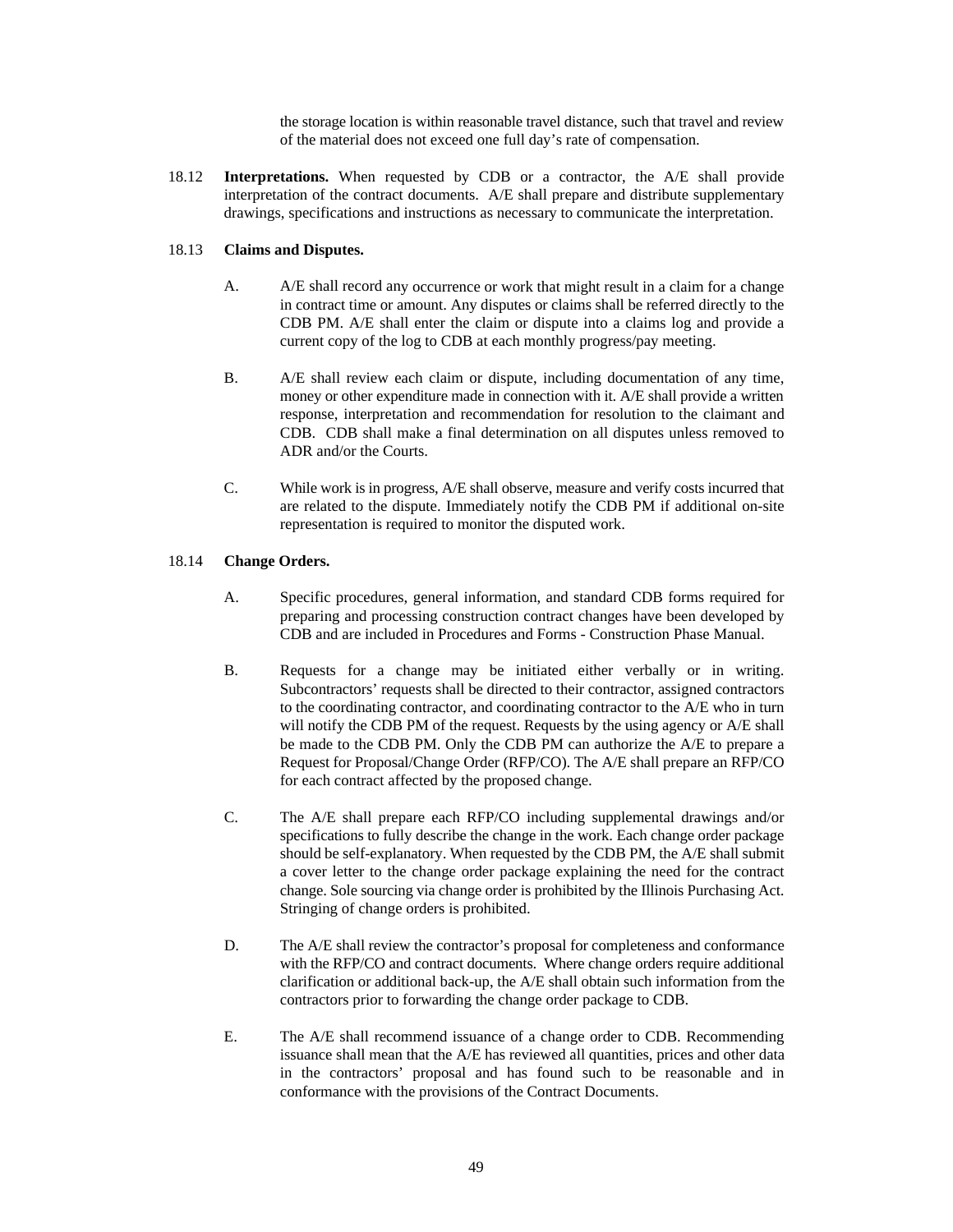- F. When applicable, the A/E shall be responsible for obtaining the signatures of the coordinating contractor and using agency representative prior to forwarding the change order package to CDB.
- G. When requested by CDB, the A/E and any consultants shall be required to attend Board meetings to explain any change orders presented for Board approval.
- H. A/E shall review all time extension requests and make their recommendations within a reasonable time*.*
- 18.15 **Contractors' Record Drawings.** The A/E shall observe the contractors' record drawings at intervals appropriate to the construction, and notify CDB of any apparent failure to maintain up-to-date records in accordance with the contract documents.

#### **ARTICLE 19 QUALITY CONTROL**

19.1 **Observation of the Work.** The A/E shall, as a basic service of the agreement, observe and report the progress and quality of the work as is reasonably necessary and as set forth herein, to determine in general that the work is proceeding in accordance with the approved construction schedule, and that the materials, finishes and workmanship are in conformance with the contract documents. CDB shall be notified immediately if, in the A/E's opinion, the materials, finishes and workmanship does not conform to the contract documents, requires special inspection or testing, or has been disapproved or rejected by the A/E. The A/E and the contractor shall be liable for the replacement and/or any damages incurred as a result of knowingly permitting non-specified material, or otherwise non-conforming work to be incorporated into the project.

#### 19.2 **On-Site Representative.**

- A. When included in the agreement, the A/E may provide one or more on-site representatives to facilitate and report on the progress of the project. The duties of the on-site representative are exclusive of other construction phases basic services listed herein and are limited to:
	- 1. Expedite contract interpretation and clarifications.
	- 2. Record activities of the project including weather conditions, nature and location of the work being performed, verbal interpretation and other details as noted in Paragraph 19.3.
	- 3. Observe, measure and verify costs incurred by contractors related to any disputes or claims.
- B. Prior to commencing the construction phase, A/E shall submit the name, resume', and DWE for each proposed on-site representative to the CDB PM for approval. CDB shall provide written acceptance or rejection of each person proposed.

#### 19.3 **Observation Reports.**

- A. A written report shall be submitted to the CDB PM for each site visit made under basic services and each on-site representative's visit. Reports shall be submitted in a timely manner as the construction activity dictates. In no case shall submission interval exceed 30 days from the date of the site visit.
- B. CDB shall not provide any reimbursement for on-site representative visits without an observation report.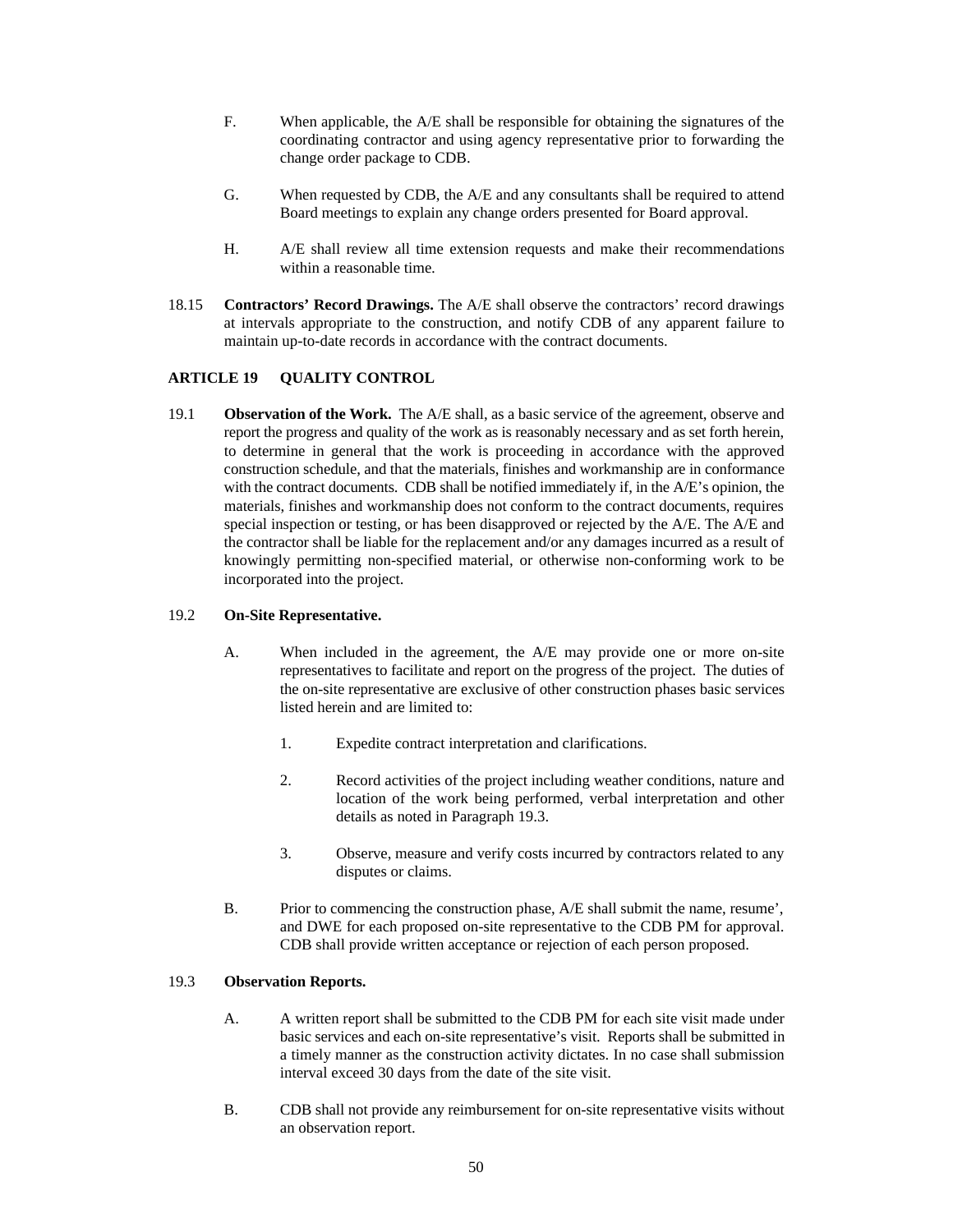- C. CDB may withhold a portion of the construction phase fee if the A/E fails to provide observation reports as set forth herein.
- D. Each report shall include general and specific information regarding the project as follows:
	- 1. General Information
		- (a) CDB Project Number
		- (b) Project Name and Location
		- (c) A/E Name and Phone Number
		- (d) Report Preparers' Name
		- (e) Coordinating Contractor's Name
		- (f) Date of Site Visit
		- (g) Date of Report
		- (h) Report Number
		- (i) Weather Conditions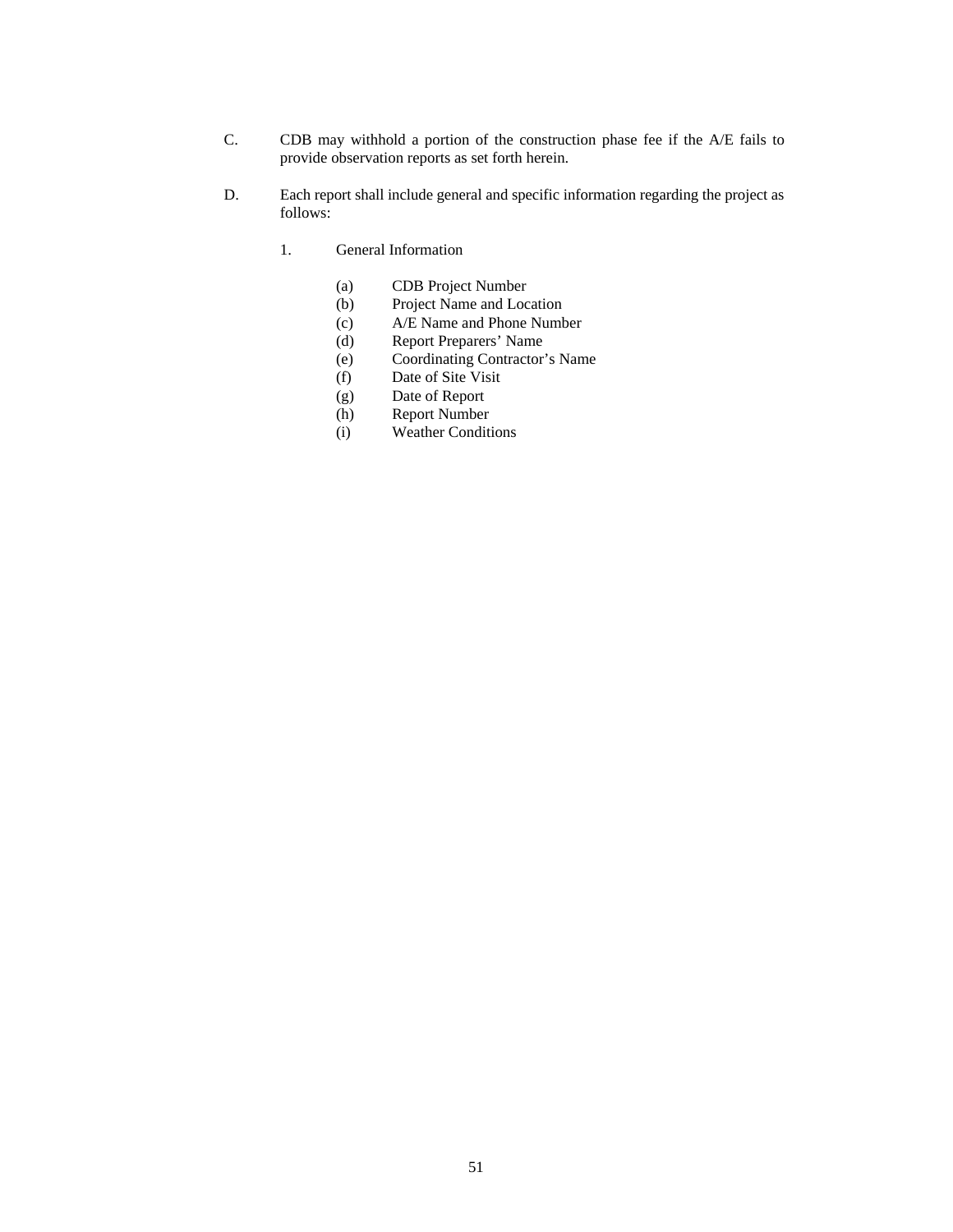- 2. Specific Information
	- (a) Purpose of Site Visit
	- (b) Names of All Observers Present
	- (c) Names of Contractors On-Site
	- (d) Size of Each Contractor's Workforce
	- (e) Nature and Location of Work Being Performed
	- (f) Progress of the Work
	- (g) Items Inspected
	- (h) Problems Resolved
	- (i) Verbal Interpretations Given to Contractor
	- (j) Tests Witnessed/Performed
	- (k) Site Visitors
- E. When directed by the CDB PM, the A/E shall provide copies of reports to the coordinating contractor, assigned contractors and using agency representative.
- 19.4 **Construction Testing**. A/E shall witness field tests, review and evaluate test reports and notify CDB of any deficiencies. A copy of all test results shall be provided to CDB.

#### **ARTICLE 20 PERFORMANCE TESTING, START-UP AND TRAINING**

- 20.1 **General.** A/E shall be responsible for ensuring that each contractor, as required by the contract documents, perform a thorough and systematic performance test and start-up of their respective work. Each general, mechanical, electrical and fire suppression element and the total system shall be tested in the presence of the A/E, all appropriate consultants, and the using agency prior to substantial completion of the project.
	- A. When requested, and if not previously provided in the contract documents, the A/E shall provide the contractor with all design criteria and system design/operation concepts to facilitate performance testing and start-up.
	- B. The A/E shall provide a report to CDB and the using agency that they have observed the performance testing and start-up process, and that each contractor has demonstrated that all systems comply with the requirements of the contract documents. The report shall include any changes and/or reconfiguration which may have occurred during the performance testing and start-up process.
- 20.2 **Using Agency Training.** The A/E shall ensure that each contractor required by the contract documents provide the specified training of the using agency's designated personnel prior to substantial completion. The A/E shall attend the training sessions to observe and provide any input into the operation and maintenance of the systems as designed.

#### **ARTICLE 21 PROJECT CLOSEOUT PHASE**

- 21.1 **General.** The A/E shall be responsible for certifying the completion of all contracts.
- 21.2 **Substantial Completion.** It is a condition which occurs when CDB accepts the certification of the A/E that construction is sufficiently complete in accord with the contract documents such that the project, or a designated portion thereof, may be occupied or utilized by the using agency for the use for which it was intended. Information and forms to assist the A/E in the administration of this phase are included in Procedures and Forms - Construction Phase Manual.
- 21.3 **Guarantees, Warranties and Bonds.** At substantial completion, the A/E shall obtain from the contractors and assemble all guarantees, warranties and bonds and check for coverage,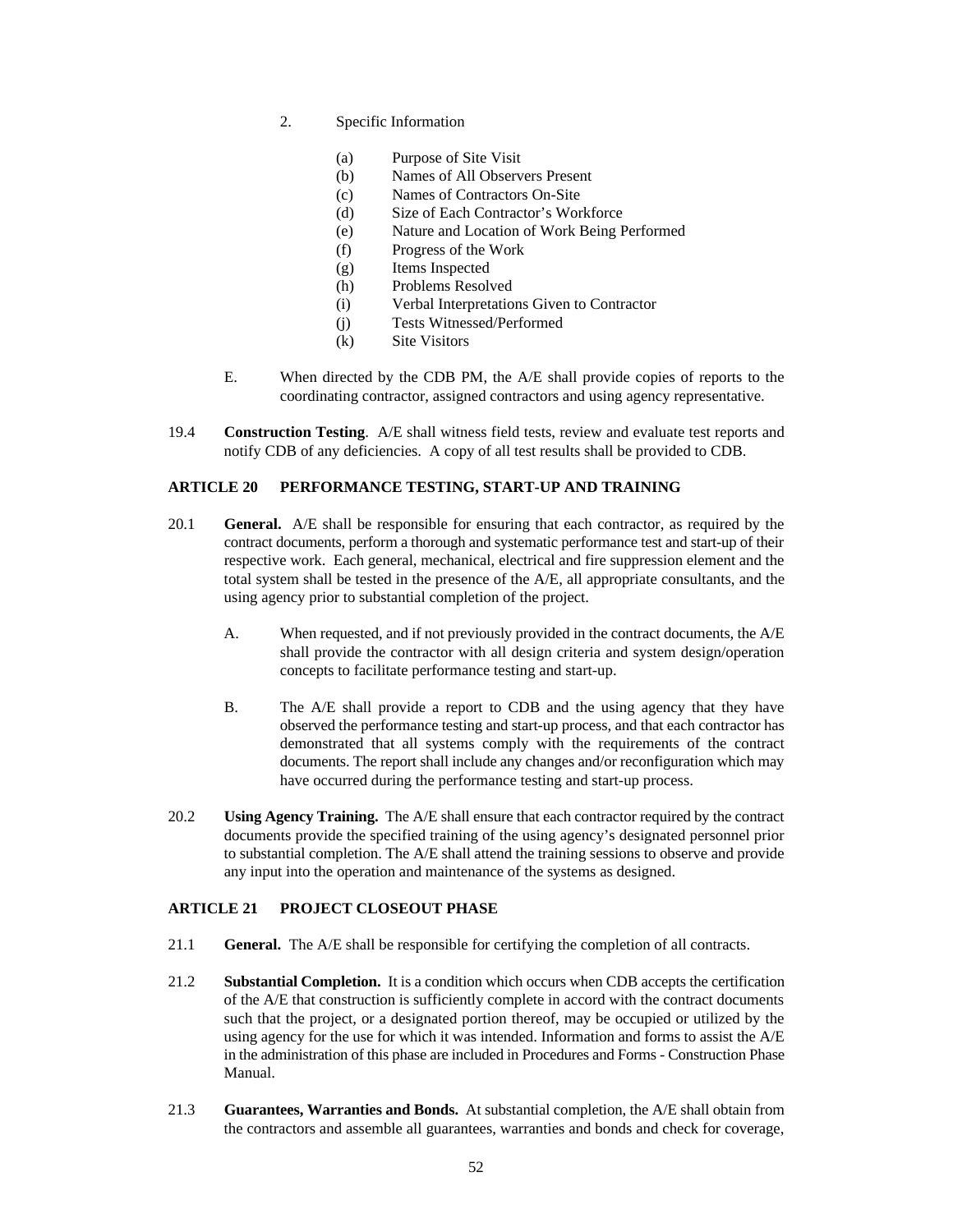start date and duration in accordance with the contract documents before forwarding to the using agency. The A/E shall obtain and deliver to the CDB PM a signed receipt for all materials turned-over to the using agency.

- A. The A/E shall ensure that the contractors comply with the requirements of sections 01730 and 01740 of the Project Manual.
- B. The A/E shall obtain from each contractor a final list of all suppliers and subcontractors with complete names, addresses and telephone numbers of persons to be contacted for service and/or replacement of materials and equipment.
- 21.4 **Materials and Equipment.** The A/E shall confirm that all extra materials and equipment specified in the contract documents which are the property of CDB are properly identified, delivered and stored as specified. A/E shall obtain and transmit signed receipts of such deliveries by the contractor to the authorized agency or the using agency accepting the delivery.
- 21.5 **Notification and Preliminary Inspection.** The contractor shall provide written notification to the A/E that the work, or a designated portion thereof, is substantially complete. This notification shall include a list of any incomplete items. The A/E shall then make a preliminary inspection of the work and preliminary punch list. If A/E is in agreement with the contractor, notify the CDB PM that a substantial completion inspection meeting is warranted.

#### 21.6 **Substantial Completion Inspection Meeting.**

- A. This meeting shall be set by the CDB PM when the PM concurs with the A/E that the project is substantially complete. A/E shall issue notice of the meeting. Attending the meeting shall be the coordinating contractor, assigned contractors, A/E, (including consultants and observer if provided), CDB PM, and the using agency representative.
- B. Minimum agenda will consist of the inspection, discussion of the punch list, determination of final completion dates, and the date and time the using agency will take occupancy. CDB PM will also review the requirements for contractor closeout in accord with the contract documents.
- C. Upon completion of this inspection meeting, the A/E shall prepare the certificate of substantial completion with the completed punch list and forward the package to the coordinating contractor and each assigned contractor. A/E shall refer to Procedures and Forms - Construction Phase manual for specific duties to complete this phase of work.
- 21.7 **Final Acceptance.** A condition which occurs when CDB accepts the certification of the A/E that the contractor has complied with all requirements of its contract, and that the contractor is authorized to receive final payment in full, including all retainage.
	- A. Final acceptance is dependent only upon individual performance, and is not related to other contractor performance. The A/E shall expedite the closeout and final payment for each contractor as they complete their contractual obligations. The exception is when the project includes a coordinating contractor who has accepted other contractors assigned to him. In this situation, the A/E shall closeout the coordinating contractor last, regardless if the coordinating contractor has completed the work before the assigned contractors.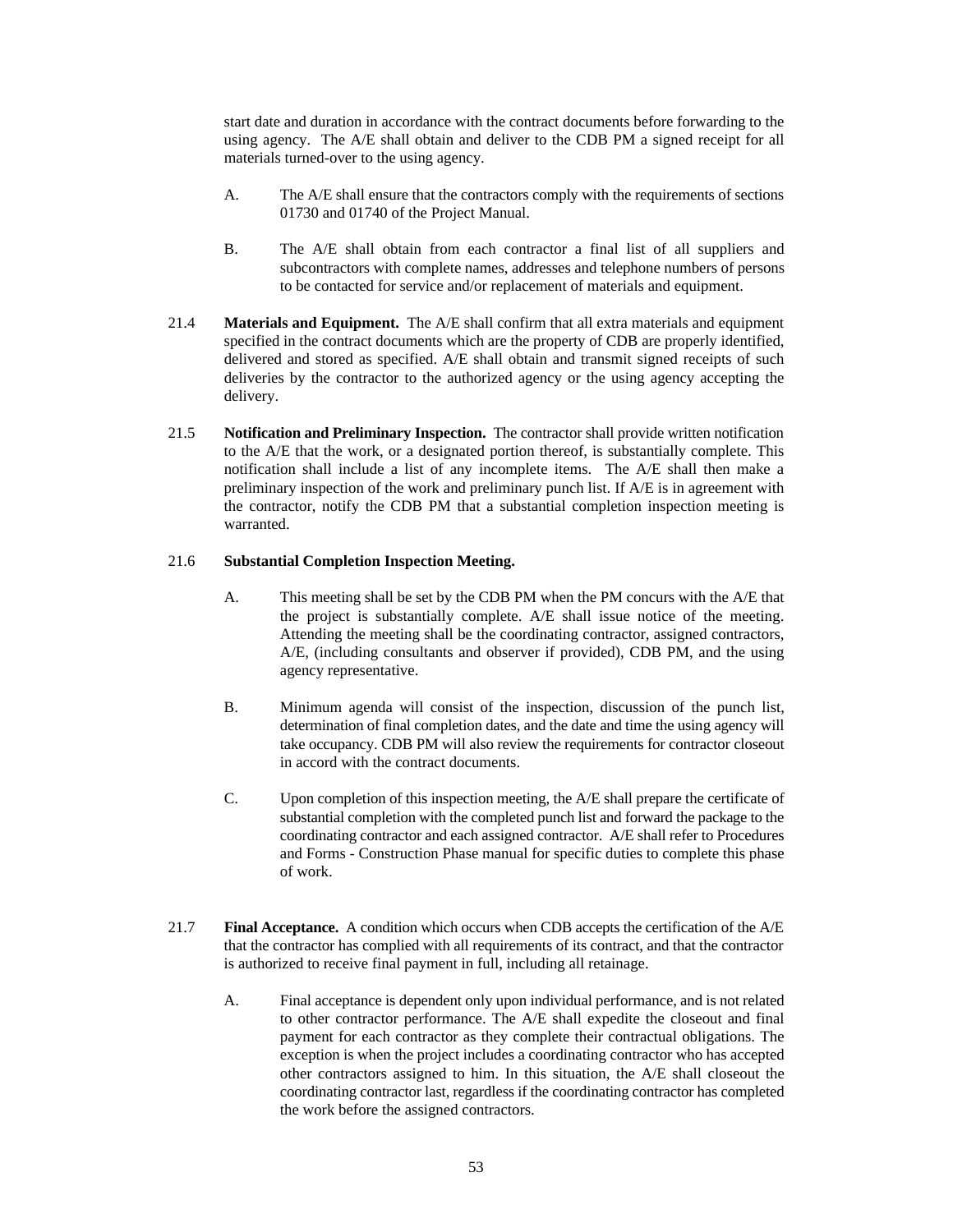- 21.8 **Notification and Final Inspection.** The contractor shall notify the A/E in writing that all punch list items have been completed or corrected, all work has been reviewed and completed in accord with its contract, and the project is ready for final inspection. The A/E shall make an inspection of the completed work. If the A/E is in agreement with the contractor that all of its work is complete, the A/E shall notify the CDB PM that a final acceptance meeting is warranted.
- 21.9 **Final Acceptance Meeting.** A formal final acceptance meeting requiring attendance of all contractors, the using agency, CDB and the A/E shall be at the discretion of the CDB PM. If the PM requires the meeting, the A/E shall provide notification to all parties. In either case, verification of the punch list completion shall be made by the A/E and the PM.
	- A. When the work is confirmed as finally accepted by the A/E and CDB, the A/E shall prepare and issue a Certificate of Final Acceptance to the contractor. A/E shall refer to Procedures and Forms - Construction Phase for specific duties to complete this phase of work.
- 21.10 **Contractor Final Payment.** A/E shall process and certify final payment including retention only after all items of the contract are completed. A/E shall ensure that the final pay request package is complete in accord with the contract prior to forwarding to CDB.
	- A. A/E shall obtain from the contractor all releases, waivers of lien, and contractors's final declaration (CDB Form CFD).
	- B. Subcontractors Final Waivers shall be on CDB provided forms only. Final waivers for the full subcontracted amount are required. A/E shall reconcile all waivers and provide a statement of final accounting to CDB when the final waivers are not for the full amount of the subcontract.
	- C. Contractor must provide a fully executed CFD with Surety's Power of Attorney and Jurat (Notary's Statement Authenticating Signature) attached. A Final Waiver of Lien is necessary from the contractor in the full amount it its contract.
	- D. The A/E shall complete a Contractor's Performance Evaluation (CPE) and forward this along with the contractor's final pay request to CDB. The A/E shall assist the CDB PM in obtaining contractor performance evaluations from the A/E's consultants and the using agency representative.
	- E. The A/E shall acknowledge receipt of the contractor's record drawings on the final closeout package (FCP) form. This form shall be used as a checklist of the required documentation for closeout and it shall be transmitted with the contractor's final pay request to the CDB PM.
- 21.11 **Nine Month Inspection.** CDB shall notify the A/E, who shall make arrangements with the using agency, for an inspection of the contracted work nine months after substantial completion of the project. The A/E shall exercise care and judgement to determine corrective action to be taken under warranties or guarantees as opposed to using agency abuse, misuse, normal wear and tear or lack of proper maintenance. The A/E shall provide a written report of the inspection to CDB and the using agency within seven calendar days. CDB shall notify affected contractor of any corrective action noted in the report. A/E shall monitor all corrective work under the warranties or guarantees, and submit a final report.

#### 21.12 **A/E Closeout**

A. **Record Construction Drawings.** Prior to processing A/E's final payment, A/E shall submit to CDB two sets of revised contract documents labeled "Record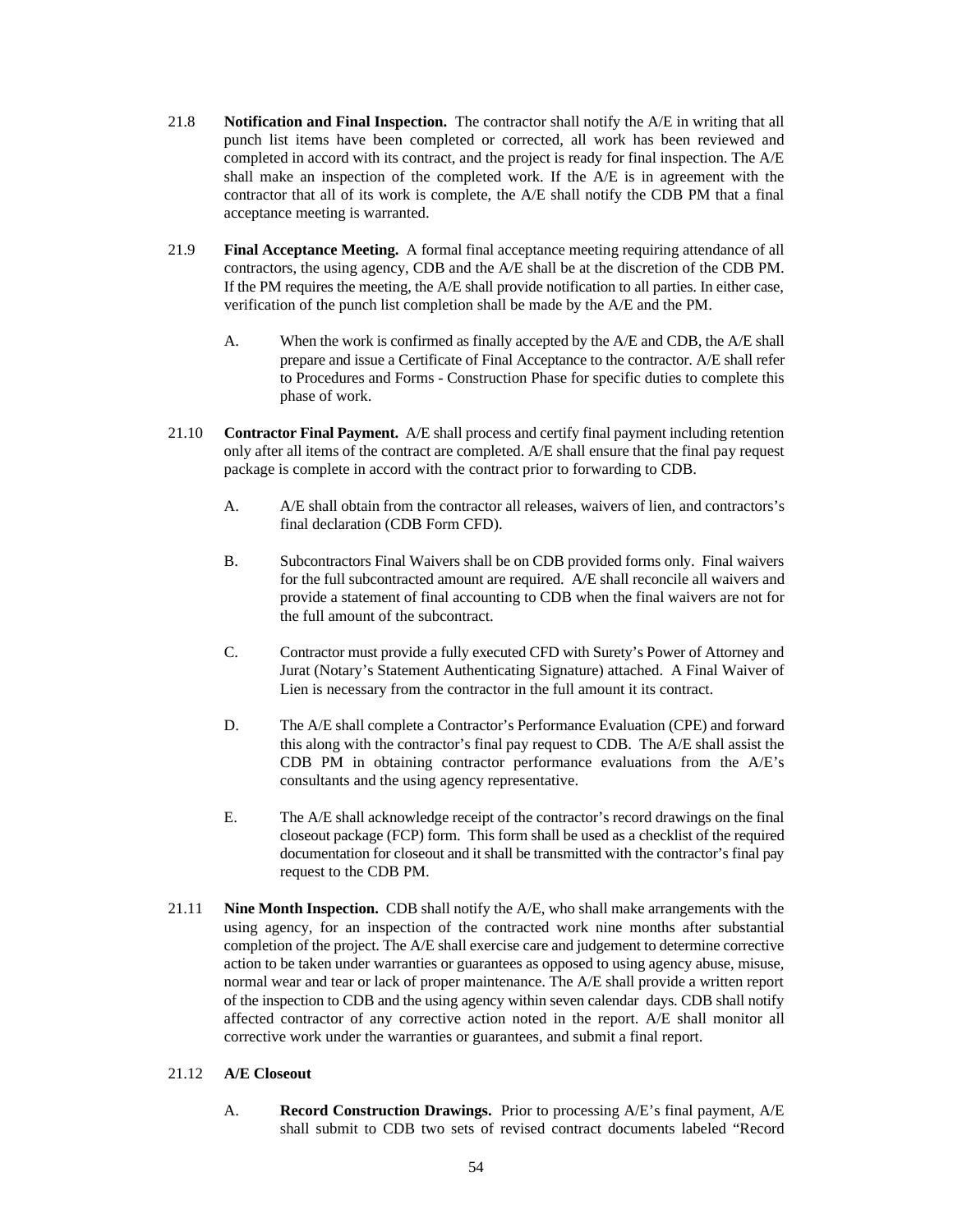Construction Drawings," which show all changes reported by the contractor(s), and all changes made by change orders, addenda, and clarifications made by the A/E during construction.

- 1. These drawings shall be black line prints suitable for microfilming. All drawing shall be sealed in accordance with Paragraph 13.11. Drawings that are not legible when reproduced will be returned to the A/E for revision. CDB may reject these record drawings for any of the following reasons.
	- (a) There is no A/E seal on the documents. Note that each sheet of the drawings must bear a legible seal that can be reproduced.
	- (b) The drawing index has not been updated to list new or revised sheets.
	- (c) The "Revisions" section of the title block on each sheet does not note the words "Record Drawings" and/or the date of the submission.
	- (d) Documents are submitted in any form other than blackline prints. Bluelines, sepias, etc. will be rejected.
	- (e) The reproduction quality is poor. If line work and/or lettering is too light or of poor quality or there is too much background the documents may be rejected.
	- (f) The lettering does not meet CDB standard 1/8" minimum height requirement.
	- (g) The documents contain improper sheet numbers or are in improper numbering sequence.
	- (h) The documents are submitted incomplete.
- 2. A/E shall provide a statement on the cover sheet certifying the following: "With this seal, we do hereby certify that no asbestos-containing materials were specified or approved for the construction identified within these documents."
- 3. At the CDB PM's option, A/E may be instructed to forward one set of drawings to the using agency and/or one set to the CDB archivist. In this case the PM shall receive a copy of each transmittal letter sent.
- 21.13 **Final Payment.** In addition to the construction related requirements in this section, A/E's final payment is dependent upon final resolution of any fee adjustments required of CDB and/or required by the agreement. A/E is encouraged to resolve such issues early to expedite the final pay request.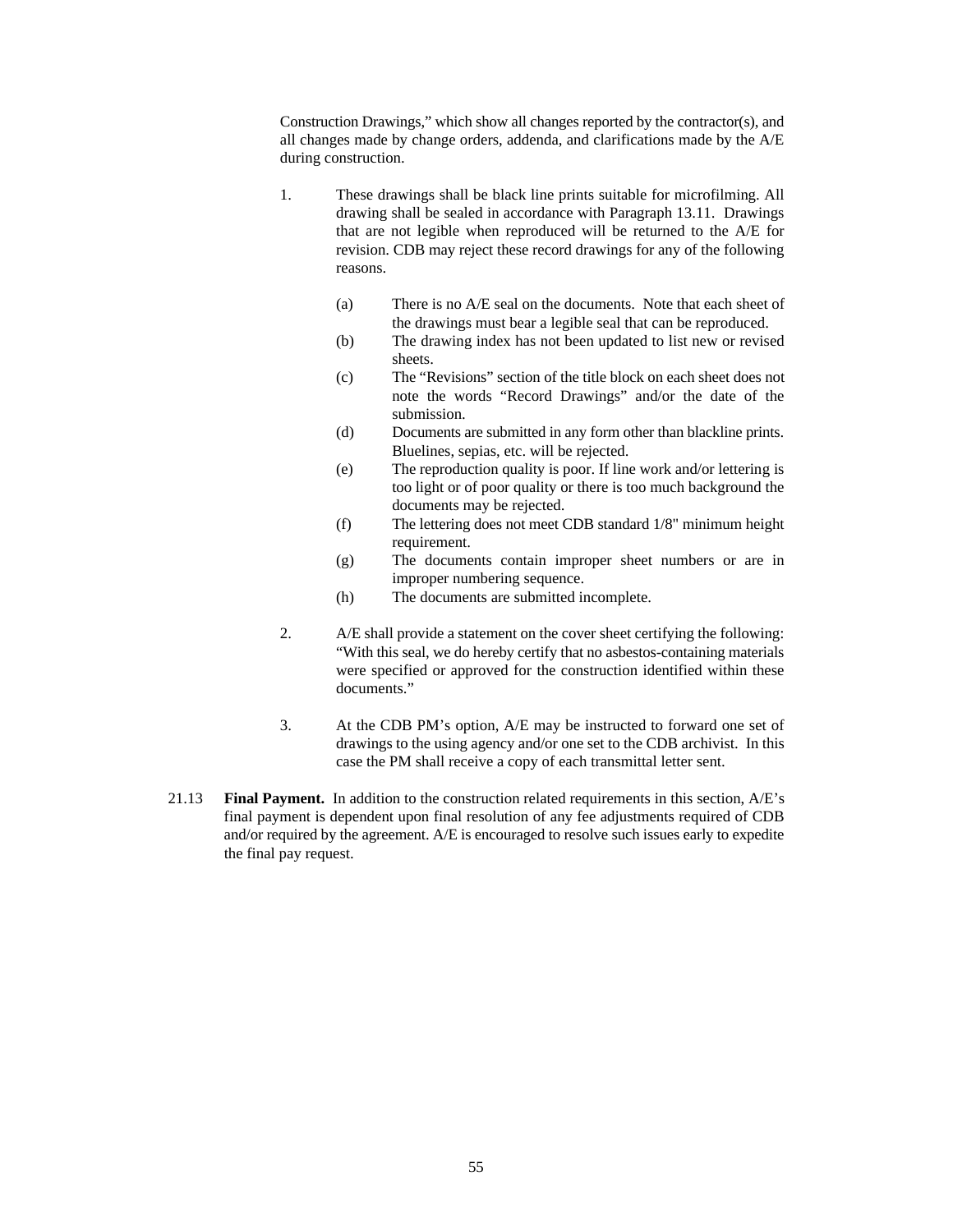# **EXHIBITS**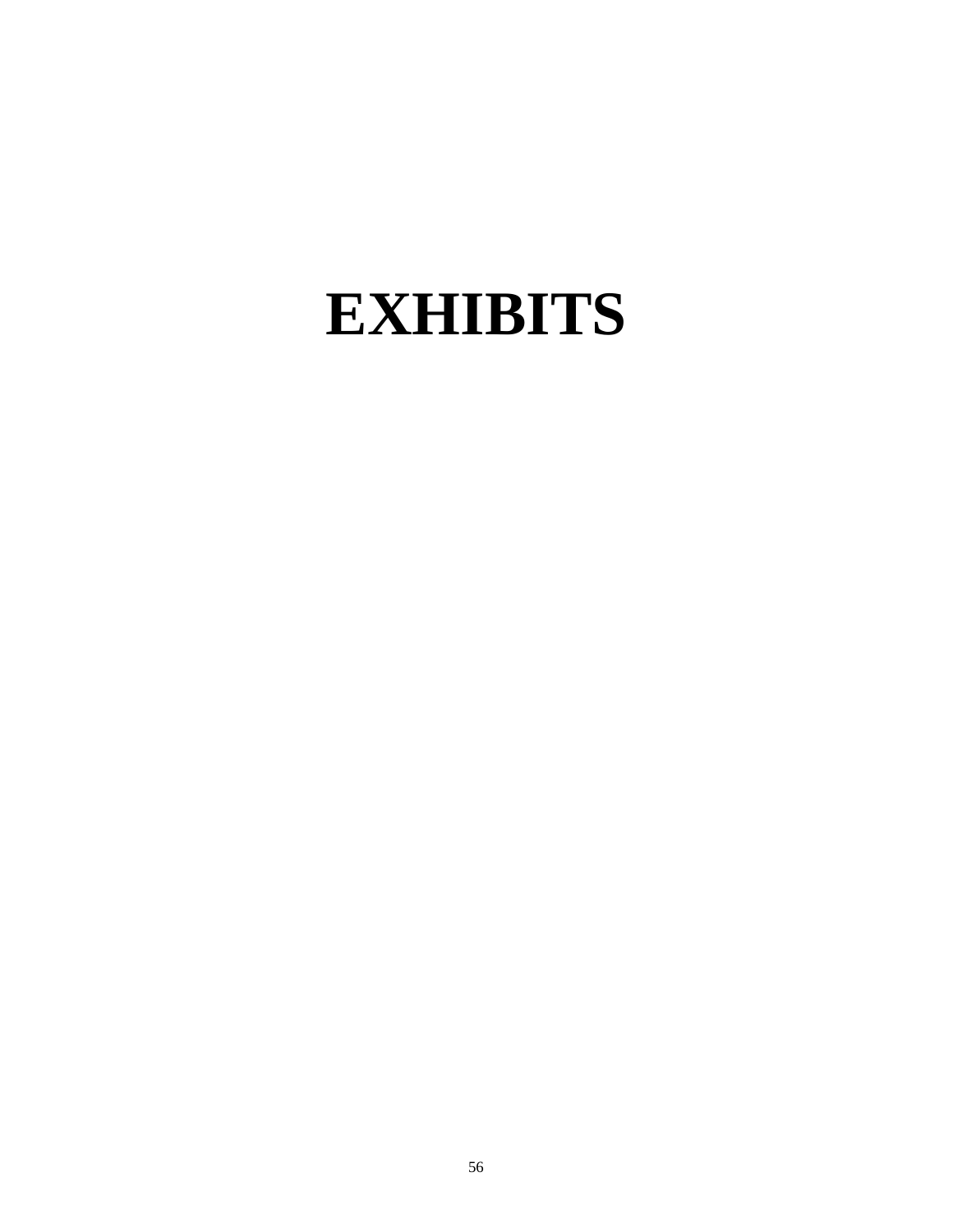**Exhibit A is not available as a WordPerfect document. This is available only as a hard copy.**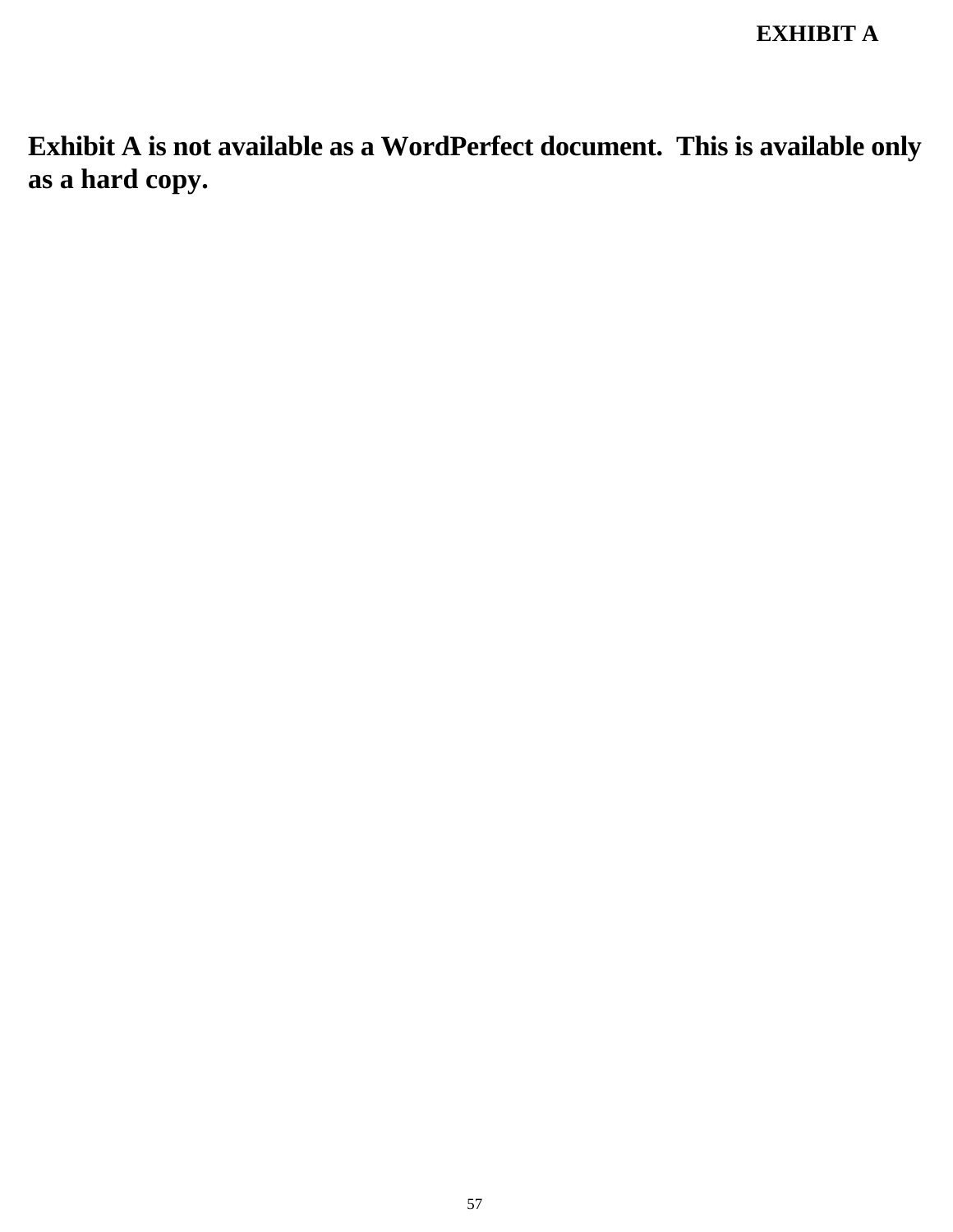# **EXHIBIT B**

**FOR CDB USE ONLY**

### State of Illinois CAPITAL DEVELOPMENT BOARD

## **001-1296 A-E PRB**

| Architect-Engineer Payment Request Breakdown |  |  |  |
|----------------------------------------------|--|--|--|
|----------------------------------------------|--|--|--|

| Project No.:<br>Request No.: |    |    |     |
|------------------------------|----|----|-----|
| Date:                        |    |    |     |
| <b>Payment Period</b>        | 19 | †∩ | 1 Q |

| Project No:   |               |
|---------------|---------------|
| Contract No.: |               |
| C.F. Locale:  | <b>A/E</b> #5 |
|               |               |

## **Architect-Engineer: (Name, Address) PROJECT: (Name, Location, Using Agency)**

Name:

#### **FEIN: Contract No.:**

| TOTAL CONTRACT OBLIGATION                                                                        | Original<br>Contract          | Е<br><b>Total Contract</b><br><b>To Date</b>          | L<br><b>Previous</b><br><b>Payments</b> | J<br><b>This</b><br>Request |          | κ<br><b>Balance to</b><br><b>Become Due</b> |
|--------------------------------------------------------------------------------------------------|-------------------------------|-------------------------------------------------------|-----------------------------------------|-----------------------------|----------|---------------------------------------------|
| <b>Basic Services</b>                                                                            |                               |                                                       |                                         |                             |          |                                             |
| <b>Additional Services</b>                                                                       |                               |                                                       |                                         |                             |          |                                             |
| Construction Administration Fee (CAF)                                                            |                               |                                                       |                                         |                             |          |                                             |
| On-Site Representation (Attach Summary Form)                                                     |                               |                                                       |                                         |                             |          |                                             |
| Reimbursables                                                                                    |                               |                                                       |                                         |                             |          |                                             |
| Other                                                                                            |                               |                                                       |                                         |                             |          |                                             |
| <b>TOTAL</b>                                                                                     |                               |                                                       |                                         |                             |          |                                             |
| TOTAL BASIC SERVICES BREAKDOWN (Less CAF)                                                        |                               |                                                       |                                         |                             |          |                                             |
| <b>Phases of Work</b>                                                                            | % of Basic<br><b>Services</b> | <b>Dollar Value</b><br>Per Phase                      | <b>Previous</b><br><b>Payments</b>      | <b>This Request</b><br>%    | \$ Value | <b>Balance to</b><br><b>Become Due</b>      |
| Program Analysis                                                                                 |                               |                                                       |                                         |                             |          |                                             |
| Preliminary Design                                                                               |                               |                                                       |                                         |                             |          |                                             |
| <b>Bidding Documents</b>                                                                         |                               |                                                       |                                         |                             |          |                                             |
| <b>Bidding</b>                                                                                   |                               |                                                       |                                         |                             |          |                                             |
| Construction                                                                                     |                               |                                                       |                                         |                             |          |                                             |
| Project Turn Over and Close Out                                                                  |                               |                                                       |                                         |                             |          |                                             |
| <b>SUBTOTALS</b>                                                                                 | 100                           |                                                       |                                         |                             |          |                                             |
| ITEMIZATION OF REQUEST FOR PAYMENT for Reimbursable Expenses & Other:                            |                               |                                                       |                                         |                             |          |                                             |
| All requests for reimbursement of expenses must be accompanied by the invoices of such expenses. |                               |                                                       |                                         |                             |          |                                             |
|                                                                                                  | Original<br>Contract          | <b>Total Contract</b><br>To Date                      | <b>Previous</b><br><b>Payments</b>      | <b>This</b><br>Request      |          | <b>Balance</b><br>Of Allowances             |
| 1. Sub-Soil Investigation                                                                        |                               |                                                       |                                         |                             |          |                                             |
| 2. Design Phase Material Testing                                                                 |                               |                                                       |                                         |                             |          |                                             |
| <b>Construction Phase Material Testing</b><br>3.                                                 |                               |                                                       |                                         |                             |          |                                             |
| <b>Printing Bid Documents</b><br>4.                                                              |                               |                                                       |                                         |                             |          |                                             |
| 5.                                                                                               |                               |                                                       |                                         |                             |          |                                             |
| 6.                                                                                               |                               |                                                       |                                         |                             |          |                                             |
| 7.                                                                                               |                               |                                                       |                                         |                             |          |                                             |
| 8.                                                                                               |                               |                                                       |                                         |                             |          |                                             |
| <b>SUBTOTALS</b>                                                                                 |                               |                                                       |                                         |                             |          |                                             |
|                                                                                                  |                               | SEE REVERSE FOR CONSULTANTS PAYMENT REQUEST BREAKDOWN |                                         |                             |          |                                             |
|                                                                                                  |                               |                                                       |                                         |                             |          |                                             |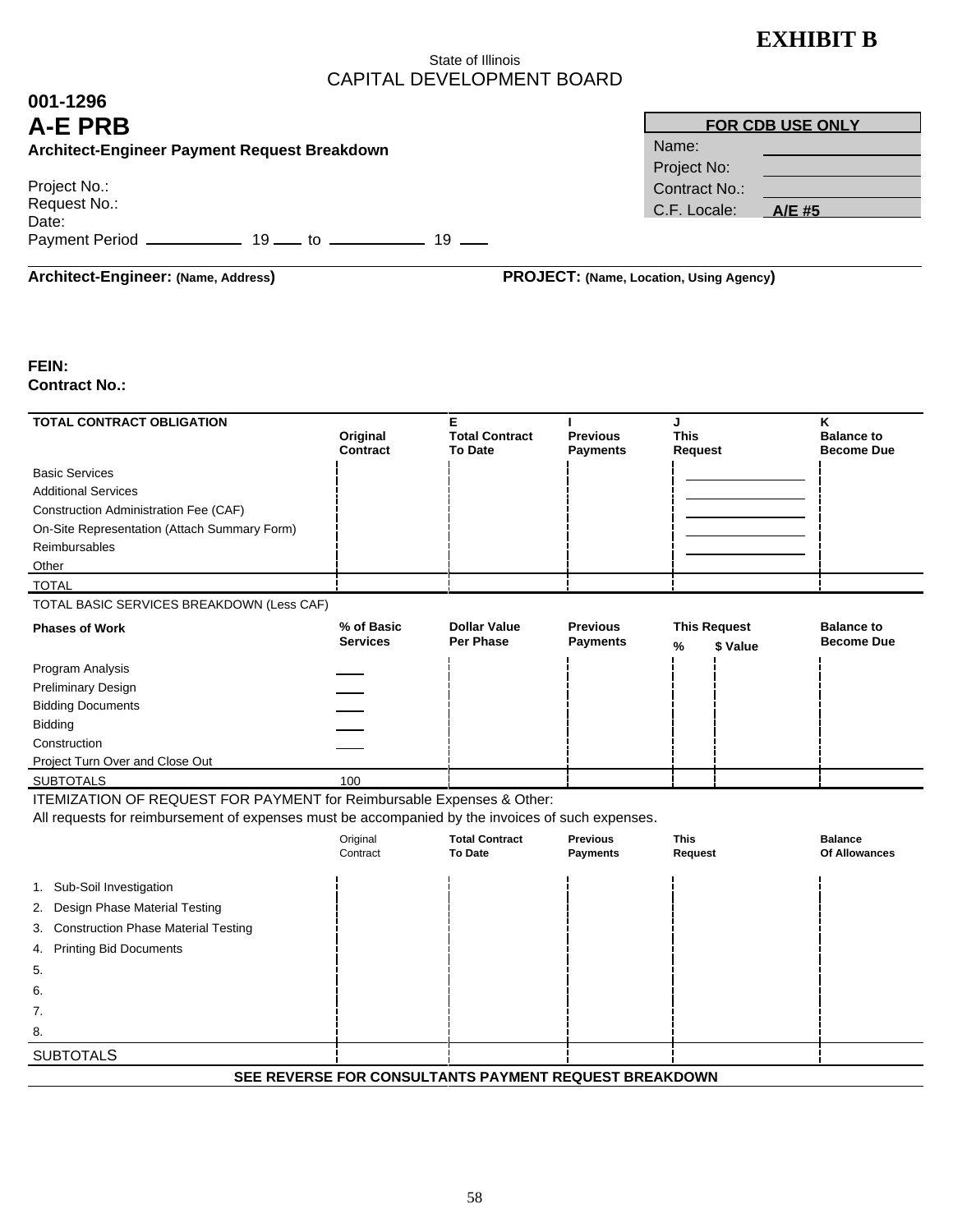#### **CONSULTANTS PAYMENT REQUEST BREAKDOWN**

## **(MUST BE SUBMITTED WITH A-E PRB AND INVOICE VOUCHER)**

| <b>CONSULTANTS</b><br><b>NAME AND</b><br><b>DISCIPLINE</b> |               | <b>TOTAL</b><br><b>CONSUL-</b><br><b>TANTS</b><br><b>CONTRACT</b> | <b>PREVIOUS</b><br><b>PAYMENTS</b> | <b>THIS</b><br><b>REQUEST</b> | <b>BALANCE TO</b><br><b>BECOME</b><br><b>DUE</b> |
|------------------------------------------------------------|---------------|-------------------------------------------------------------------|------------------------------------|-------------------------------|--------------------------------------------------|
|                                                            |               |                                                                   |                                    |                               |                                                  |
|                                                            | <b>DESIGN</b> |                                                                   |                                    |                               |                                                  |
|                                                            | CONST.        |                                                                   |                                    |                               |                                                  |
|                                                            | <b>TOTAL</b>  |                                                                   |                                    |                               |                                                  |
|                                                            |               |                                                                   |                                    |                               |                                                  |
|                                                            | <b>DESIGN</b> |                                                                   |                                    |                               |                                                  |
|                                                            | CONST.        |                                                                   |                                    |                               |                                                  |
|                                                            | <b>TOTAL</b>  |                                                                   |                                    |                               |                                                  |
|                                                            |               |                                                                   |                                    |                               |                                                  |
|                                                            | <b>DESIGN</b> |                                                                   |                                    |                               |                                                  |
|                                                            | CONST.        |                                                                   |                                    |                               |                                                  |
|                                                            | <b>TOTAL</b>  |                                                                   |                                    |                               |                                                  |
|                                                            |               |                                                                   |                                    |                               |                                                  |
|                                                            | <b>DESIGN</b> |                                                                   |                                    |                               |                                                  |
|                                                            | CONST.        |                                                                   |                                    |                               |                                                  |
|                                                            | <b>TOTAL</b>  |                                                                   |                                    |                               |                                                  |
|                                                            |               |                                                                   |                                    |                               |                                                  |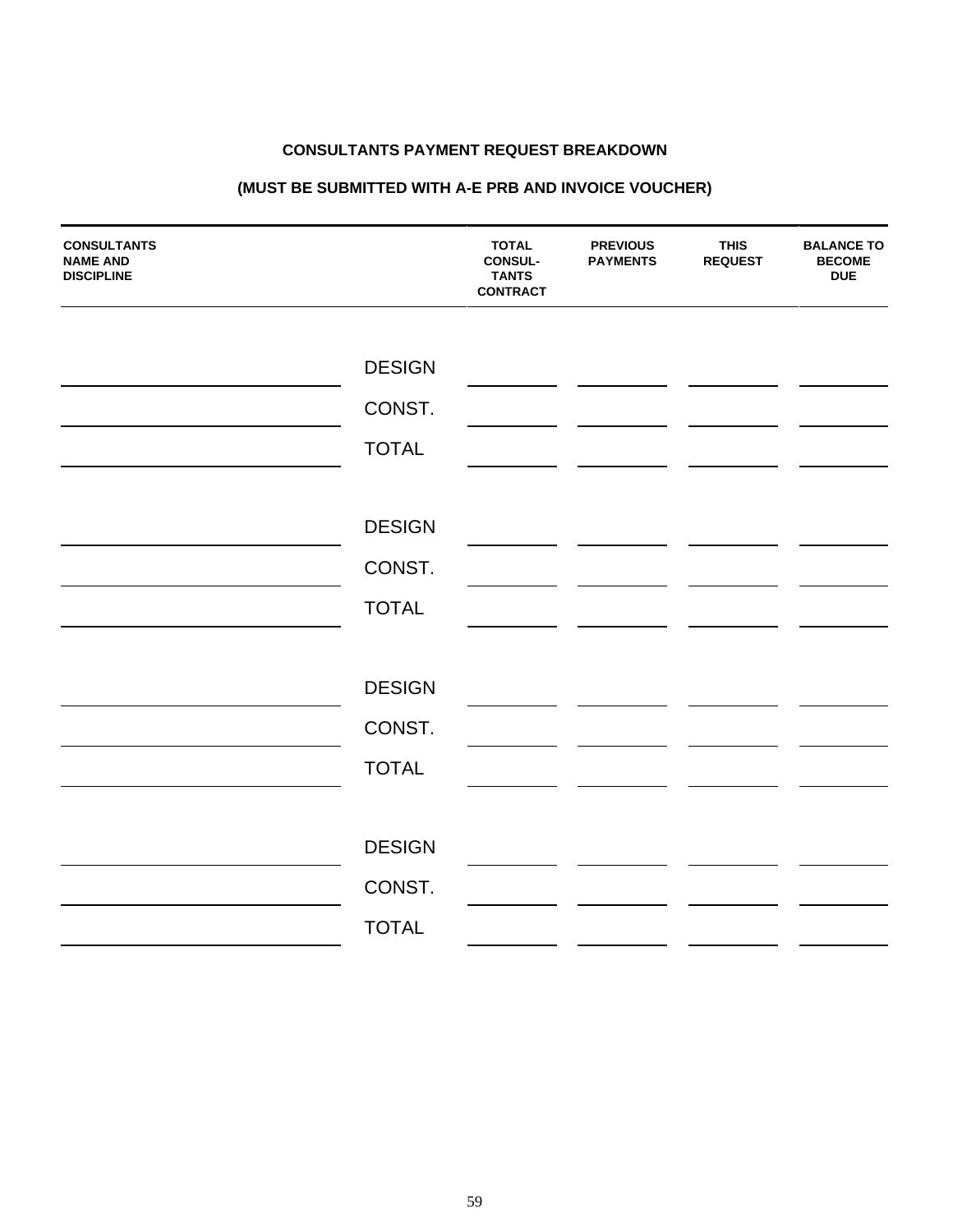# **EXHIBIT C**

## State of Illinois CAPITAL DEVELOPMENT BOARD

|               | <b>FOR CDB USE ONLY</b> |
|---------------|-------------------------|
| Name:         |                         |
| Project No:   |                         |
| Contract No.: |                         |
| C.F. Locale:  | A/E #5                  |

**002-1296 ON-SITE REPRESENTATIVE SUMMARY**

**(Must be submitted with A/E PRB & Invoice Voucher)**

A/E: Contract No.:

Project: CDB Project No:

Period: to

| Mo.                   | Yr.                         | Observer No. 1   |  | <b>Observer No. 2</b> |  | Observer No. 3<br>$\overline{\mathcal{L}}$ | Observer No. 4<br>( |  |  |
|-----------------------|-----------------------------|------------------|--|-----------------------|--|--------------------------------------------|---------------------|--|--|
| <b>Date</b>           | Day of Week                 | on-site / travel |  | on-site / travel      |  | on-site / travel                           | on-site / travel    |  |  |
| 1                     |                             |                  |  |                       |  |                                            |                     |  |  |
| $\overline{2}$        |                             |                  |  |                       |  |                                            |                     |  |  |
| $\overline{3}$        |                             |                  |  |                       |  |                                            |                     |  |  |
| $\overline{4}$        |                             |                  |  |                       |  |                                            |                     |  |  |
| $\overline{5}$        |                             |                  |  |                       |  |                                            |                     |  |  |
| 6<br>$\overline{7}$   |                             |                  |  |                       |  |                                            |                     |  |  |
| $\overline{8}$        |                             |                  |  |                       |  |                                            |                     |  |  |
| $\overline{9}$        |                             |                  |  |                       |  |                                            |                     |  |  |
| 10                    |                             |                  |  |                       |  |                                            |                     |  |  |
| 11.                   |                             |                  |  |                       |  |                                            |                     |  |  |
| <u>12</u>             |                             |                  |  |                       |  |                                            |                     |  |  |
| $\overline{13}$       |                             |                  |  |                       |  |                                            |                     |  |  |
| <u>14</u>             |                             |                  |  |                       |  |                                            |                     |  |  |
| $\overline{15}$       |                             |                  |  |                       |  |                                            |                     |  |  |
| 16                    |                             |                  |  |                       |  |                                            |                     |  |  |
| 17.                   |                             |                  |  |                       |  |                                            |                     |  |  |
| <u>18</u>             |                             |                  |  |                       |  |                                            |                     |  |  |
| 19<br>20              |                             |                  |  |                       |  |                                            |                     |  |  |
| 21                    |                             |                  |  |                       |  |                                            |                     |  |  |
| 22                    |                             |                  |  |                       |  |                                            |                     |  |  |
| $\frac{23}{2}$        |                             |                  |  |                       |  |                                            |                     |  |  |
|                       |                             |                  |  |                       |  |                                            |                     |  |  |
| $\frac{24}{25}$       |                             |                  |  |                       |  |                                            |                     |  |  |
| $\overline{26}$       |                             |                  |  |                       |  |                                            |                     |  |  |
| $\overline{27}$<br>28 |                             |                  |  |                       |  |                                            |                     |  |  |
| .29<br>30             |                             |                  |  |                       |  |                                            |                     |  |  |
| 31                    |                             |                  |  |                       |  |                                            |                     |  |  |
|                       | Total Hours                 |                  |  |                       |  |                                            |                     |  |  |
|                       |                             |                  |  |                       |  |                                            |                     |  |  |
|                       | DWE                         |                  |  |                       |  |                                            |                     |  |  |
|                       | Overhead/Profit Multiplier. |                  |  |                       |  |                                            |                     |  |  |
|                       | Total for Period            |                  |  |                       |  |                                            |                     |  |  |
|                       |                             |                  |  |                       |  | <b>Total</b>                               |                     |  |  |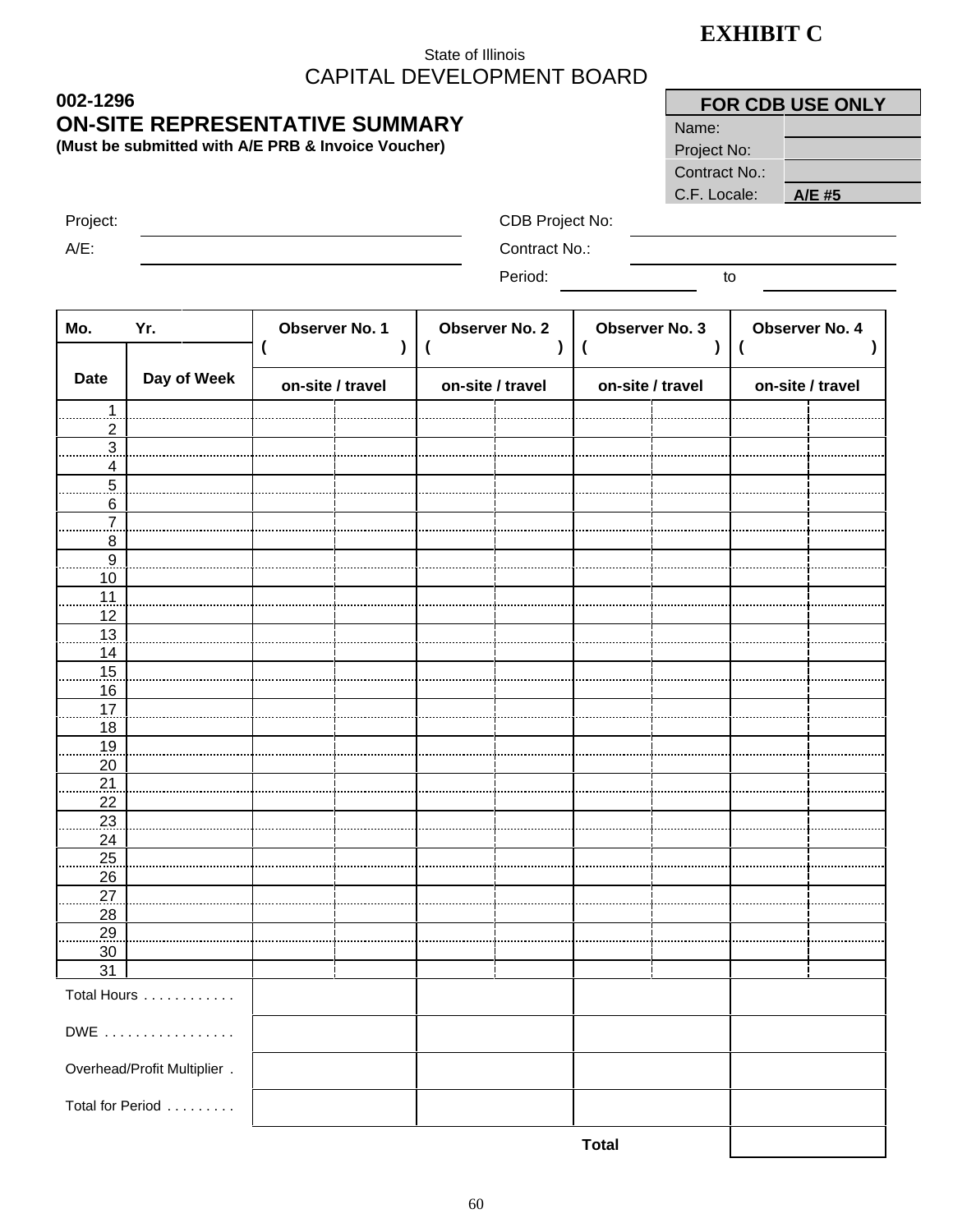State of Illinois  $U$ EI OPMENT BOARD

# **EXHIBIT D**

 $\overline{\phantom{0}}$ 

٦

| CAPITAL DEVELOPMENT BOARD            |                                                                                                                                                                                                                                                                                                                     |                                                                                                                                                                                                                                                                                                                        | FOR CDB USE ONLY                                                                                                                                                                                                                  |  |  |
|--------------------------------------|---------------------------------------------------------------------------------------------------------------------------------------------------------------------------------------------------------------------------------------------------------------------------------------------------------------------|------------------------------------------------------------------------------------------------------------------------------------------------------------------------------------------------------------------------------------------------------------------------------------------------------------------------|-----------------------------------------------------------------------------------------------------------------------------------------------------------------------------------------------------------------------------------|--|--|
| 027-0396                             |                                                                                                                                                                                                                                                                                                                     | Name:                                                                                                                                                                                                                                                                                                                  |                                                                                                                                                                                                                                   |  |  |
| <b>PROPOSED PROJECT COST BUDGET</b>  |                                                                                                                                                                                                                                                                                                                     | Project No:                                                                                                                                                                                                                                                                                                            |                                                                                                                                                                                                                                   |  |  |
|                                      |                                                                                                                                                                                                                                                                                                                     | <b>Contract No.:</b>                                                                                                                                                                                                                                                                                                   |                                                                                                                                                                                                                                   |  |  |
|                                      |                                                                                                                                                                                                                                                                                                                     | C.F. Locale:                                                                                                                                                                                                                                                                                                           | <b>Design Phase</b>                                                                                                                                                                                                               |  |  |
|                                      |                                                                                                                                                                                                                                                                                                                     |                                                                                                                                                                                                                                                                                                                        |                                                                                                                                                                                                                                   |  |  |
|                                      |                                                                                                                                                                                                                                                                                                                     |                                                                                                                                                                                                                                                                                                                        |                                                                                                                                                                                                                                   |  |  |
|                                      |                                                                                                                                                                                                                                                                                                                     |                                                                                                                                                                                                                                                                                                                        |                                                                                                                                                                                                                                   |  |  |
|                                      |                                                                                                                                                                                                                                                                                                                     |                                                                                                                                                                                                                                                                                                                        |                                                                                                                                                                                                                                   |  |  |
|                                      |                                                                                                                                                                                                                                                                                                                     |                                                                                                                                                                                                                                                                                                                        |                                                                                                                                                                                                                                   |  |  |
|                                      |                                                                                                                                                                                                                                                                                                                     |                                                                                                                                                                                                                                                                                                                        |                                                                                                                                                                                                                                   |  |  |
|                                      |                                                                                                                                                                                                                                                                                                                     |                                                                                                                                                                                                                                                                                                                        |                                                                                                                                                                                                                                   |  |  |
| 1. LAND ACQUISITION COST             | $\sim$                                                                                                                                                                                                                                                                                                              | 7. CONSTRUCTION COSTS (from page 2)                                                                                                                                                                                                                                                                                    |                                                                                                                                                                                                                                   |  |  |
| 2. MOVABLE EQUIPMENT                 | $\sim$                                                                                                                                                                                                                                                                                                              | TRADE ESTIMATES (A+B+E from page 2)                                                                                                                                                                                                                                                                                    |                                                                                                                                                                                                                                   |  |  |
| 3. OTHER                             | $\sim$                                                                                                                                                                                                                                                                                                              | General                                                                                                                                                                                                                                                                                                                |                                                                                                                                                                                                                                   |  |  |
| 4. ART-IN-ARCHITECTURE               | $\frac{1}{2}$                                                                                                                                                                                                                                                                                                       | Plumbing<br>Heating                                                                                                                                                                                                                                                                                                    | $\sim$                                                                                                                                                                                                                            |  |  |
| 5. A/E Basic Service Fee             | $\sim$                                                                                                                                                                                                                                                                                                              | Ventilating<br>Electrical                                                                                                                                                                                                                                                                                              | $\frac{1}{2}$ . The contract of the contract of the contract of the contract of the contract of the contract of the contract of the contract of the contract of the contract of the contract of the contract of the contract of t |  |  |
| 6. Additional Services               | $\frac{1}{2}$                                                                                                                                                                                                                                                                                                       |                                                                                                                                                                                                                                                                                                                        |                                                                                                                                                                                                                                   |  |  |
| 7. Construction Adm. Fee             | $\frac{1}{2}$ $\frac{1}{2}$ $\frac{1}{2}$ $\frac{1}{2}$ $\frac{1}{2}$ $\frac{1}{2}$ $\frac{1}{2}$ $\frac{1}{2}$ $\frac{1}{2}$ $\frac{1}{2}$ $\frac{1}{2}$ $\frac{1}{2}$ $\frac{1}{2}$ $\frac{1}{2}$ $\frac{1}{2}$ $\frac{1}{2}$ $\frac{1}{2}$ $\frac{1}{2}$ $\frac{1}{2}$ $\frac{1}{2}$ $\frac{1}{2}$ $\frac{1}{2}$ | SUBTOTAL -                                                                                                                                                                                                                                                                                                             |                                                                                                                                                                                                                                   |  |  |
| 8. On Site Representative            | $\sim$                                                                                                                                                                                                                                                                                                              | TRADE ESTIMATES<br>10% CONTINGENCY                                                                                                                                                                                                                                                                                     | $\frac{1}{2}$<br>$\sim$                                                                                                                                                                                                           |  |  |
|                                      |                                                                                                                                                                                                                                                                                                                     | <b>TOTAL BASE BID</b>                                                                                                                                                                                                                                                                                                  | $\sim$                                                                                                                                                                                                                            |  |  |
| 9. A/E REIMBURSABLE                  |                                                                                                                                                                                                                                                                                                                     | <b>BUDGET</b>                                                                                                                                                                                                                                                                                                          |                                                                                                                                                                                                                                   |  |  |
| a. Survey Subsoil Investigation \$   |                                                                                                                                                                                                                                                                                                                     | 8. TOTAL BUDGET (1 THRU 7)                                                                                                                                                                                                                                                                                             | s                                                                                                                                                                                                                                 |  |  |
| b. Design Phase Material Testing \$  |                                                                                                                                                                                                                                                                                                                     | 9. ALTERNATES TO BE BID (C FROM PAGE 2)                                                                                                                                                                                                                                                                                |                                                                                                                                                                                                                                   |  |  |
| c. Constr. Phase Material Testing \$ |                                                                                                                                                                                                                                                                                                                     | $2.$ $\frac{1}{2}$ $\frac{1}{2}$ $\frac{1}{2}$ $\frac{1}{2}$ $\frac{1}{2}$ $\frac{1}{2}$ $\frac{1}{2}$ $\frac{1}{2}$ $\frac{1}{2}$ $\frac{1}{2}$ $\frac{1}{2}$ $\frac{1}{2}$ $\frac{1}{2}$ $\frac{1}{2}$ $\frac{1}{2}$ $\frac{1}{2}$ $\frac{1}{2}$ $\frac{1}{2}$ $\frac{1}{2}$ $\frac{1}{2}$ $\frac{1}{2}$ $\frac{1}{$ | $\sim$                                                                                                                                                                                                                            |  |  |
| d. Printing                          | $\frac{1}{2}$                                                                                                                                                                                                                                                                                                       | $\sim$ $\sim$                                                                                                                                                                                                                                                                                                          | $\frac{1}{2}$                                                                                                                                                                                                                     |  |  |
| e. Asbestos Air Monitoring           | \$<br>and the control of the control of the                                                                                                                                                                                                                                                                         | 4.<br>SUBTOTAL ALTERNATES                                                                                                                                                                                                                                                                                              |                                                                                                                                                                                                                                   |  |  |
| Asbestos Observ. (APM)<br>f.         | <u> 1989 - Johann Barbara, martin d</u><br>\$_                                                                                                                                                                                                                                                                      | <b>TOTAL BASE</b><br><b>BIDS + ALTERNATES</b>                                                                                                                                                                                                                                                                          | $\sim$                                                                                                                                                                                                                            |  |  |
| Asbestos Bulk Analysis<br>g.         | <u> 1989 - Johann Barn, mars and de Branch Barn, mars and de Branch Barn, mars and de Branch Barn, mars and de Br</u><br>\$_                                                                                                                                                                                        | 10. * AVAILABLE FUNDS                                                                                                                                                                                                                                                                                                  |                                                                                                                                                                                                                                   |  |  |
| h.                                   | $$ -$                                                                                                                                                                                                                                                                                                               | FOR CONSTRUCTION                                                                                                                                                                                                                                                                                                       | <u> 1989 - Johann Stein, mars an t-Amerikaansk kommunister (</u>                                                                                                                                                                  |  |  |
| i.                                   | $\mathbb{S}$ $-$                                                                                                                                                                                                                                                                                                    |                                                                                                                                                                                                                                                                                                                        |                                                                                                                                                                                                                                   |  |  |
| <b>TOTAL</b>                         | \$_                                                                                                                                                                                                                                                                                                                 |                                                                                                                                                                                                                                                                                                                        |                                                                                                                                                                                                                                   |  |  |
|                                      |                                                                                                                                                                                                                                                                                                                     | *Item 10 plus 1 thru 6 equal to Total Project Funding below.                                                                                                                                                                                                                                                           |                                                                                                                                                                                                                                   |  |  |
| <b>SUMMARY OF PROJECT FUNDING</b>    |                                                                                                                                                                                                                                                                                                                     | School Projects Summary (when applicable) Grant Index: _________________                                                                                                                                                                                                                                               |                                                                                                                                                                                                                                   |  |  |
| a. CDB Funds (Bond)                  | $\sim$                                                                                                                                                                                                                                                                                                              | Local Share $($ $\frac{\$}{}$                                                                                                                                                                                                                                                                                          | $\sim$                                                                                                                                                                                                                            |  |  |
| CDB Funds (Gen. Rev.)<br>b.          | s                                                                                                                                                                                                                                                                                                                   | State Share (Sample 3)                                                                                                                                                                                                                                                                                                 | $s$ and $s$ and $s$ and $s$ and $s$ and $s$ and $s$ and $s$ and $s$ and $s$ and $s$ and $s$ and $s$ and $s$ and $s$ and $s$ and $s$ and $s$ and $s$ and $s$ and $s$ and $s$ and $s$ and $s$ and $s$ and $s$ and $s$ and $s$ a     |  |  |
| <b>Basic User Funds</b><br>c.        | $s$ $\overline{\phantom{a}}$                                                                                                                                                                                                                                                                                        | <b>Recognized Project Cost</b>                                                                                                                                                                                                                                                                                         | <u> 1989 - Johann Barbara, martxa alemaniar a</u>                                                                                                                                                                                 |  |  |
| <b>Additional User Funds</b><br>d.   | <u> 1989 - Johann Barnett, fransk politiker (d. 1989)</u><br><u> 1989 - Johann Barbara, martin amerikan basar da</u>                                                                                                                                                                                                | Asbestos Projects Summary (when applicable)<br>A/E Fees                                                                                                                                                                                                                                                                | $\frac{1}{2}$                                                                                                                                                                                                                     |  |  |
| <b>Federal Funds</b><br>е.<br>f.     | <u> 1989 - Johann Barbara, martin amerikan basar dan basa dan basar dalam basa dalam basa dalam basa dalam basa </u>                                                                                                                                                                                                | Asbestos Removal                                                                                                                                                                                                                                                                                                       |                                                                                                                                                                                                                                   |  |  |
| TOTAL PROJECT FUNDS                  | \$ _                                                                                                                                                                                                                                                                                                                | Replacement                                                                                                                                                                                                                                                                                                            |                                                                                                                                                                                                                                   |  |  |
|                                      |                                                                                                                                                                                                                                                                                                                     |                                                                                                                                                                                                                                                                                                                        |                                                                                                                                                                                                                                   |  |  |

Asbestos Total  $$$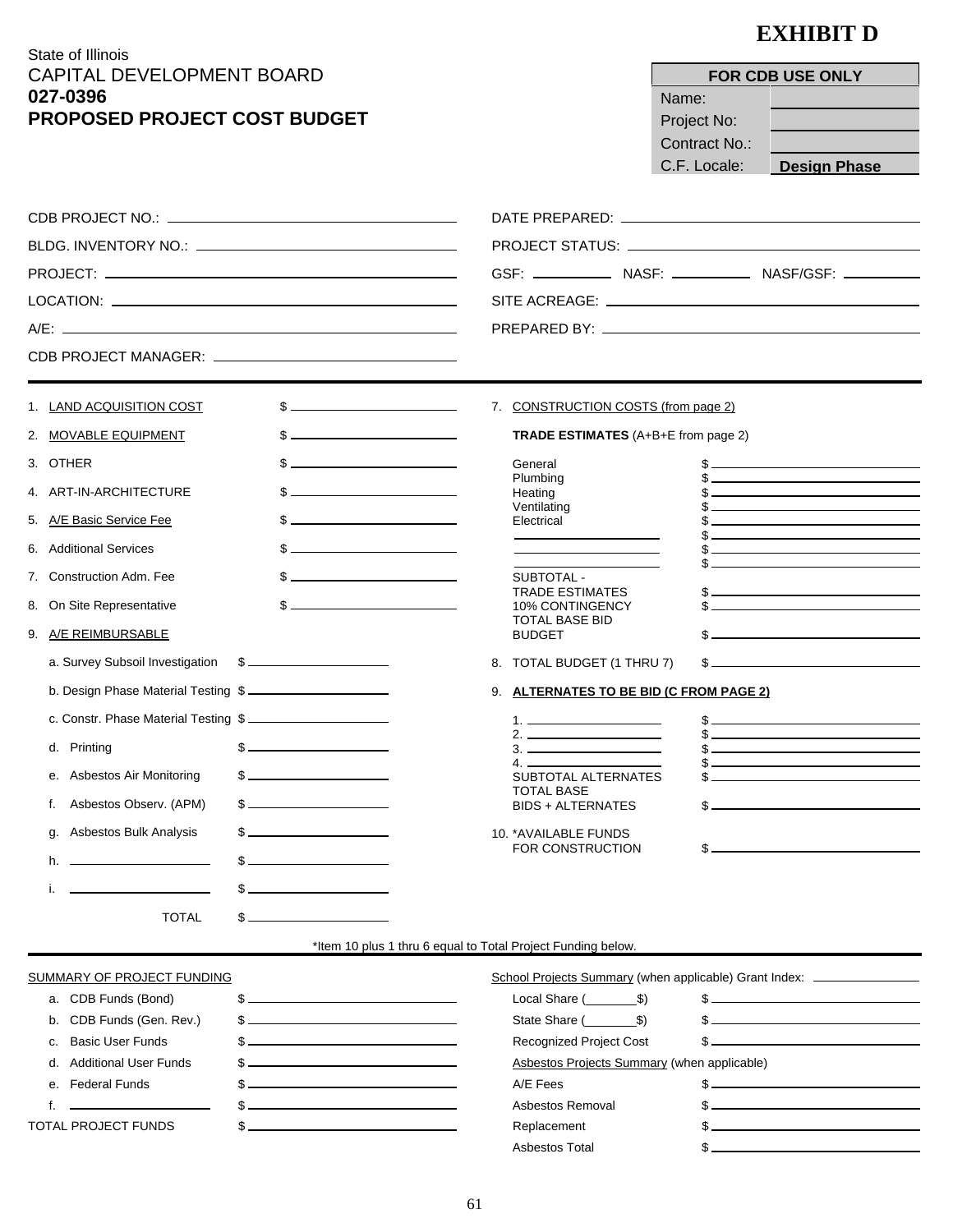#### **PROPOSED PROJECT COST BUDGET CONSTRUCTION COST SUMMARY**

| <b>TRADE</b>        |      | <b>BASE BID</b><br><b>ESTIMATE</b> |       | CONST. (1)<br><b>ADM. FEE</b> |                   | <b>CONTINGENCY</b><br>(2) |        | <b>TOTAL</b> |                | \$/GSF   |
|---------------------|------|------------------------------------|-------|-------------------------------|-------------------|---------------------------|--------|--------------|----------------|----------|
| <b>GENERAL WORK</b> |      |                                    |       |                               |                   |                           |        |              |                |          |
| <b>Building</b>     | a.   |                                    |       |                               |                   |                           |        |              | $\overline{ }$ | /gsf)    |
| Site                | b.   |                                    |       |                               |                   |                           |        |              |                |          |
| Alternates          | c.   |                                    |       |                               |                   |                           |        |              |                |          |
| Subtotals           | d.   |                                    | $+e.$ |                               | $\pm \mathsf{f}.$ |                           | $=g.$  |              | $\left($       | /gsf)    |
| PLUMBING            |      |                                    |       |                               |                   |                           |        |              |                |          |
| <b>Building</b>     | a.   |                                    |       |                               |                   |                           |        |              | $\left($       | /gsf)    |
| Site                | b.   |                                    |       |                               |                   |                           |        |              |                |          |
| Alternates          | c.   |                                    |       |                               |                   |                           |        |              |                |          |
| Subtotals           | d.   |                                    | $+e.$ |                               | $+f.$             |                           | $=g.$  |              | $\overline{ }$ | /gsf)    |
| <b>ELECTRICAL</b>   |      |                                    |       |                               |                   |                           |        |              |                |          |
| <b>Building</b>     | a.   |                                    |       |                               |                   |                           |        |              | $\left($       | /gsf)    |
| Site                | b.   |                                    |       |                               |                   |                           |        |              |                |          |
| Alternates          | c.   |                                    |       |                               |                   |                           |        |              |                |          |
| Subtotals           | d.   |                                    | $+e.$ |                               | $+f.$             |                           | $=g.$  |              | $\overline{ }$ | /gsf)    |
| <b>HEATING</b>      |      |                                    |       |                               |                   |                           |        |              |                |          |
| <b>Building</b>     | a.   |                                    |       |                               |                   |                           |        |              | $\overline{ }$ | /gsf)    |
| Alternates          | c.   |                                    |       |                               |                   |                           |        |              |                |          |
| Subtotals           | d.   |                                    | $+e.$ |                               | $+f.$             |                           | $=g.$  |              | $\overline{ }$ | /gsf)    |
| VENTILATING         |      |                                    |       |                               |                   |                           |        |              |                |          |
| <b>Building</b>     | a.   |                                    |       |                               |                   |                           |        |              | $\left($       | /gsf)    |
| Alternates          | c.   |                                    |       |                               |                   |                           |        |              |                |          |
| Subtotals           | d.   |                                    | $+e.$ |                               | $+f.$             |                           | $=g.$  |              |                | /gsf)    |
| ASB. ABATE.         | a, d |                                    | $+e$  |                               | $+f.$             |                           | $=g.$  |              |                | /gsf $)$ |
| SPRINKLER           | a, d |                                    | $+e.$ |                               | $+ \mathsf{f}.$   |                           | $=g.$  |              |                | /gsf $)$ |
|                     | a, d |                                    | $+e.$ |                               | $\pm \text{f}.$   |                           | $= g.$ |              |                | /gsf $)$ |
|                     | a, d |                                    | $+e.$ |                               | $\pm \text{f}.$   |                           | $= g.$ |              |                | /gsf $)$ |
|                     | a, d |                                    | $+e.$ |                               | $\pm \mathsf{f}.$ |                           | $=g.$  |              |                | /gsf $)$ |
| Subtotals-Building  | а.   |                                    |       |                               |                   |                           |        |              | $\overline{a}$ | /gsf)    |
| Site                | b.   |                                    |       |                               |                   |                           |        |              |                |          |
| Alternates          | c.   |                                    |       |                               |                   |                           |        |              |                |          |
| Totals              | d.   |                                    | $+e.$ |                               | $+f.$             |                           | $=g.$  |              |                | /gsf)    |
|                     |      |                                    |       |                               |                   |                           |        |              |                |          |

(1) 1 1/2 % of "d" round up to nearest \$100.

(2) 10% of "a" & "b"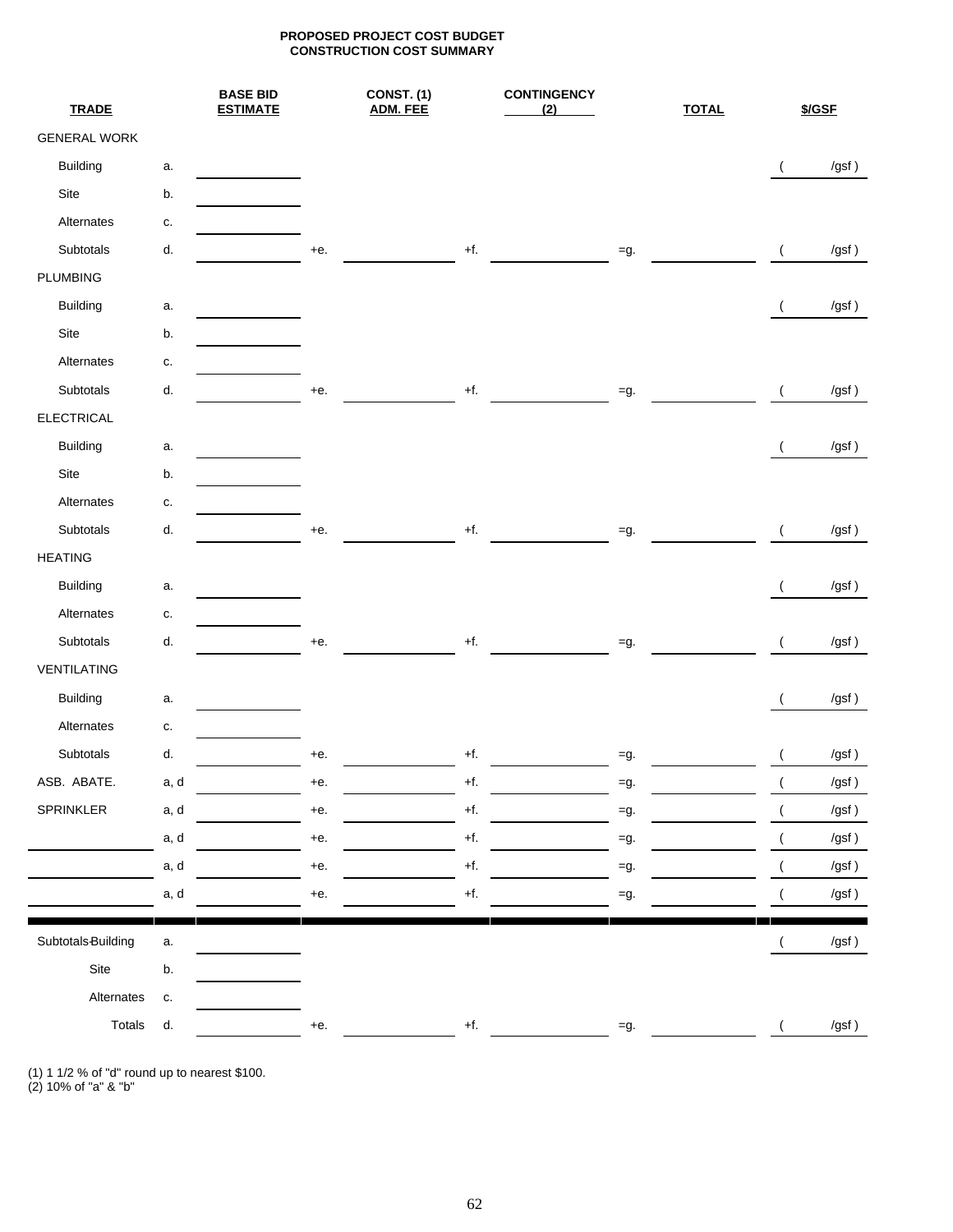**Exhibit E and Exhibit F are not available as WordPerfect documents. These are only available as a hard copy.**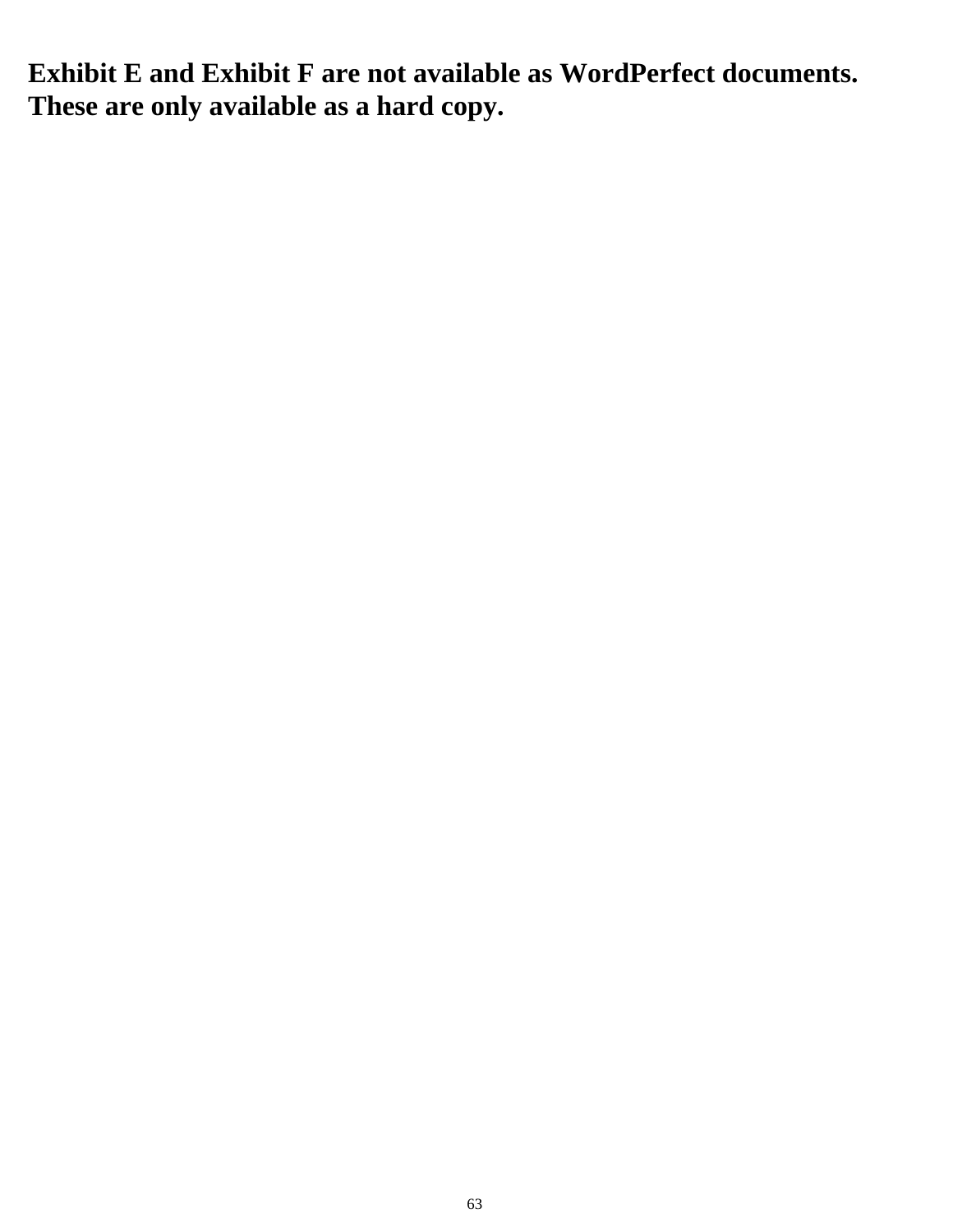# **EXHIBIT G**

#### **SEISMIC RISK BY COUNTIES**

In accordance with the 1993 BOCA National Building Code; these counties will be considered to be in seismic zones:

#### **Effective Peak Velocity - Related Acceleration Coefficient (Av):**

| Linear Interpolation Is Acceptable |            |                                                      |             |            |                     |
|------------------------------------|------------|------------------------------------------------------|-------------|------------|---------------------|
| $Av = 0.05$ :                      |            |                                                      |             |            |                     |
| Henderson                          | Warren     | Knox                                                 | Stark       | Marshall   | Putnam              |
| LaSalle                            | Grundy     | Will                                                 | Hancock     | McDonough  | Cook (Lower $1/2$ ) |
| Fulton                             | Peoria     | Woodford                                             | Livingstone | Kankakee   | Adams               |
| Schuyler                           | Brown      | Cass                                                 | Mason       | Tazewell   | McLean              |
| Ford                               | Iroquois   | Pike                                                 | Scott       | Morgan     | Menard              |
| Logan                              | DeWitt     | Champaign                                            | Vermilion   |            |                     |
| $Av=0.10$ :                        |            |                                                      |             |            |                     |
| Calhoun                            | Green      | Jersey                                               | Macoupin    | Montgomery | Christian           |
| Sangamon                           | Macon      | Piatt                                                | Moultrie    | Douglas    | Edgar               |
| Coles                              | Madison    | Bond                                                 | Gayette     | Effingham  | Shelby              |
| Cumberland                         | Clark      | Jasper                                               | Crawford    | Clay       | Richland            |
| Lawrence                           | Edwards    | Wabash                                               |             |            |                     |
|                                    |            |                                                      |             |            |                     |
| $Av=0.15$ :                        |            |                                                      |             |            |                     |
| St. Clair                          | Clinton    | Marion                                               | Wayne       | White      | Monroe              |
| Washington                         | Jefferson  | Hamilton                                             | Gallatin    | Randolph   | Perry               |
| Saline                             | Hardin     | Jackson                                              | Williamson  | Johnson    | Pope                |
| Masssac                            |            |                                                      |             |            |                     |
|                                    |            |                                                      |             |            |                     |
| $Av=0.20$ :                        |            |                                                      |             |            |                     |
| Union                              | Alexander  | Pulaski                                              |             |            |                     |
|                                    |            | <b>Effective Peak Acceleration Coefficient (Aa):</b> |             |            |                     |
| Linear Interpolation Is Acceptable |            |                                                      |             |            |                     |
| $Aa=0.05$ :                        |            |                                                      |             |            |                     |
| Adams                              | Brown      | Cass                                                 | Mason       | Logan      | McLean              |
| Ford                               | Iroquois   | Menard                                               | Dewitt      | Piatt      | Champaign           |
| Vermilion                          | Pike       | Scott                                                | Morgan      | Sangamon   | Macon               |
| Calhoun                            | Green      |                                                      |             |            |                     |
|                                    |            |                                                      |             |            |                     |
| $Aa=0.10$ :                        |            |                                                      |             |            |                     |
| Jersey                             | Macoupin   | Montgomery                                           | Christian   | Shelby     | Moultrie            |
| Douglas                            | Coles      | Edgar                                                | Madison     | Bond       | Fayette             |
| Effingham                          | Cumerland  | Jasper                                               | Clark       | Crawford   | Richland            |
| Lawrence                           | Edwards    | Wabash                                               |             |            |                     |
|                                    |            |                                                      |             |            |                     |
| $Aa=0.15$ :                        |            |                                                      |             |            |                     |
| Monroe                             | St. Clair  | Clinton                                              | Marion      | Clay       | Randolph            |
| Perry                              | Washington | Jefferson                                            | Wayne       | White      | Jackson             |
| Franklin                           | Hamilton   | Williamson                                           | Saline      | Gallatin   | Johnson             |
| Pope                               | Hardin     | Massac                                               |             |            |                     |
| $Aa=0.20$ :                        |            |                                                      |             |            |                     |
| Union                              | Alexander  | Pulaski                                              |             |            |                     |
|                                    |            |                                                      |             |            |                     |